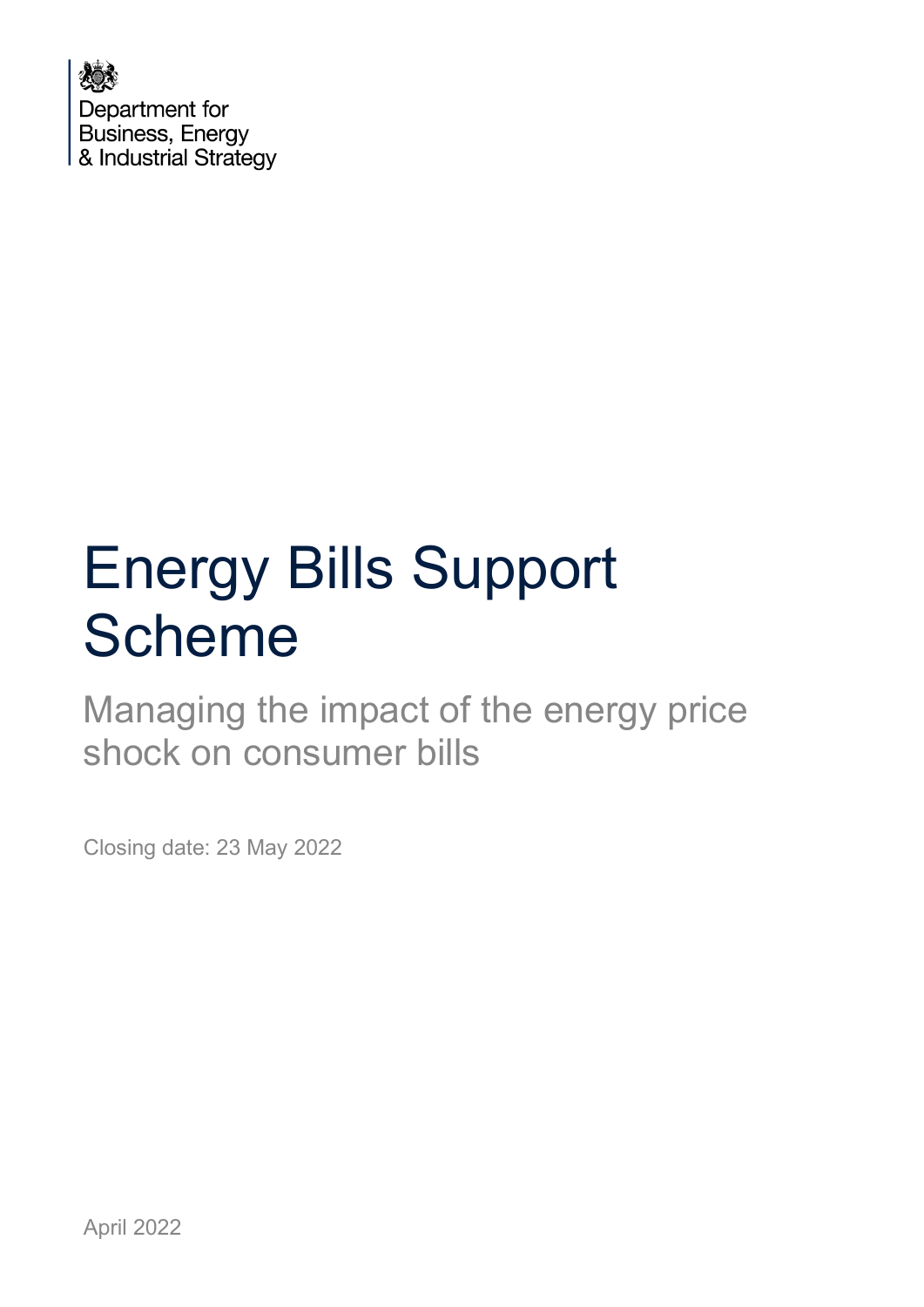

© Crown copyright 2022

This publication is licensed under the terms of the Open Government Licence v3.0 except where otherwise stated. To view this licence, visit [nationalarchives.gov.uk/doc/open-government-licence/version/3](http://nationalarchives.gov.uk/doc/open-government-licence/version/3/) or write to the Information Policy Team, The National Archives, Kew, London TW9 4DU, or email: [psi@nationalarchives.gsi.gov.uk.](mailto:psi@nationalarchives.gsi.gov.uk)

Where we have identified any third-party copyright information you will need to obtain permission from the copyright holders concerned.

Any enquiries regarding this publication should be sent to us at: [ebssqueries@beis.gov.uk](mailto:ebssqueries@beis.gov.uk)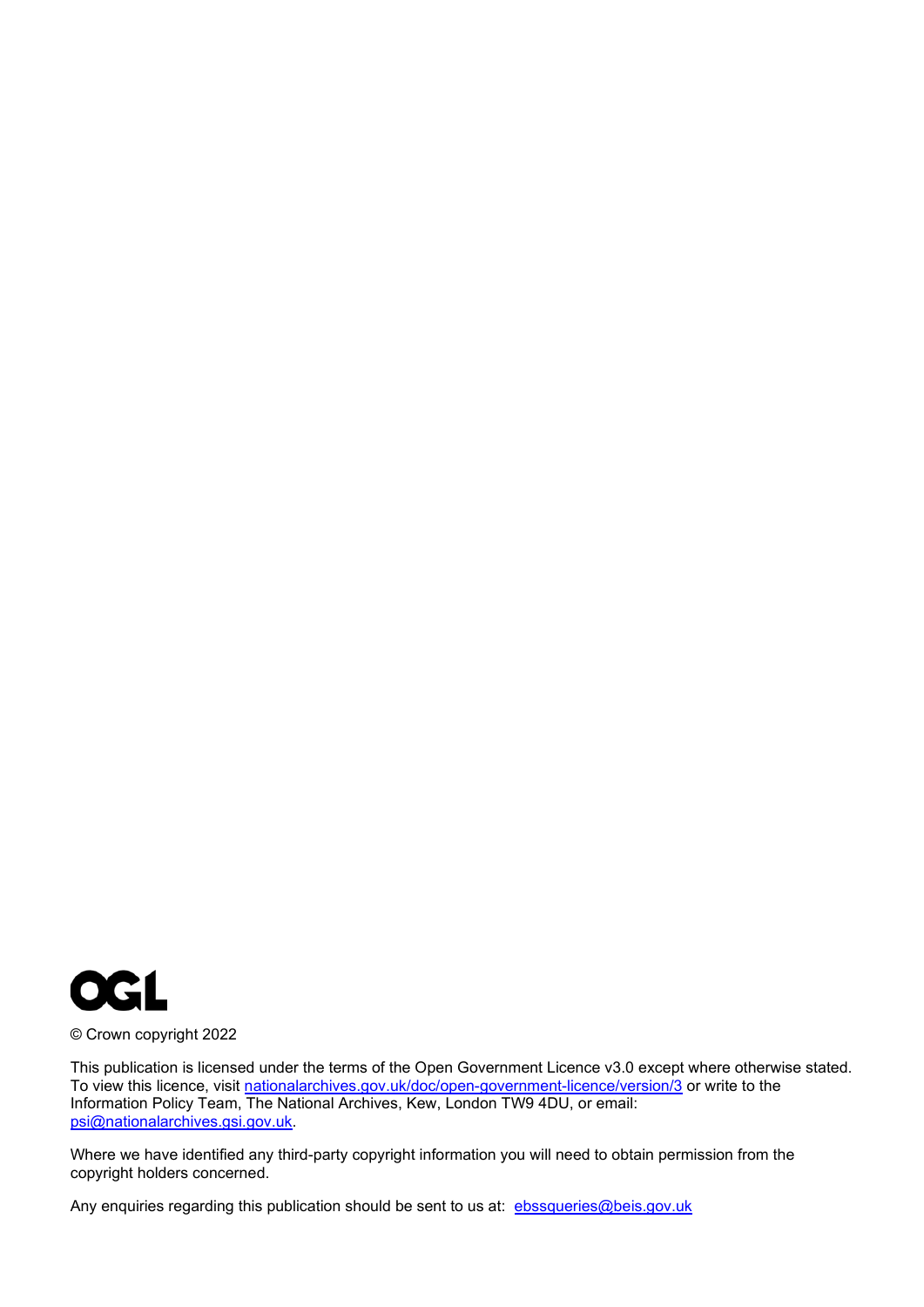## **Contents**

|                                                                                  | 5              |
|----------------------------------------------------------------------------------|----------------|
|                                                                                  |                |
|                                                                                  |                |
|                                                                                  | 6              |
|                                                                                  |                |
|                                                                                  | $\overline{7}$ |
|                                                                                  |                |
|                                                                                  |                |
|                                                                                  |                |
|                                                                                  | -13            |
|                                                                                  |                |
|                                                                                  | 14             |
|                                                                                  |                |
|                                                                                  |                |
|                                                                                  | 17             |
|                                                                                  |                |
|                                                                                  | 18             |
|                                                                                  | 20             |
|                                                                                  |                |
|                                                                                  |                |
|                                                                                  | 25             |
| 5. Recovering the grant costs through a new levy _______________________________ | -26            |
| Objectives and design features                                                   | 27             |
|                                                                                  |                |
|                                                                                  | 28             |
|                                                                                  |                |
|                                                                                  |                |
|                                                                                  | 34             |
|                                                                                  |                |
|                                                                                  | 34             |
|                                                                                  | 35             |
|                                                                                  |                |
|                                                                                  | 36             |
|                                                                                  | 37             |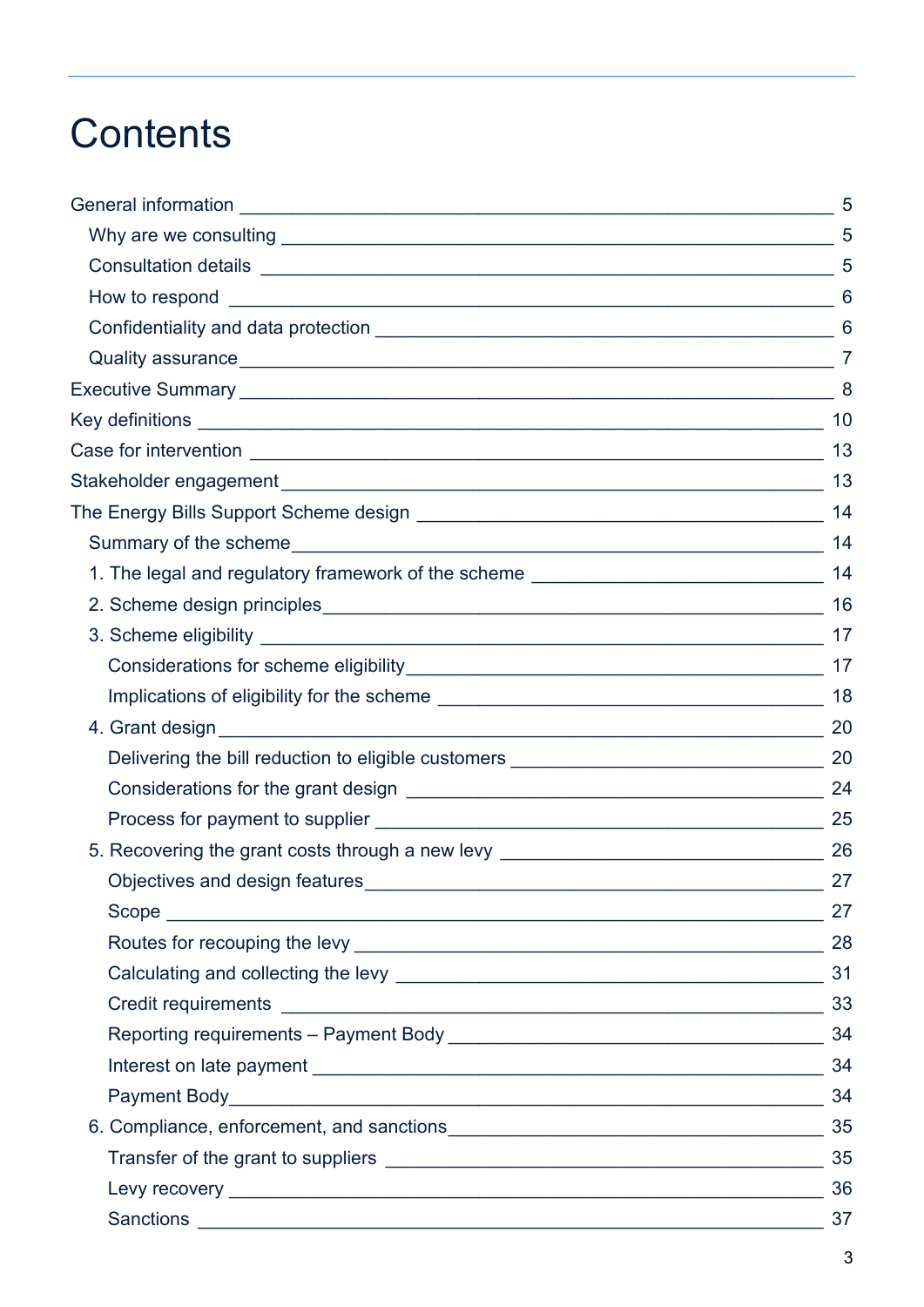| 7. Dealing with the costs of implementing the scheme____________________________     | 38 |
|--------------------------------------------------------------------------------------|----|
|                                                                                      | 39 |
|                                                                                      | 39 |
|                                                                                      | 40 |
| Considering how supplier costs should be treated ________________________________ 40 |    |
|                                                                                      |    |
|                                                                                      |    |
|                                                                                      |    |
|                                                                                      | 43 |
|                                                                                      |    |
|                                                                                      |    |
| Dealing with the costs of implementing the scheme ______________________________     | 46 |
|                                                                                      |    |
|                                                                                      | 48 |
|                                                                                      | 48 |
|                                                                                      | 49 |
|                                                                                      | 50 |
|                                                                                      |    |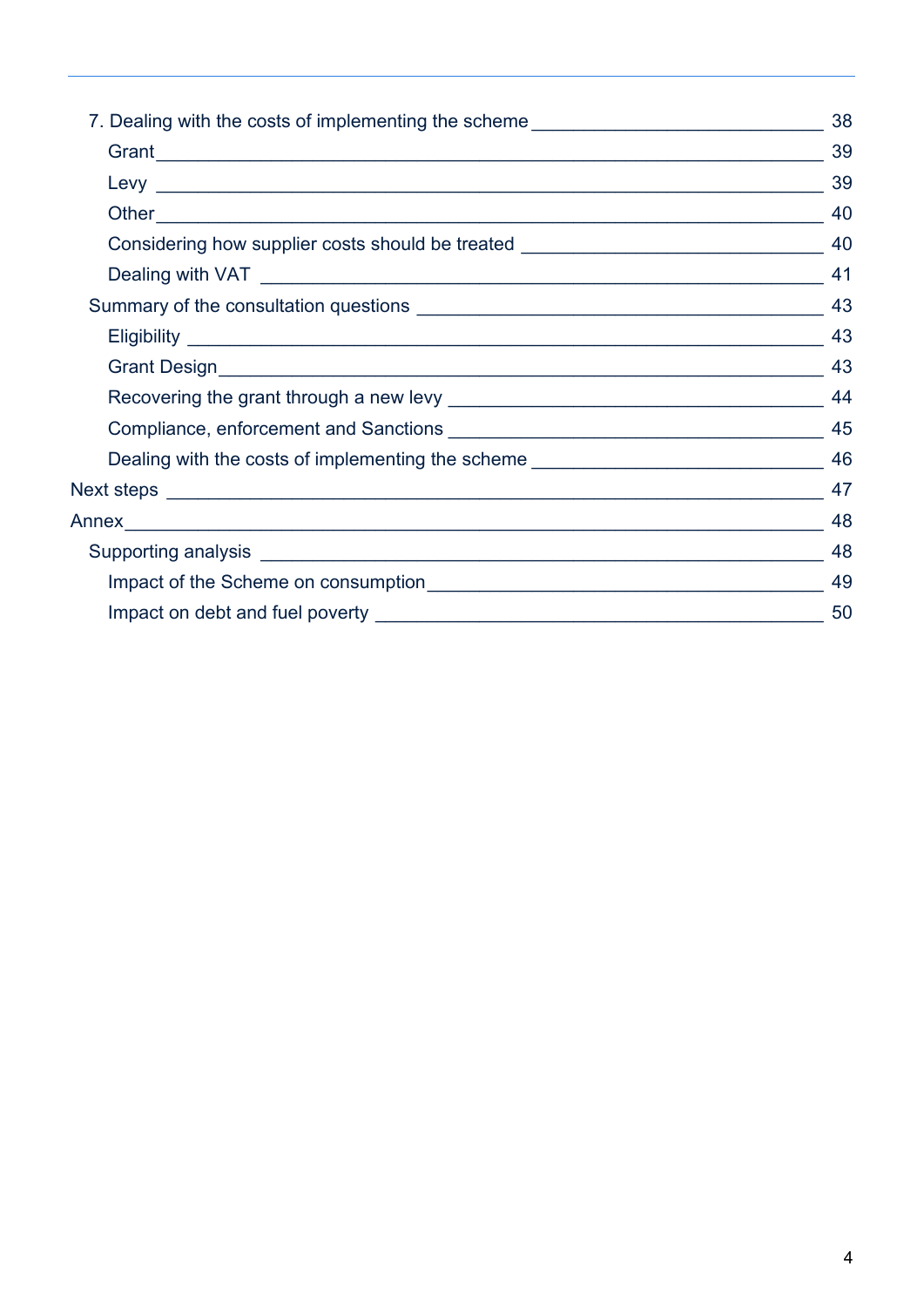## <span id="page-4-0"></span>General information

## <span id="page-4-1"></span>Why are we consulting

The government recognises many households need support to deal with rising energy costs, which are being affected by several global factors. This is why, on 3 February 2022, the Chancellor of the Exchequer announced a package of support worth £9.1 billion to help domestic energy customers with the costs of rising energy bills.

The support package contains a range of measures that will reduce the cost of customers' energy bills. One of these measures is the Energy Bills Support Scheme (EBSS) through which energy suppliers will be funded by government to provide a £200 reduction to domestic electricity customers' bills from October 2022. This will be recovered through a levy on electricity bills and will help to spread some of the costs of this year's energy price shock over five years from the financial year 2023/24. Through the levy, the government will look to recover the full nominal amount paid out.

The purpose of this consultation is to collect views on our proposals for the processes needed to provide the funding to energy suppliers, the mechanisms by which the reduction is passed on to customers' bills, and the mechanisms by which the levy will be recovered. We are seeking the views of energy suppliers, industry infrastructure providers, consumers, their representatives, and other interested parties, to test the design of the Scheme to ensure that support is provided to as many customers as possible in a simple and cost-effective way, and that the payback mechanism is clear and efficient.

## <span id="page-4-2"></span>Consultation details

**Issued:** 11 April 2022

**Respond by:** 23 May 2022

#### **Enquiries to:**

Please email your enquiries to the following address, including 'EBSS consultation query' in your email subject: [ebssqueries@beis.gov.uk](mailto:ebssqueries@beis.gov.uk) 

#### **Consultation reference:** Energy Bills Support Scheme

**Audiences:** We would particularly welcome views from energy suppliers, network operators, charities, and consumer and advocacy groups.

**Territorial extent**: This document relates to England, Wales, Scotland. Energy policy is devolved in Northern Ireland and will be funded to an amount in line with the Barnett formula.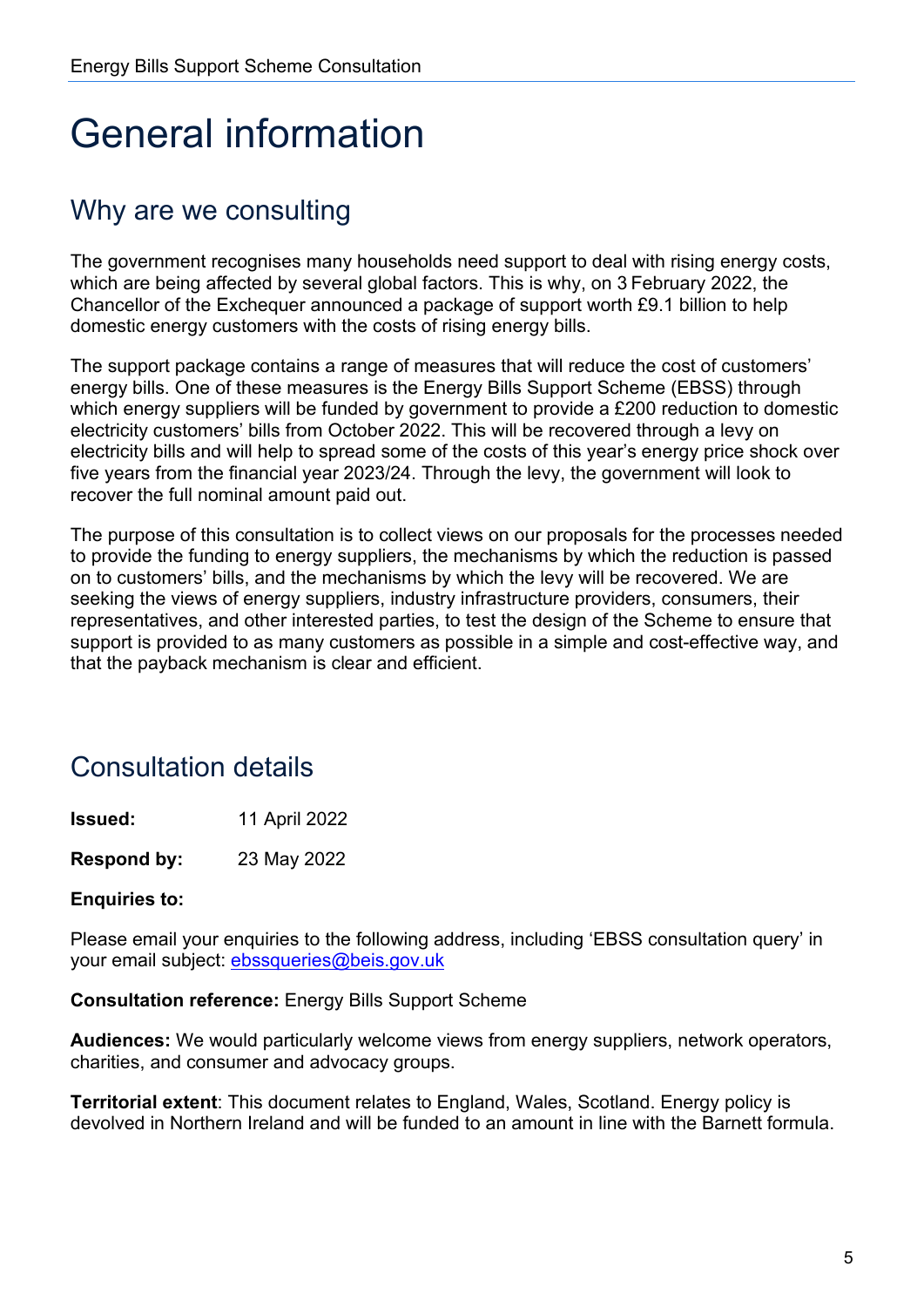### <span id="page-5-0"></span>How to respond

Please respond directly to the questions posed, although additional comments and evidence would also be welcome.

Your response should be submitted online using the dedicated online portal, to be found at the link below.

**Respond online at:** <https://beisgovuk.citizenspace.com/ccp/energy-bills-support-scheme>

Alternatively, please email your responses to the following address, including 'EBSS Consultation response' in your email subject.

**Email to:** [ebssconsultation@beis.gov.uk](mailto:ebssconsultation@beis.gov.uk)

Online responses via Citizen Space are preferred. However, if you are unable to reply online or by email, responses can be sent by post to the department at the address below:

EBSS – Consultation Response

Energy Bills Support Scheme

Department for Business, Energy and Industrial Strategy

3rd Floor, Abbey 2

1 Victoria Street

London

SW1H 0ET

A response form is available on the GOV.UK consultation page: [https://www.gov.uk/government/consultations/technical-proposals-for-the-energy-bills-support](https://eur02.safelinks.protection.outlook.com/?url=https%3A%2F%2Fwww.gov.uk%2Fgovernment%2Fconsultations%2Fproposals-for-the-energy-bills-support-scheme&data=04%7C01%7Cshann.sobun%40beis.gov.uk%7Cf1b80dc6142c4965406908da1978de0d%7Ccbac700502c143ebb497e6492d1b2dd8%7C0%7C0%7C637850304265722293%7CUnknown%7CTWFpbGZsb3d8eyJWIjoiMC4wLjAwMDAiLCJQIjoiV2luMzIiLCJBTiI6Ik1haWwiLCJXVCI6Mn0%3D%7C3000&sdata=GhE1Rb%2FUxhdDs5ZMmBwKfsbPBBFdroMhX5%2BOmSKmY38%3D&reserved=0)[scheme](https://eur02.safelinks.protection.outlook.com/?url=https%3A%2F%2Fwww.gov.uk%2Fgovernment%2Fconsultations%2Fproposals-for-the-energy-bills-support-scheme&data=04%7C01%7Cshann.sobun%40beis.gov.uk%7Cf1b80dc6142c4965406908da1978de0d%7Ccbac700502c143ebb497e6492d1b2dd8%7C0%7C0%7C637850304265722293%7CUnknown%7CTWFpbGZsb3d8eyJWIjoiMC4wLjAwMDAiLCJQIjoiV2luMzIiLCJBTiI6Ik1haWwiLCJXVCI6Mn0%3D%7C3000&sdata=GhE1Rb%2FUxhdDs5ZMmBwKfsbPBBFdroMhX5%2BOmSKmY38%3D&reserved=0)

When responding, please state whether you are responding as an individual or representing the views of an organisation.

### <span id="page-5-1"></span>Confidentiality and data protection

Information you provide in response to this consultation, including personal information, may be disclosed in accordance with UK legislation (the Freedom of Information Act 2000, the Data Protection Act 2018 and the Environmental Information Regulations 2004).

If you want the information that you provide to be treated as confidential, please tell us, but be aware that we cannot guarantee confidentiality in all circumstances. An automatic confidentiality disclaimer generated by your IT system will not be regarded by us as a confidentiality request.

We will process your personal data in accordance with all applicable data protection laws. See our [privacy policy.](https://www.gov.uk/government/organisations/department-for-business-energy-and-industrial-strategy/about/personal-information-charter)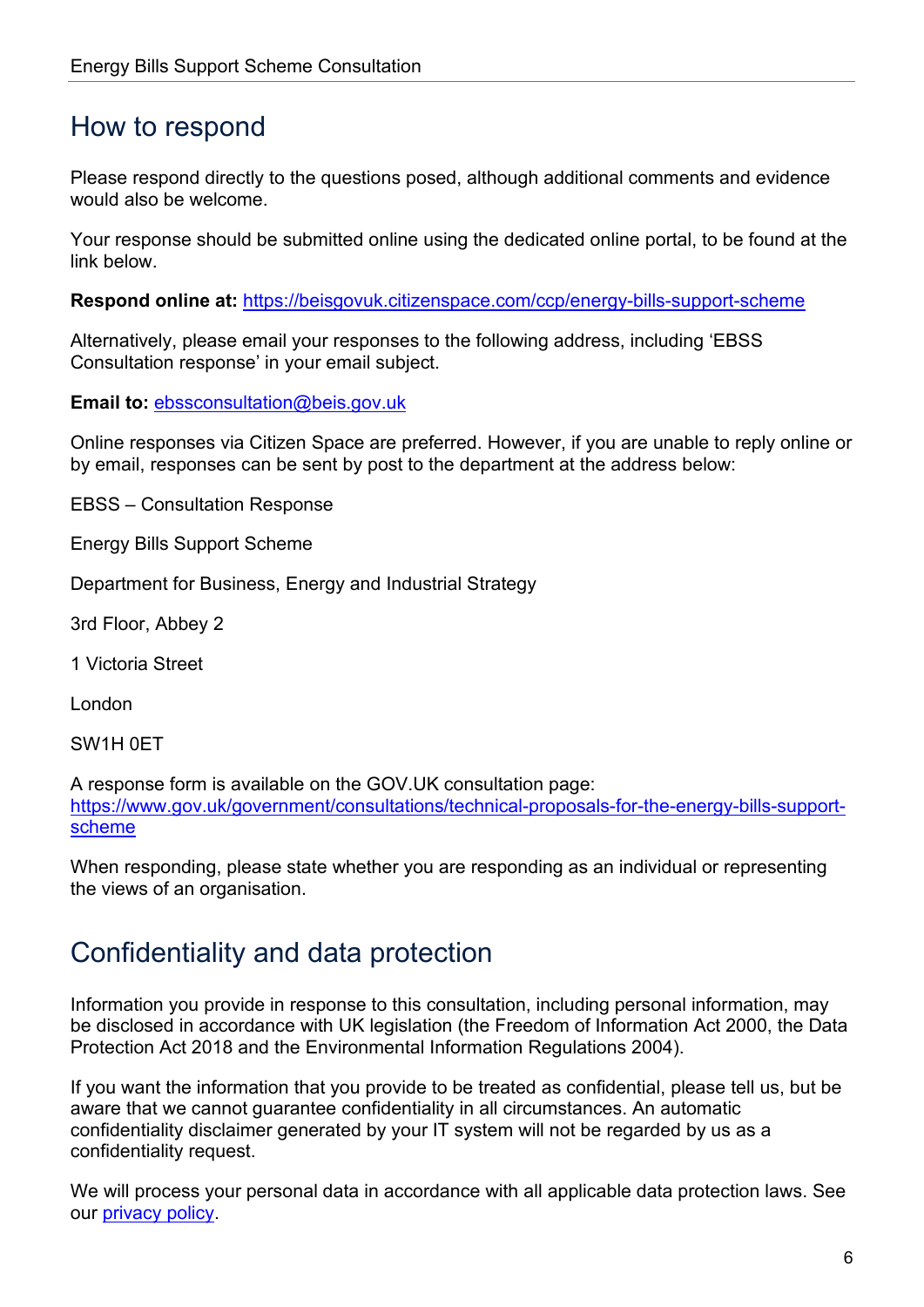We will summarise all responses and publish this summary on **GOV.UK**. The summary will include a list of names or organisations that responded, but not people's personal names, addresses or other contact details.

### <span id="page-6-0"></span>Quality assurance

This consultation has been carried out in accordance with the government's [consultation](https://www.gov.uk/government/publications/consultation-principles-guidance)  [principles.](https://www.gov.uk/government/publications/consultation-principles-guidance)

If you have any complaints about the way this consultation has been conducted, please email: [beis.bru@beis.gov.uk.](mailto:beis.bru@beis.gov.uk)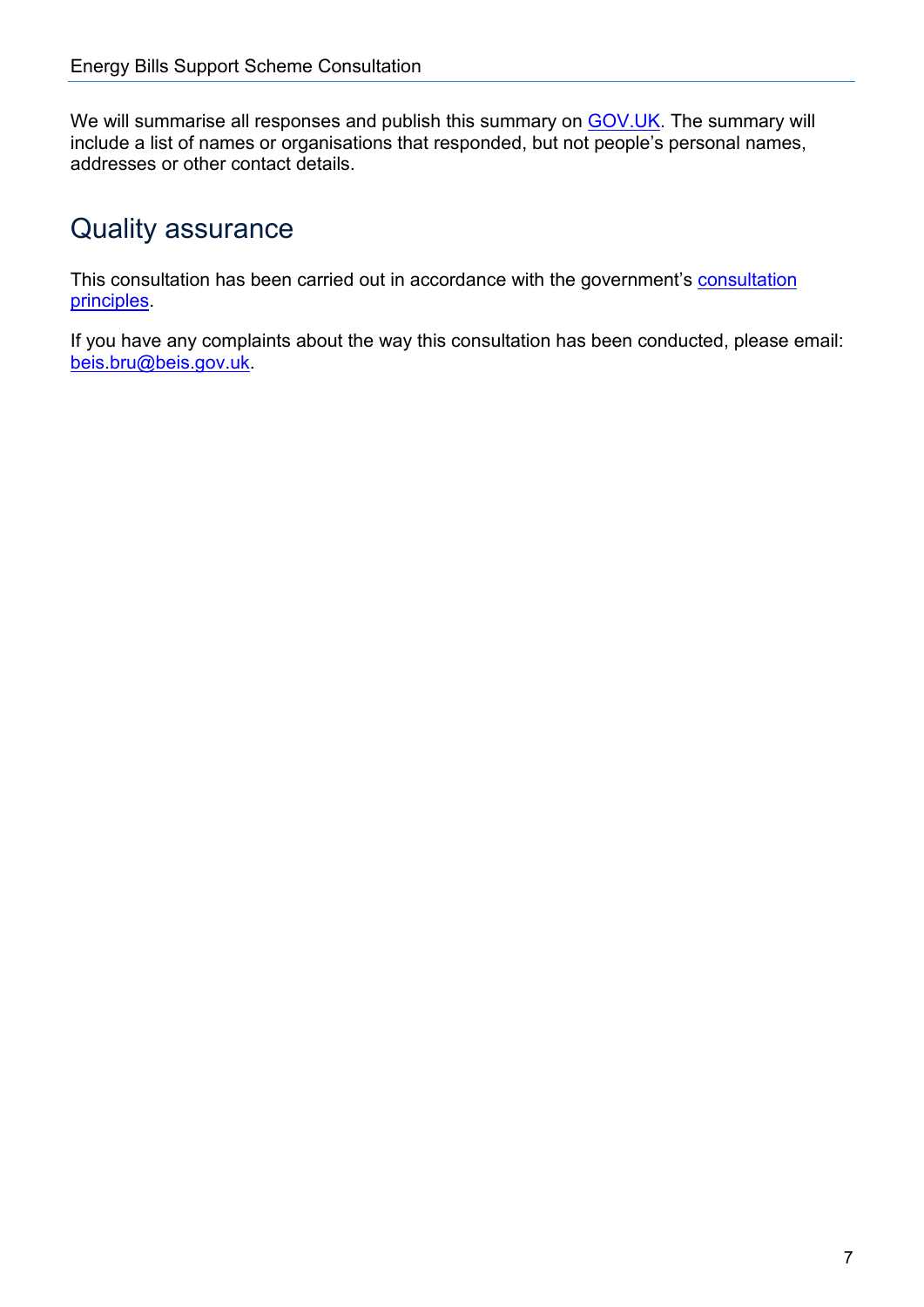## <span id="page-7-0"></span>Executive Summary

Over the past year, global energy prices have soared, with wholesale gas prices alone quadrupling<sup>[1](#page-7-1)</sup>. This has led to an unprecedented rise in household energy bills, with over 22 million households on the Default Tariff Cap experiencing an increase of £693 per year for the average household from 1 April [2](#page-7-2)022<sup>2</sup>.

The government is stepping in to help with the cost-of-living pressures. On 3 February 2022, the Chancellor of the Exchequer announced a package of support worth £9.1 billion to help households with rising energy bills. This support package contains a range of measures to help households with their bills.

The Energy Bills Support Scheme (EBSS) is one of these measures. Through this Scheme energy suppliers will be funded by government to provide a £200 reduction to domestic electricity customers' bills from October 2022. This will be recovered through a levy on electricity bills and will help to spread some of the costs of this year's energy price shock over five years from the financial year 2023/24. Through the levy, the government will look to recover the full nominal amount paid out.

We want to ensure the Scheme is in place this year so that households can benefit from a reduction to their energy bills in time for the winter. We recognise that this year's energy price shock will be felt by a large number of households. Therefore, a priority for the scheme design is to ensure it is universal in its approach and any complexity is kept to a minimum. This will help ensure the scheme reaches as many households as possible. It will allow all suppliers, regardless of their size, to provide the reduction to their eligible customers as soon as possible from October and will minimise any additional costs in delivering the scheme.

This consultation invites views on the government's technical proposals for delivering the Scheme from October 2022.

Delivery of the Scheme will be split into two stages. In the first stage, suppliers will provide their domestic electricity customers with a £200 reduction on their energy bills as soon as possible from October 2022. This document discusses our proposals for the financial arrangements for suppliers, and how suppliers will deliver this to their customers, including the timing of delivery and the ways they should inform their customers.

In the second stage, the government will then aim to recover the full nominal amount paid out through a levy on domestic electricity bills from the financial year 2023/24. This document discusses our proposals for where in the energy system this obligation should be placed, and the associated financial requirements for scheme participants.

It is important that the risk of fraud or error in the scheme is minimised in order to protect public money. The consultation sets out the legal framework for the scheme, and the processes by which we expect suppliers and network companies to comply with the scheme requirements and report on delivery.

Separate arrangements are in place for Northern Ireland through the Barnett formula.

<span id="page-7-1"></span><sup>1</sup> <https://www.ofgem.gov.uk/energy-data-and-research/data-portal/wholesale-market-indicators>

<span id="page-7-2"></span><sup>2</sup> <https://www.ofgem.gov.uk/publications/price-cap-increase-ps693-april>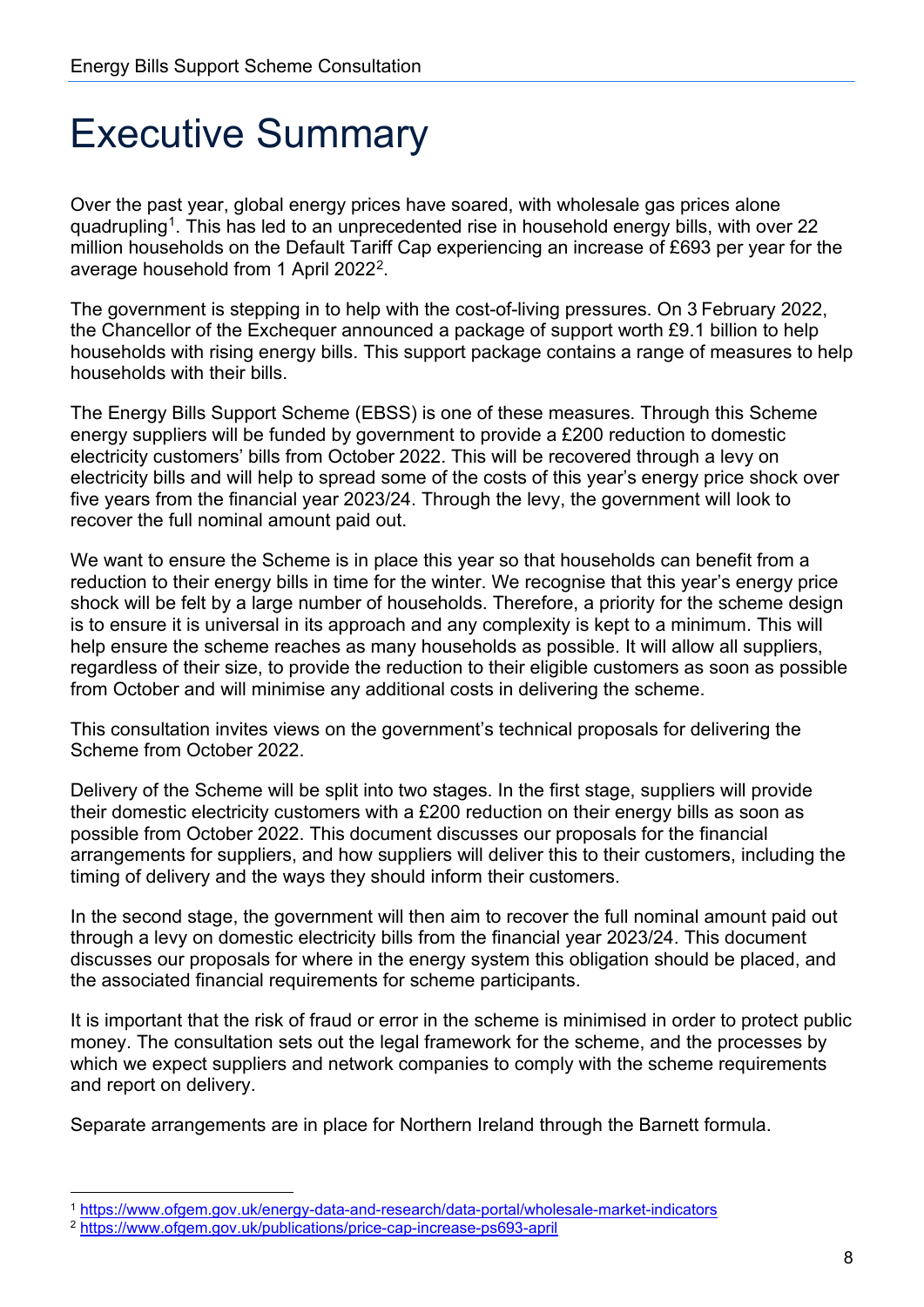#### **Wider energy support measures**

The Scheme will work alongside other policies to support households with the current rising cost of living. In England, a £150 Council Tax rebate will be paid to households in bands A-D, reaching approximately 80% of English households. For those who need support but are not eligible for this rebate, £144 million in discretionary funding will be allocated to local authorities to provide similar support<sup>[3](#page-8-0)</sup>. Barnett consequentials have been provided to devolved administrations as council tax is a devolved policy.

Further support for energy bills will be provided through the Warm Home Discount<sup>[4](#page-8-1)</sup>, where the government has expanded eligibility by almost a third and increased the rebate value to £150 each year (from £140), supporting 3 million vulnerable households. In addition, £3 billion over this Parliament is being provided to help more than half a million lower-income homes become more energy efficient, saving them an average of around £300 a year.

Targeted support for energy bills is also being delivered through the Winter Fuel Payment<sup>[5](#page-8-2)</sup>, which provides between £100 and £300 to pensioners each year to help with winter heating costs, along with the Energy Company Obligation (ECO)<sup>[6](#page-8-3)</sup>, which is being expanded to £1 billion a year, to ensure energy suppliers help 113,000 low-income households a year to permanently lower their bills by an average of around £300 a year via insulation and new heating.

Alongside this, the government has expanded the scope of VAT relief for energy saving materials<sup>[7](#page-8-4)</sup>, ensuring that households installing materials such as thermal insulation or solar panels pay 0% VAT for the next five years, helping to improve energy efficiency and keep heating bills down.

The Household Support Fund<sup>[8](#page-8-5)</sup> has also been doubled to £1 billion by providing an extra £500 million from April 2022. The Fund will help households with the cost of essentials and, in England, will continue to be distributed to Local Authorities, who are best placed to direct this help to those who need it most. Devolved administrations will receive £79 million of this additional funding.

Furthermore, the government's Price Cap<sup>[9](#page-8-6)</sup> will remain in place this coming winter, protecting millions of customers on default tariffs, ensuring they pay a fair price for their energy. The Cap protects consumers against excessive pricing.

<span id="page-8-0"></span>

<span id="page-8-1"></span>

<span id="page-8-2"></span>

<span id="page-8-4"></span><span id="page-8-3"></span>

<sup>&</sup>lt;sup>3</sup> https://www.gov.uk/government/news/millions-to-receive-350-boost-to-help-with-rising-energy-costs<br><sup>4</sup> https://www.gov.uk/the-warm-home-discount-scheme<br><sup>5</sup> https://www.gov.uk/winter-fuel-payment<br><sup>6</sup> https://www.ofgem.go materials-in-in-great-britain<br><sup>8</sup> https://www.gov.uk/government/publications/household-support-fund-guidance-for-local-councils<br><sup>9</sup> https://www.ofgem.gov.uk/information-consumers/energy-advice-households/check-if-energy-pr

<span id="page-8-6"></span><span id="page-8-5"></span>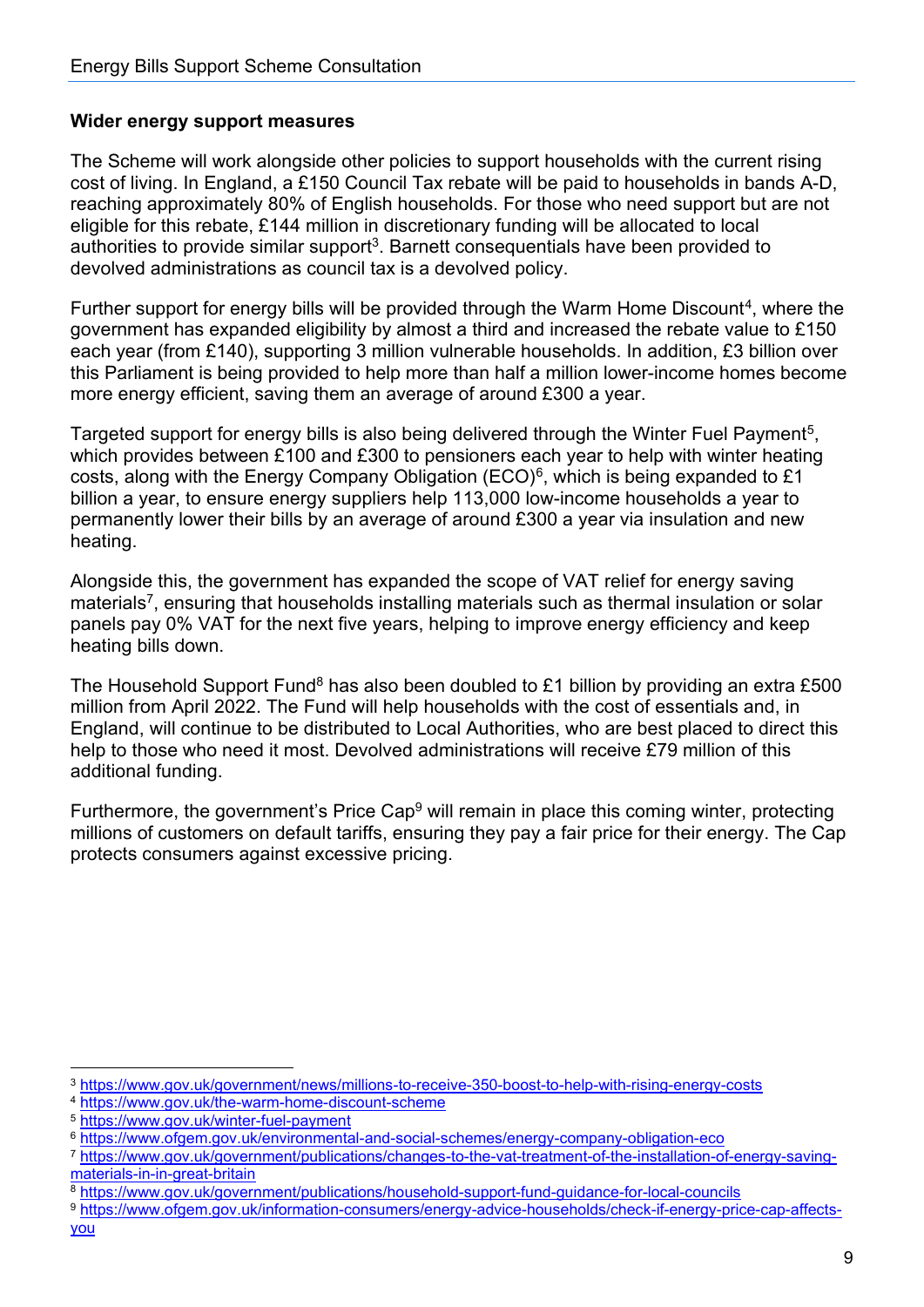## <span id="page-9-0"></span>Key definitions

| <b>Key Term</b>                                                | <b>Definition</b>                                                                                                                                                                                                                                               |
|----------------------------------------------------------------|-----------------------------------------------------------------------------------------------------------------------------------------------------------------------------------------------------------------------------------------------------------------|
| Barnett consequentials / Barnett<br>formula                    | The Barnett formula is the way the UK Government<br>ensures that a share of additional funding is provided to<br>the devolved administrations.                                                                                                                  |
| <b>Bad debt</b>                                                | Bad debt is defined as the unrecoverable debt that<br>suppliers are intending to write off.                                                                                                                                                                     |
| Council tax rebate                                             | A £150 rebate for households in England in council tax<br>bands A to D in 2022/23. Payments provided directly from<br>billing authorities to eligible households.                                                                                               |
| Credit collateral                                              | Credit collateral provides the lender the assurance that if<br>the borrower defaults on the loan, the lender can get<br>something back by repossessing the collateral                                                                                           |
| <b>Direction</b>                                               | Directions are a means by which Ministers, or others<br>designated within legislation, can give legally binding<br>instructions to bodies about the ways in which they<br>exercise their functions.                                                             |
| <b>Distribution Network Operator</b><br>(DNO)<br>See also IDNO | DNOs own, operate and maintain the distribution<br>networks. They are holders of electricity distribution<br>licences. Licences are granted for specified geographical<br>areas in Great Britain. Currently there are 14 DNOs owned<br>by six different groups. |
| Domestic electricity user                                      | A person who uses energy in domestic premises in Great<br>Britain wholly or mainly for domestic purposes                                                                                                                                                        |
| <b>Energy Bills Support Scheme</b><br>(EBSS)                   | The name of this scheme. Also referred to as 'the<br>Scheme'.                                                                                                                                                                                                   |
| <b>Energy Company Obligation</b><br>(ECO)                      | The Energy Company Obligation (ECO) is a government<br>energy efficiency scheme in Great Britain to help reduce<br>carbon emissions and tackle fuel poverty.                                                                                                    |
| Electricity meter point                                        | The physical point at which import from or export to a<br>Distribution System can be measured, by the electricity<br>supplier.                                                                                                                                  |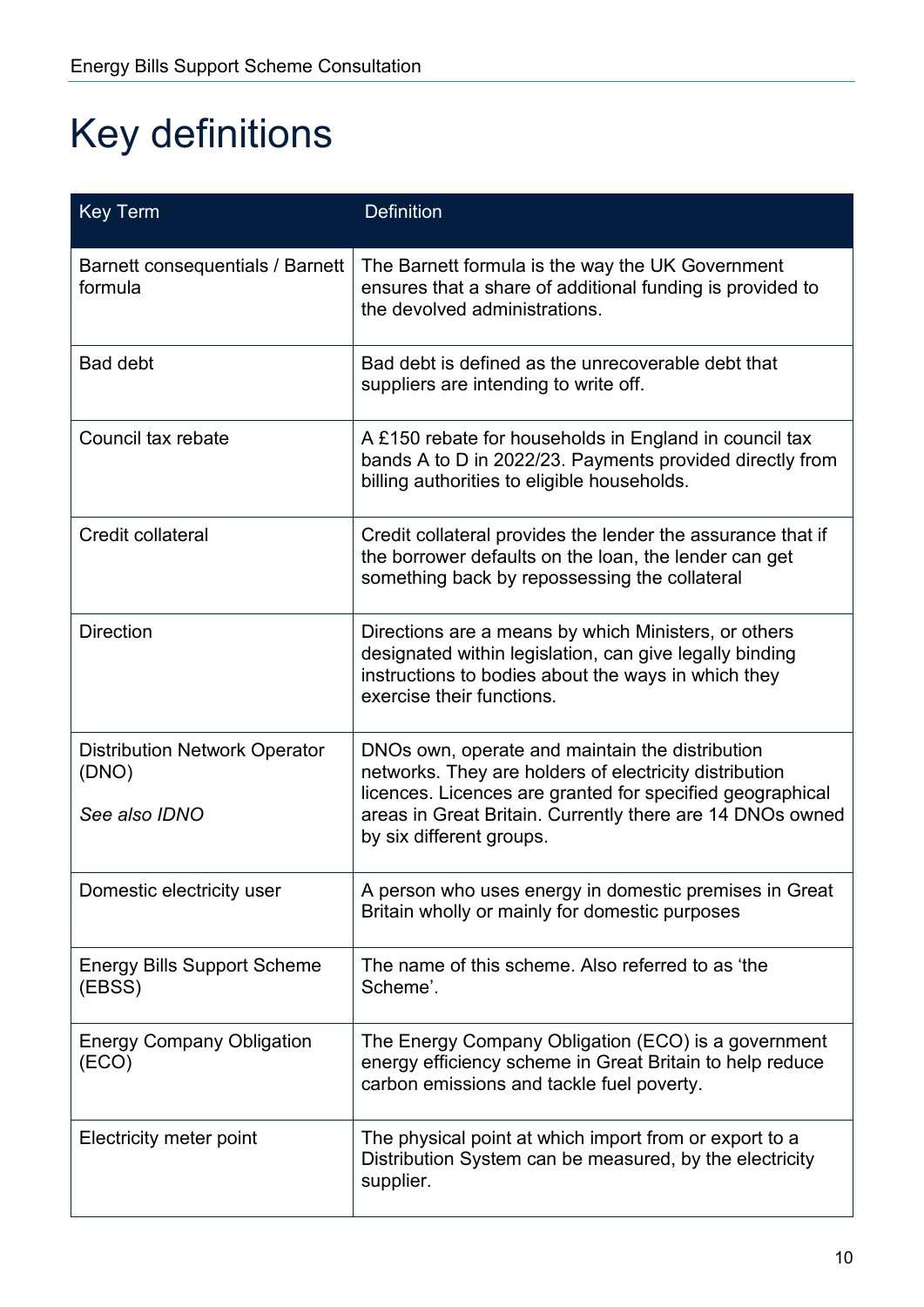| Energy Price Cap (also Default<br>Tariff Cap)                              | A limit on how much suppliers can charge you per unit of<br>gas or electricity if you are on a default tariff. Price cap<br>levels are set by Ofgem based on how much it costs, on<br>average, to get energy to your home.                                                         |
|----------------------------------------------------------------------------|------------------------------------------------------------------------------------------------------------------------------------------------------------------------------------------------------------------------------------------------------------------------------------|
| Energy supplier                                                            | An energy company licensed by Ofgem to supply gas<br>and/or electricity.                                                                                                                                                                                                           |
| Grant                                                                      | A grant is a payment provided by either the government or<br>a private organisation for a specific purpose.                                                                                                                                                                        |
| Green Gas Levy (GGL)                                                       | The Green Gas Levy places obligations on licensed gas<br>suppliers, including a requirement to make quarterly levy<br>payments, in order to fund the Green Gas Support<br>Scheme.                                                                                                  |
| <b>Green Gas Support Scheme</b><br>(GGSS)                                  | The Green Gas Support Scheme is a government<br>environmental scheme that provides financial incentives<br>for new anaerobic digestion biomethane plants to increase<br>the proportion of green gas in the gas grid.                                                               |
| <b>Government Electricity Rebate</b><br>(GER)                              | The Government Electricity Rebate (now closed) was a<br>scheme that gave all eligible domestic electricity<br>customers a £12 rebate on their bills in 2014 and 2015 to<br>help lower the impacts of government environmental and<br>social policy costs on consumer energy bills. |
| <b>HMG</b>                                                                 | Her Majesty's Government                                                                                                                                                                                                                                                           |
| <b>Independent Distribution</b><br>Network Operator (IDNO)<br>See also DNO | Similar to a DNO but an Electricity Distributor in whose<br>Electricity Distribution Licence the requirements of Section<br>B of the standard conditions of that licence have no effect<br>(whether in whole or in part).                                                          |
| Levy                                                                       | A levy is an obligatory payment to the government or<br>another organisation.                                                                                                                                                                                                      |
| Mutualisation                                                              | Mutualisation is triggered in the event where any shortfall<br>in payments made is distributed among those who have<br>made their payments.                                                                                                                                        |
| Park home                                                                  | Park homes are mobile homes occupied as main and only<br>homes on caravan sites with planning permission for<br>residential use.                                                                                                                                                   |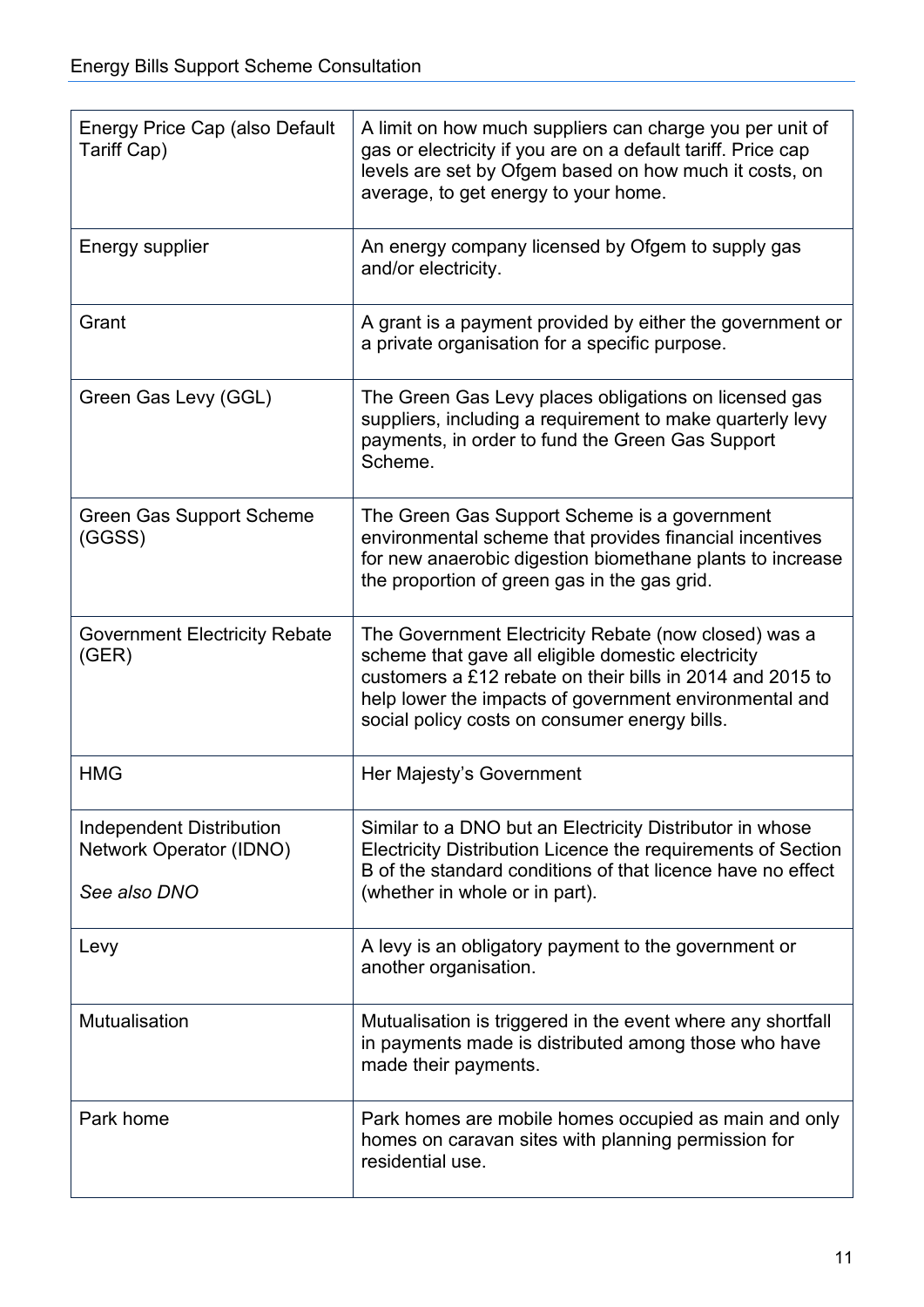| Traditional prepayment meter<br>(PPM) | Customers pay in advance for the electricity they use. This<br>'pay as you go' energy is used with a smartcard, token or<br>key that can be topped up at a shop or via a smartphone<br>app.                                                                                                                                                               |
|---------------------------------------|-----------------------------------------------------------------------------------------------------------------------------------------------------------------------------------------------------------------------------------------------------------------------------------------------------------------------------------------------------------|
| Smart prepayment meter                | Smart prepayment meters are similar to traditional PPMs<br>in that customers pay in advance for the electricity they<br>use. Smart PPMs are topped up online or via an app and<br>allow the user to monitor their energy usage at any time<br>convenient to them. As they record actual energy usage,<br>meter readings or bill estimates are not needed. |
| Smart meter                           | A smart meter is an electronic device that records<br>consumption of electric energy and communicates the<br>information for the purpose of system monitoring and<br>billing.                                                                                                                                                                             |
| Special Action Message (SAM)          | A message addressed to a prepayment customer's meter<br>and transmitted from a domestic supplier to that meter<br>through the electricity credit purchasing network.                                                                                                                                                                                      |
| Warm Home Discount (WHD)              | The Warm Home Discount is a single £140 payment (to be<br>increased to £150 this year) applied to eligible customers'<br>electricity bills sometime between October and April. It has<br>been designed to help reduce costs for those living on a<br>low income or pension over the winter months.                                                        |
| <b>Winter Fuel Payment</b>            | Winter Fuel Payment is an annual tax-free fuel payment of<br>£100 to £300 for people who have reached state pension<br>age on or before the end of the 3rd week of September in<br>any given year.                                                                                                                                                        |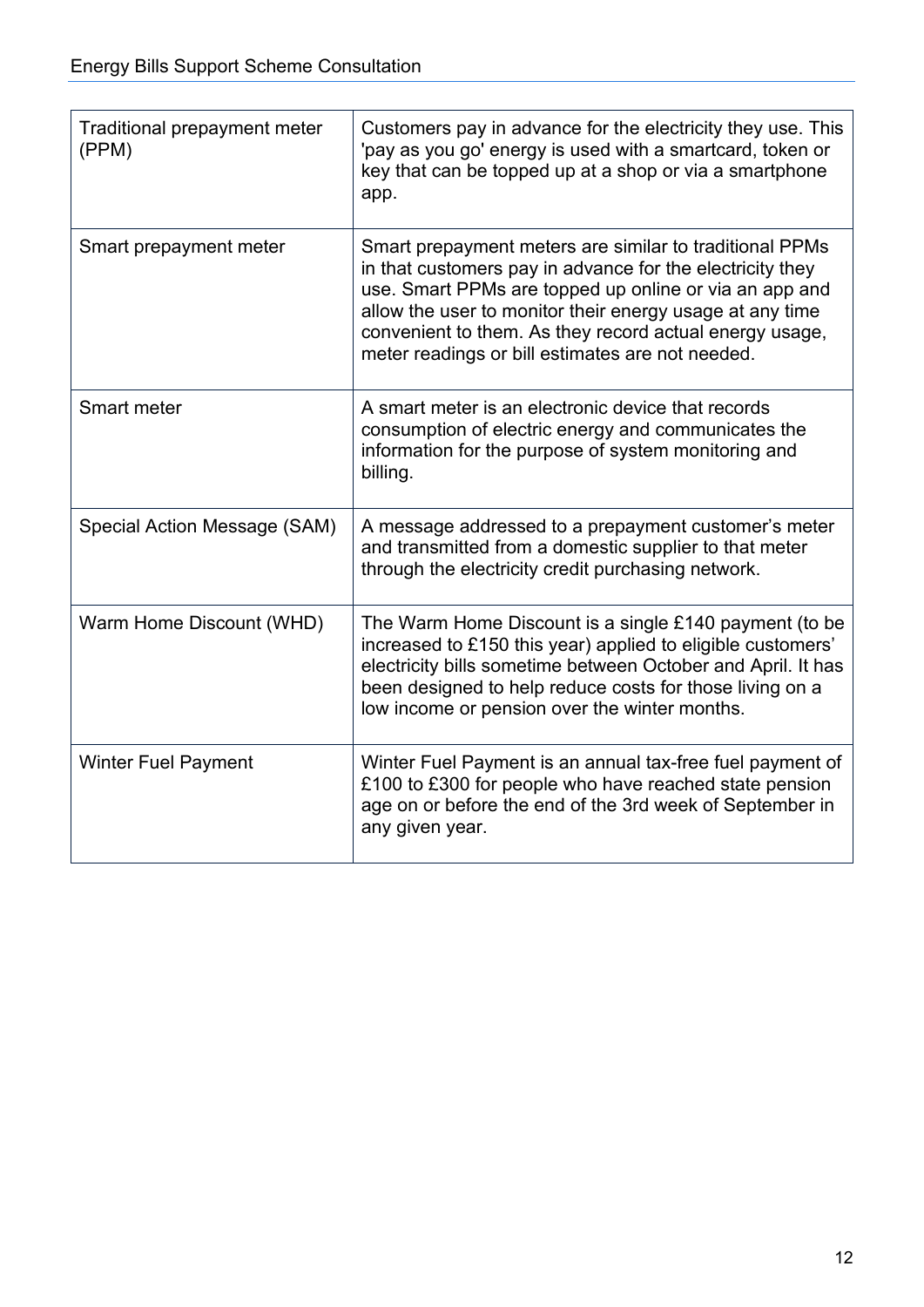## <span id="page-12-0"></span>Case for intervention

The growth in the cost of living in the UK has been increasing and inflation rose by 6.2% in the 12 months to February 2022[10.](#page-12-2)

A key driver of inflation has been global energy prices, with household energy tariffs increasing and petrol and diesel costs also going up. The rise in UK energy prices has been largely due to increases in the global price of gas driven by the conflict in Ukraine, a global demand recovery from the Covid-19 pandemic, and supply disruptions. The Bank of England estimated that almost half of the increase of 2021 inflation was due to higher energy prices<sup>11</sup>.

Given the increase in wholesale prices and ongoing volatility, the Default Tariff Cap for energy rose by £693 or 54% for a typical household from 1 April 2022, directly impacting approximately 22 million customers on default tariffs<sup>12</sup>. This unprecedented rise in energy bills will place pressure on household budgets.

The government wants to help as many households as possible to manage the price shock. The Energy Bills Support Scheme (EBSS) is part of a wider package of measures and aims to help households manage the recent increase in energy costs by enabling them to spread these costs over time. This is expected to help mitigate the immediate impact of the increased prices and support households in managing their energy bills in the longer-term.

## <span id="page-12-1"></span>Stakeholder engagement

In preparation for this consultation, we have undertaken a series of engagements with stakeholders to inform the design of the scheme and to understand better the challenges and concerns at an early stage. These have been via working groups, through smaller focus groups, and through bilateral engagements. The stakeholders were identified as being representative of the broad range of interests across the sector.

The stakeholder focus groups are representatives of energy suppliers, network operators, charities, and consumer and advocacy groups.

To date we have conducted over 20 focus groups and other stakeholder engagements, in the period from 3 February 2022. Stakeholder engagement is continuing throughout this consultation period and will continue as the scheme reaches the final stages of development through to its implementation. The feedback gained from these groups while this public consultation runs will be summarised and published alongside the formal government response.

<span id="page-12-2"></span><sup>&</sup>lt;sup>10</sup> As measured by the consumer prices index,

<https://www.ons.gov.uk/economy/inflationandpriceindices/bulletins/consumerpriceinflation/february2022>

<span id="page-12-3"></span><sup>11</sup> <https://www.bankofengland.co.uk/monetary-policy-report/2022/february-2022>

<span id="page-12-4"></span><sup>12</sup> <https://www.ofgem.gov.uk/publications/price-cap-increase-ps693-april>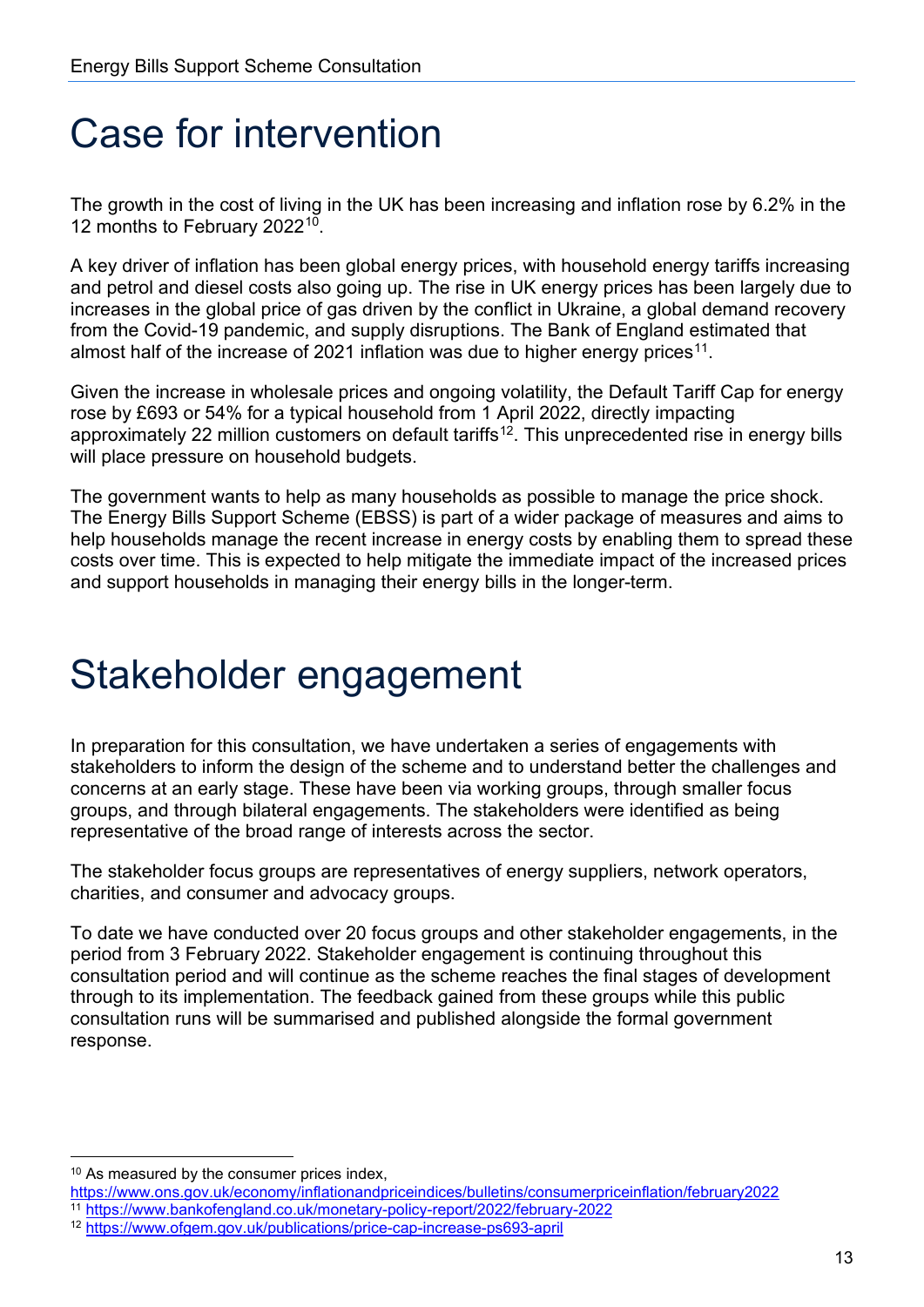## <span id="page-13-0"></span>The Energy Bills Support Scheme design

## <span id="page-13-1"></span>Summary of the scheme

The Scheme aims to spread the cost of this year's energy price shock over time. From October 2022, domestic electricity customers in Great Britain will be provided with a £200 grant on their bills by their suppliers, funded by the government. This amount will be recouped through electricity bills over five years from the financial year 2023/24.

We have followed a set of high-level principles during the development of this scheme. These are:

- **Simplicity** ensuring that a pragmatic approach is taken and that the scheme uses existing systems and processes where possible, including a single existing legislative mechanism if possible
- **Reach** the scheme should be delivered to as many eligible customers as possible, regardless of which supplier they use or their choice of payment method
- **Cost** delivery costs should be minimised for suppliers, network companies, other scheme participants and customers
- **Clarity** the scheme must be clear and easy to understand for customers and stakeholders
- **Protections** reasonable and proportionate protections for HMG and consumers from risk of fraud, gaming, and non-compliance.

We are now consulting to seek views on our proposals for how the Energy Bills Support Scheme will operate.

### <span id="page-13-2"></span>1. The legal and regulatory framework of the scheme

In order to fund the Scheme, the government will use the Supply and Appropriation Act 2021. This Act allows HM Treasury to issue funds out of the Consolidated Fund and allocate them to individual government departments and Crown bodies.

The £200 payment will be delivered by domestic electricity suppliers, so we need to have in place the means by which suppliers will be required to deliver it to their customers and recoup it via electricity bills. We intend to implement this scheme through the use of a 'direction' issued by the Secretary of State. Directions are a form of delegated legislation. They are a means by which Ministers, or others designated within legislation, can give legally binding instructions to bodies about the ways in which they exercise their functions.

The direction is proposed to be implemented with the support of Ofgem introducing a licence modification with which suppliers (making the single payment to domestic electricity customers), and licensed Distribution Network Operators (DNOs) (recouping funds) will be required to comply. Ofgem intends to publish a statutory consultation this spring on the modification of relevant domestic electricity supply and distribution licence conditions to help facilitate delivery of the Scheme.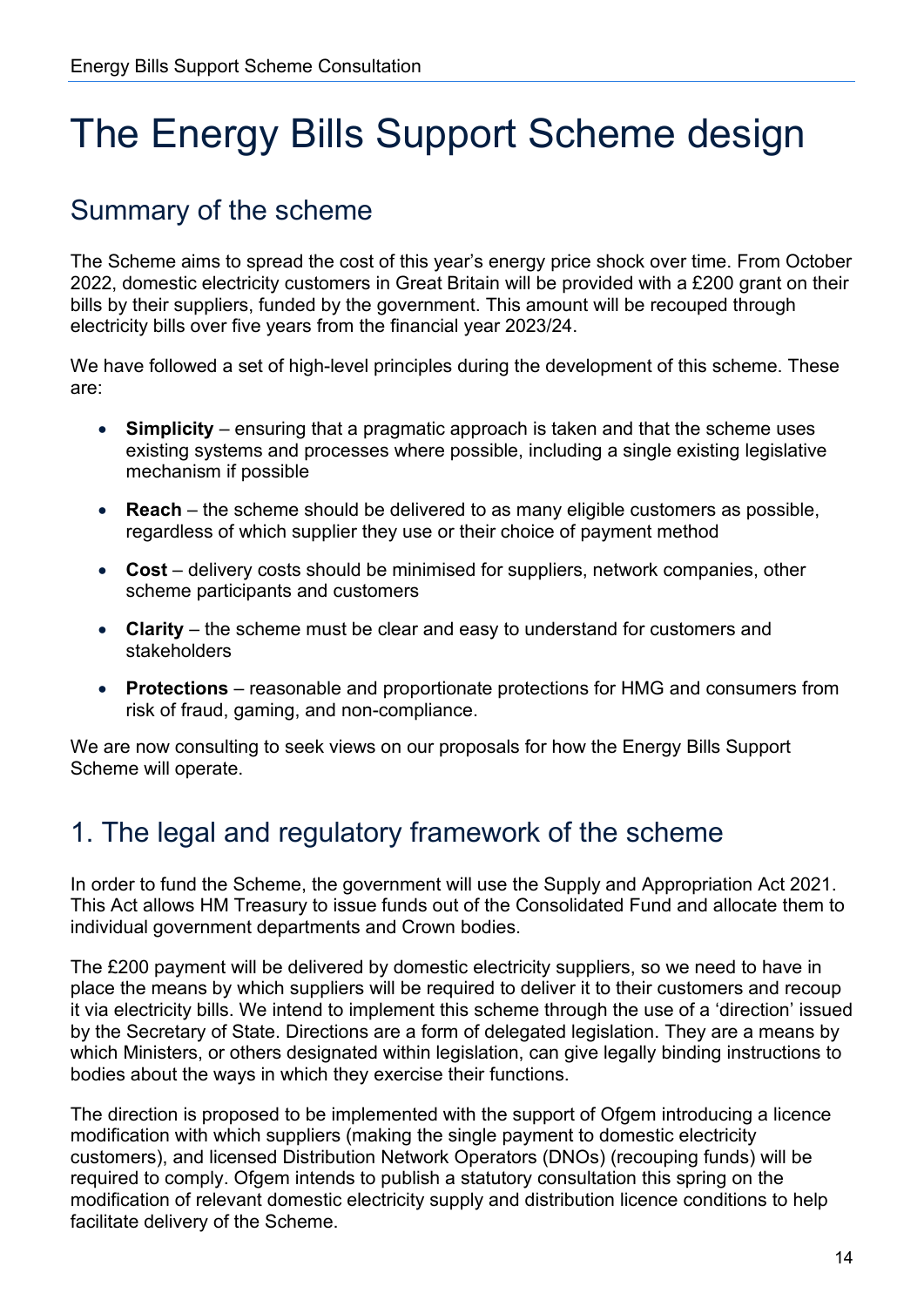We intend to issue a direction under section 7(3) of the Electricity Act 1989 which requires licencees to "comply with any direction given by the Gas and Electricity Markets Authority or the Secretary of State as to such matters as are specified in the licence or are of a description so specified". The direction will require electricity supply licence holders to provide the single payment to their eligible domestic electricity customers.

Section 49A of the Act requires that where a decision is made by the Secretary of State to give a direction pursuant to a licence condition included in a licence under section 7(3)(a) a notice must be published which sets out reasons for making such a direction as soon as reasonably practicable.

Ofgem intend to proceed to statutory consultation this spring with the expectation that a decision whether to modify the licence could be issued later this year. Before this, and following the conclusion of the BEIS consultation, we plan to publish a draft direction alongside (or shortly after) our response to the consultation which will provide more certainty about how we plan to implement the Scheme. We will be keen to continue to engage with suppliers even once the draft direction is published and, should we receive further feedback at this point, there may still be scope to implement changes to the direction, if necessary, before it comes into force in October 2022.

The table below sets out the envisaged timetable for delivery of the Scheme.

| <b>Date</b>                  | <b>Agency/Department</b> | <b>Event</b>                                                                | Length  |
|------------------------------|--------------------------|-----------------------------------------------------------------------------|---------|
| 11 April<br>2022             | <b>BEIS</b>              | Policy consultation                                                         | 6 weeks |
| April/May<br>2022            | Ofgem                    | Statutory licence modification<br>consultation                              | 4 weeks |
| End of July<br>2022          | <b>BEIS</b>              | Policy decision<br>document/response to<br>consultation and draft direction | N/A     |
| July/Augus<br>t 2022         | Ofgem                    | Licence modification decision                                               | N/A     |
| August-<br>September<br>2022 | Ofgem                    | Stand still period before licence<br>changes can come into effect           | 8 weeks |
| October<br>2022              | Ofgem                    | Licence change implemented<br>enabling direction to come into<br>force      | N/A     |

#### **Table 1**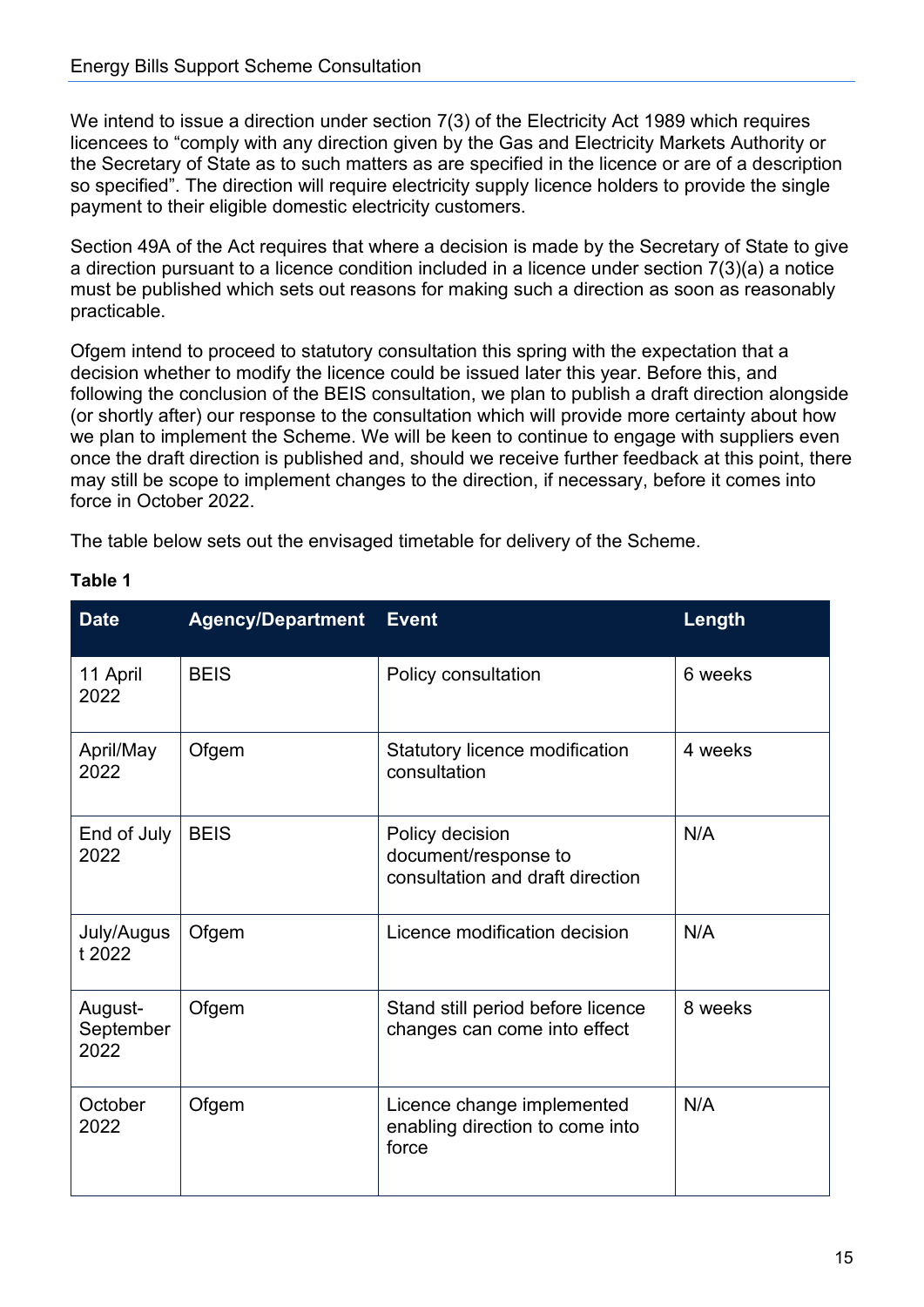| October<br>2022  | BEIS/<br>Ofgem/Suppliers | <b>EBSS delivery commences</b> | N/A           |
|------------------|--------------------------|--------------------------------|---------------|
| December<br>2022 | <b>BEIS</b>              | Publication of levy rate       | N/A           |
| April 2023       | <b>DNOs/ Suppliers</b>   | Collection of the levy         | Until 2027/28 |

## <span id="page-15-0"></span>2. Scheme design principles

In considering the best possible way to reach as many eligible domestic customers as possible, we explored the possibility of applying the scheme across both gas and electricity supplies.

#### **Electricity vs gas**

There are approximately 29 million electricity meter points $^{13}$  $^{13}$  $^{13}$  in Great Britain, compared to approximately 24 million gas meter points $14$ . We want to ensure that as many households as possible can benefit from the scheme. It follows that for the scheme to have the greatest reach, it should be applied to domestic electricity meter points as opposed to gas meter points. Delivering the scheme via electricity only would also simplify the processes involved in disbursing the funds to suppliers.

Therefore, subject to the outcome of this consultation and Ofgem's independent consultation process, we are proposing to reach households through their electricity suppliers, and so only households with a domestic electricity connection in Great Britain would be automatically eligible for the scheme.

#### **Meter points vs customer accounts**

The payments will be recovered by way of a levy starting from the financial year 2023/24. The levy will be based on the number of domestic electricity meter points a Distribution Network Operator (DNO) has served on a daily basis. This means that costs will accrue for customers per meter point rather than per household and will take into account households switching between suppliers. We are proposing that the overall scheme, including the initial funding from October, will apply to meter points rather than to individual accounts or households.

<span id="page-15-1"></span><sup>&</sup>lt;sup>13</sup> See key definitions

<span id="page-15-2"></span><sup>&</sup>lt;sup>14</sup> Meter point data - [Quarterly domestic energy switching statistics \(QEP 2.7.1\).](https://assets.publishing.service.gov.uk/government/uploads/system/uploads/attachment_data/file/1043398/table_271.xlsx) Please note this may differ from reported household figures, due to multiple meters points in some properties.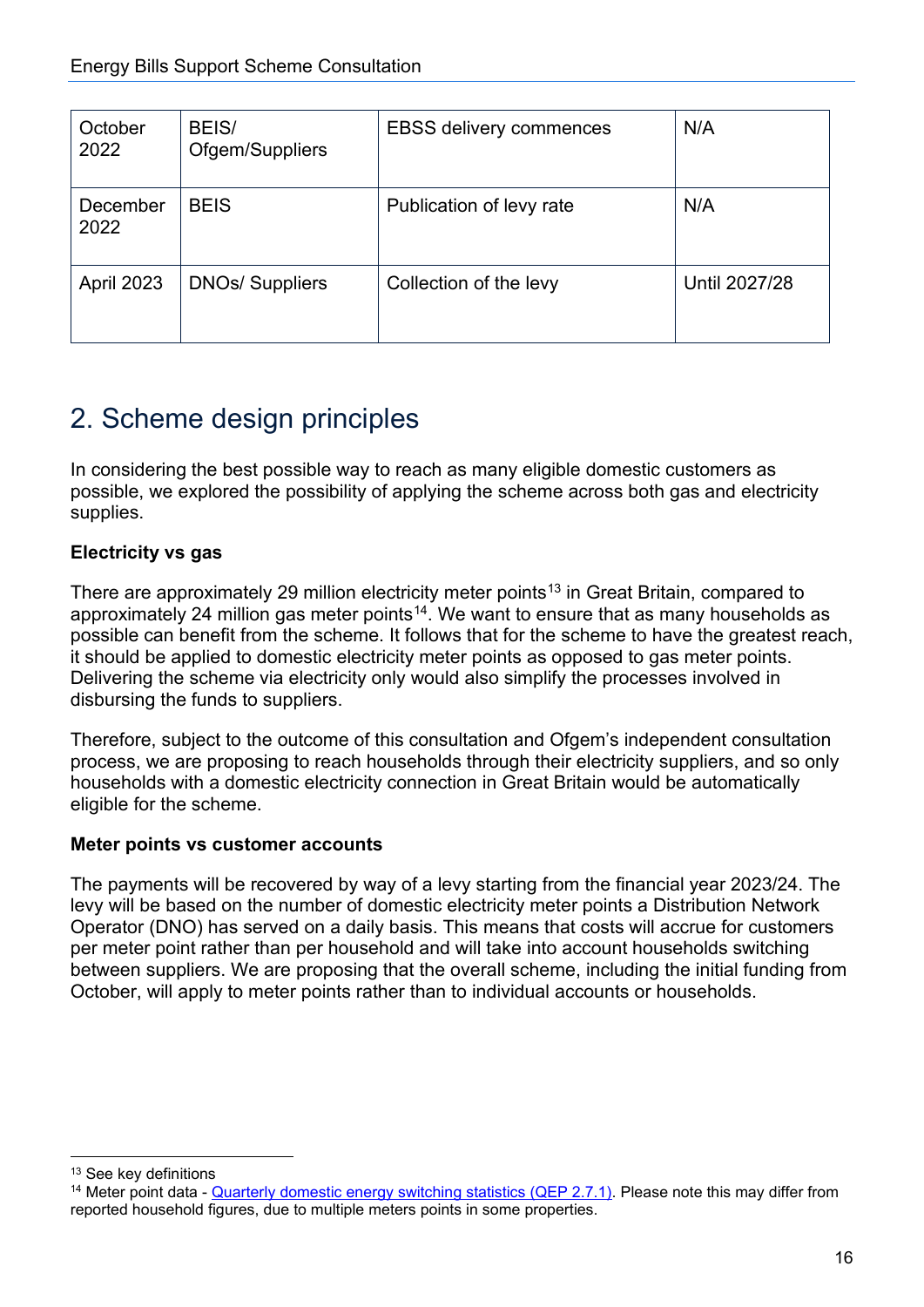## <span id="page-16-0"></span>3. Scheme eligibility

All domestic electricity customers who have a direct relationship with a licensed electricity supplier will be automatically eligible for this scheme.

#### <span id="page-16-1"></span>Considerations for scheme eligibility

The objectives of this scheme are to spread the cost of this year's energy price shock over time for customers, ensure that households feel the benefit of this support over the winter months when bills are higher, and, in doing so, minimise any administrative complexity for suppliers.

#### **A universal scheme**

The Energy Bills Support Scheme is designed to be a universal measure and therefore will not be means-tested. This scheme is part of a wider package of support, including the Council Tax Rebate and the expanded Warm Home Discount scheme (WHD), both of which contain elements of targeting to ensure the support is received by those who need it most. Delivering a scheme with means-tested eligibility criteria would add to the administrative cost and complexity and would contradict the aim of a scheme designed to support all domestic electricity customers who will be experiencing the energy price shock.

The energy market in Great Britain is a diverse and dynamic system, and energy is supplied to households in many different ways. Given this diversity, it would not be feasible or costeffective to design a new, single delivery mechanism that works for all customers. Furthermore, any bespoke arrangements for some customers would require the introduction of a new system that would need to function across suppliers to track individual customers and ensure they are able to continue switching suppliers as they choose. In line with our high-level principles, our aim is to design a scheme that is simple to deliver whilst ensuring that additional costs are minimised. Our proposal is therefore to reach as many customers as possible through existing mechanisms, and no bespoke arrangements for customers with a domestic electricity connection will be provided.

All households with a domestic electricity connection will be automatically eligible. Households will not need to apply for the Scheme, and in most cases, we expect it to be applied automatically. This contributes to the universality of the scheme and ensures it reaches as many households as possible.

#### **Support for vulnerable customers**

The government recognises that the impact of rising energy costs, together with the rising cost of living, will be greatest on those households who are already in, or at risk of, fuel poverty<sup>[15](#page-16-2)</sup>, along with those households most likely to be facing financial difficulties and for whom energy, as an essential service, represents a significant share of total household expenditure. People with protected characteristics such as disability, race, and age are typically disproportionately represented among this group<sup>16</sup>.

<span id="page-16-3"></span><span id="page-16-2"></span><sup>15</sup>Fuel Poverty in the UK, UK Parliament Research Briefing, 02 March 2022 https://researchbriefings.files.parliament.uk/documents/CBP-8730/CBP-8730.pdf <sup>16</sup> Consumer Protection Report: Autumn 2021, Ofgem, 21 October 2021 https://www.ofgem.gov.uk/publications/consumer-protection-report-autumn-2021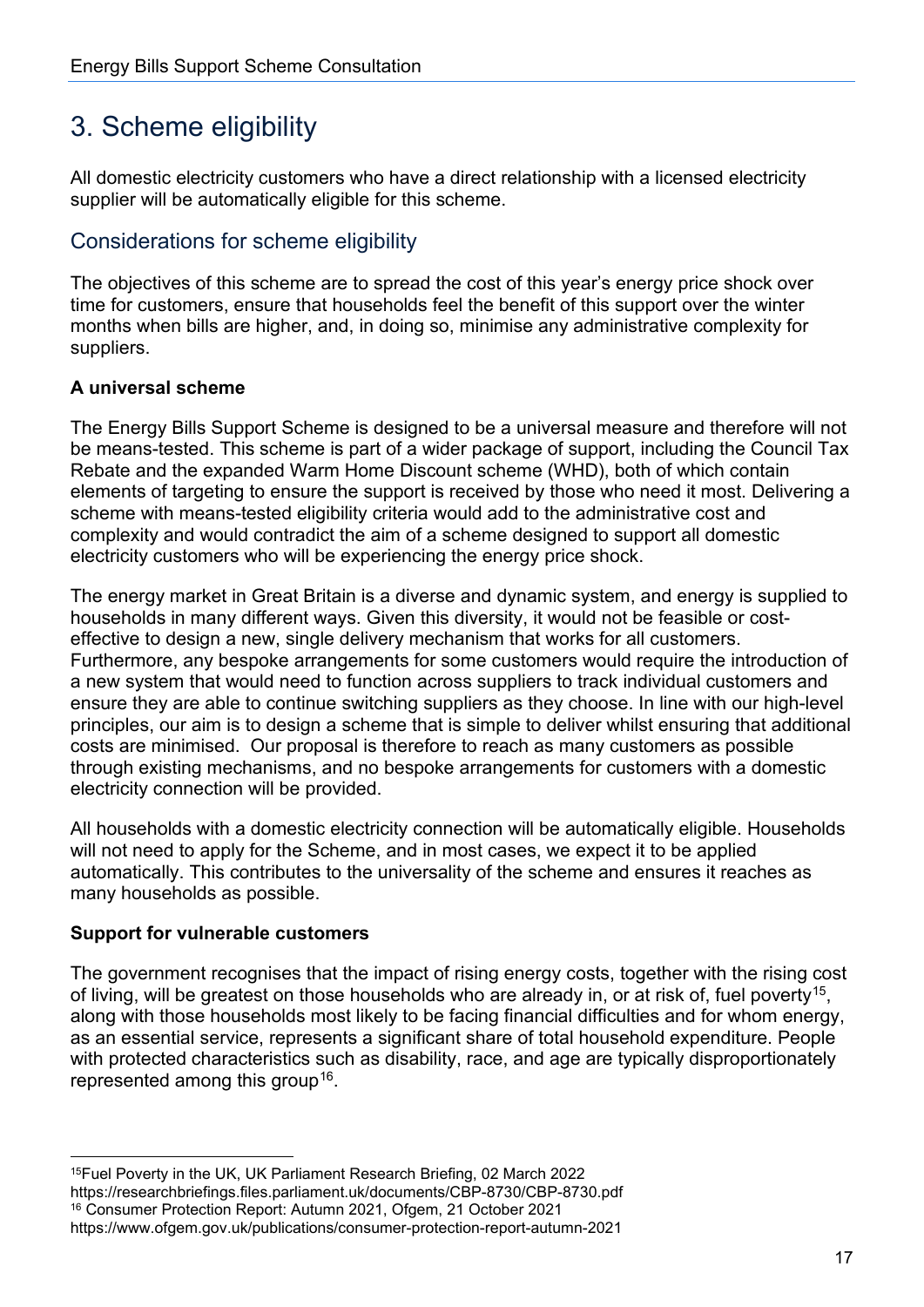We are looking closely at how we will ensure that this Scheme reaches these groups most in need and will ensure logistical and technical accessibility to vulnerable customers. As part of the usual process, we will include considerations on the Public Sector Equality Duty in the final impact assessment which is due to be published in the summer.

This Scheme is part of a wider package of support, including the £150 Council Tax rebate for band A-D properties in England, which will benefit a higher proportion of households in vulnerable situations. In addition, the WHD aimed at those in, or at risk of, fuel poverty, is being expanded, and this sits alongside other targeted measures of support such as the Winter Fuel Payment and the Cold Weather Payment.

#### <span id="page-17-0"></span>Implications of eligibility for the scheme

#### **Electricity users who are not domestic customers**

Electricity users who are not domestic electricity customers are not eligible for the scheme. This is due to the delivery mechanism proposed and is in line with our high-level objectives to keep the scheme simple, and to minimise administrative costs.

#### **Households without a domestic supply contract**

Not all households have their electricity provided through a domestic electricity supply contract, for example, residents of park homes. Households such as these do not have a direct relationship with a supplier. In these cases, the site owner or landlord has a commercial electricity supply contract, and residents are likely to be charged for electricity through a variety of arrangements. Most commonly, costs are included in the rental or service charge, while others may be able to sub-meter the supply and provide bills based on meter readings. However, in each situation, the supplier's relationship is with the proprietor or owner of the site, as opposed to with the residents. Households without a domestic supply contract are therefore not eligible for this scheme, but we are exploring options for other ways in which they might receive similar support, outside of this consultation.

The government recognises that households without a domestic supply contract do not benefit from the same consumer protections as households with one. Government will work actively to address this at the next opportunity.

#### **Changes to household living arrangements**

Our proposal is for the scheme to apply to meter points so there may be circumstances where some customers pay back a different amount to the grant they received. For example, where customers' living circumstances change, some may not have received the grant but may have to pay the levy; others may have received the grant but may not pay the levy.

In line with our high-level principles, our aim is to design a scheme that is simple to deliver from October and ensures that additional costs are kept to a minimum. As set out in the section of the document titled 'a universal scheme', stakeholders have made it clear that any tracking of household movement would require the introduction of a new system, which would need to work across all domestic electricity suppliers. This could significantly delay delivery of the scheme, greatly increase its complexity, and would create additional costs. To keep the scheme simple and ensure deliverability within current energy market parameters such as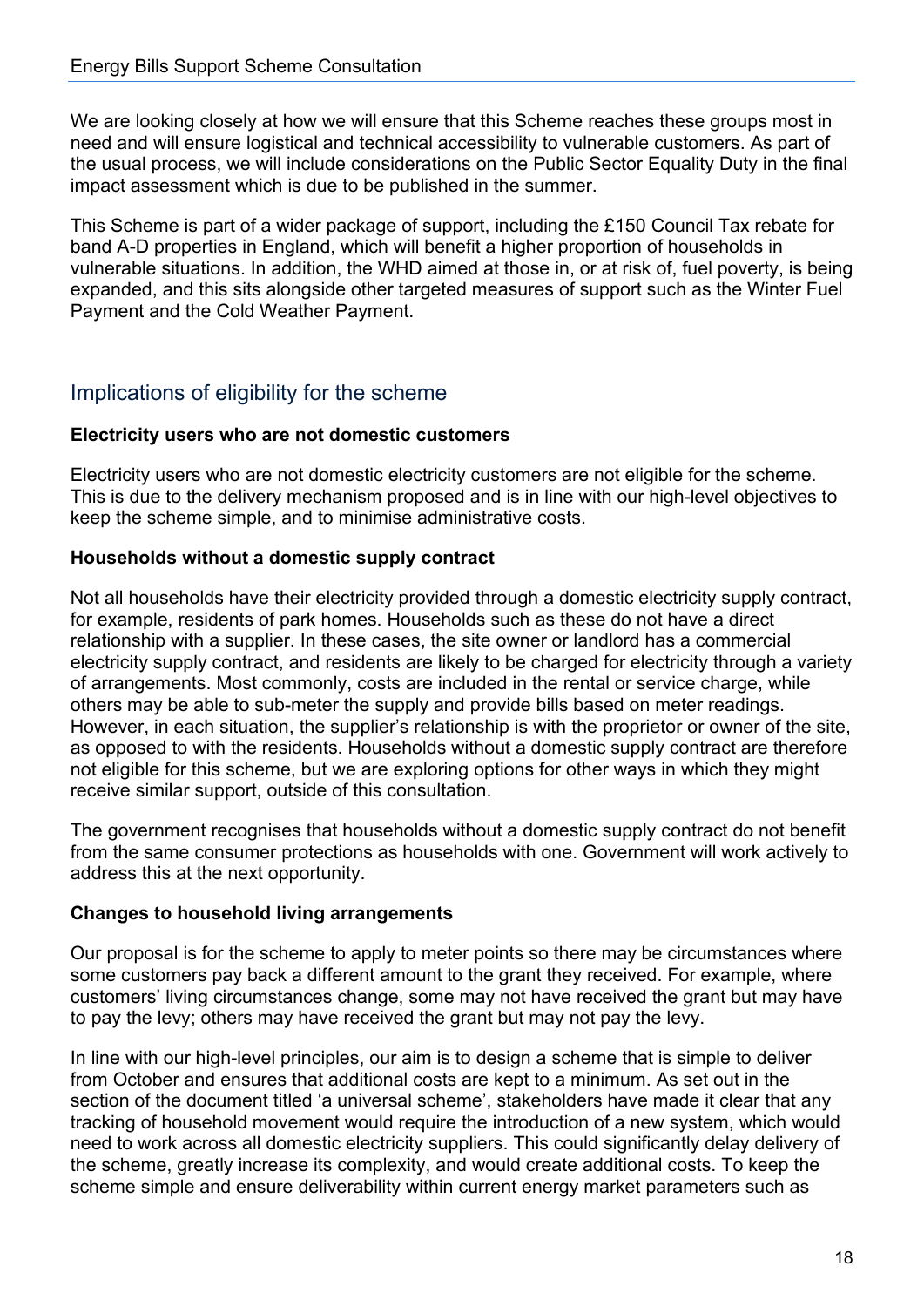energy price caps, we anticipate that mitigating any impact from changes to household living arrangements will not be possible.

#### **Customers connected to private electricity networks**

Customers connected to private electricity networks will not be eligible.

Private networks are those which generate power on a localised grid, from a privately owned central plant. These are more likely to be non-domestic premises such as airports or ports. A private network, which is exempt from supply licence requirements, will not be obliged to deliver the grant or recoup the levy from any domestic customers connected to their network.

#### **Households with multiple meter points**

As delivery is linked to domestic meter points, individuals or households who have multiple domestic electricity meters will receive multiple grants (one for each meter point) and so multiple levy payments will be deducted accordingly, in line with the number of meter points they are billed for. For example, this may be for a second home, or it may be where someone has taken responsibility for an elderly relative's energy supply. Equally, there will be some properties that have two or more electricity meters.

Landlords with multiple properties, where each electricity meter is linked to an account in their name, may also receive several grants along with being required to pay the levy for each meter point.

#### **Multi-function premises**

There are circumstances where premises can be used for both residential and business purposes. For example, a hairdressing salon where there is a flat above the business. If residents in these properties have domestic electricity supply contracts in place, they will be eligible for the scheme. If they were identified by a supplier to be non-domestic, they would not be eligible.

#### **Supply to vacant properties or occupier accounts**

There are circumstances where properties which are vacant are supplied with electricity. In this instance the customer may be a property developer or landlord who may be responsible for paying for the electricity supply until they find a tenant or a buyer for the property.

It is also possible that a supplier may be billing an occupier account, i.e., one in which the identity of the occupant is not known. This could be for a variety of reasons, most likely because the property had recently changed ownership or tenancy. It is possible in some cases that suppliers may take on the liability for energy used in respect of any of these accounts, up to a certain threshold in some cases. This may be because of a contractual relationship with a lettings management agency, for example. To the extent that these are domestic accounts each linked to a domestic electricity meter point, they will be eligible for the scheme. This is consistent with the principle of simple, cost-effective delivery. Identifying such accounts and treating them differently would be costly. Furthermore, we expect these accounts make up a small proportion of the whole domestic customer base.

#### **Landlords who charge their tenants for electricity**

Landlords who resell electricity to their tenants are already required to ensure they are compliant with Maximum Resale Price (MRP) rule. Landlords with a domestic electricity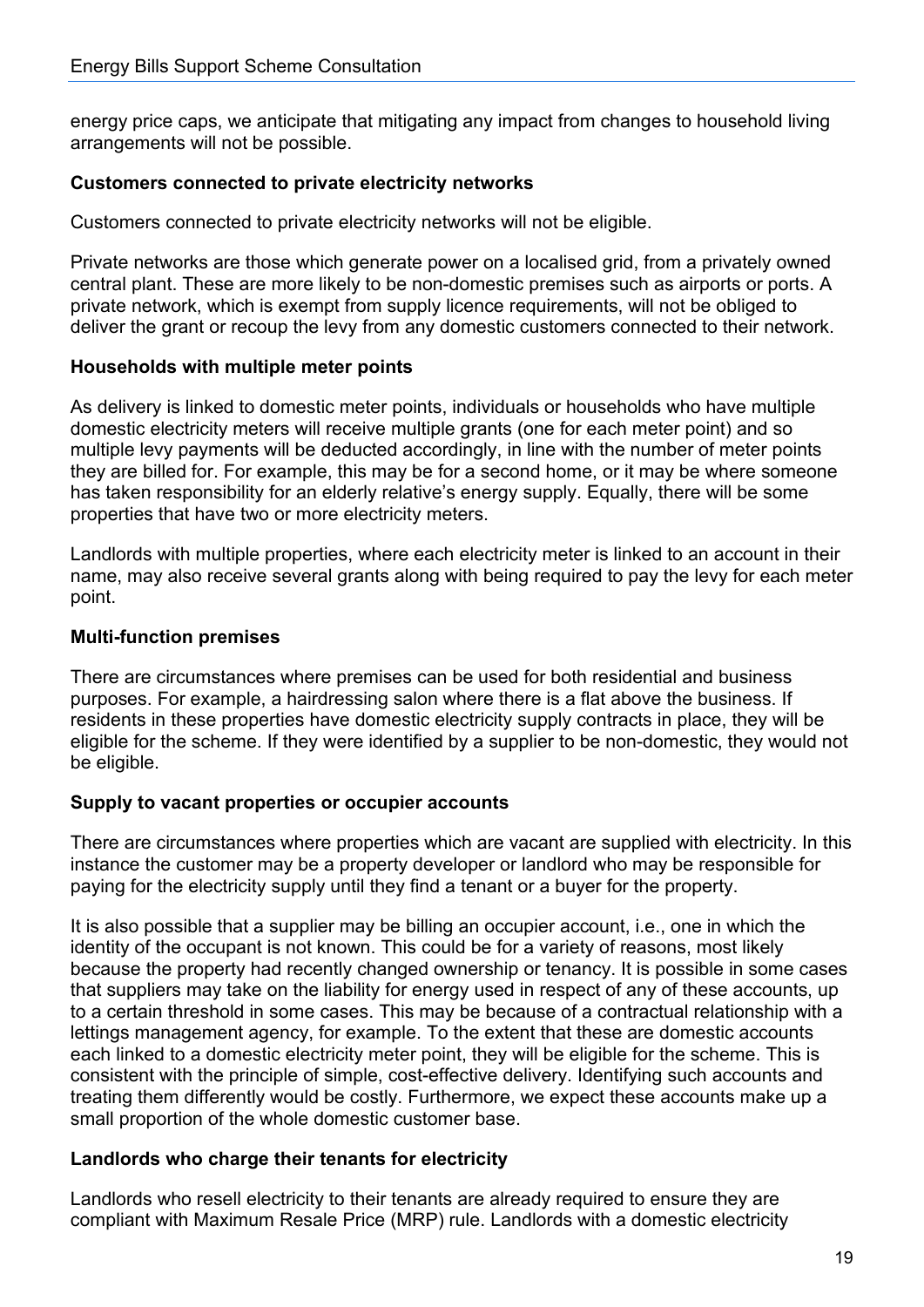connection who charge 'all inclusive' rent, where tenants' energy costs are included in their rental charges, will need to ensure that both the grant payments, and the levy, are also passed on to tenants.

Landlords with tenants who share a meter point will need to ensure that both the grant received, and the subsequent levy, is shared fairly between tenants.

#### **Question:**

**1. a. Do you agree with our approach to how we have considered customer eligibility to the scheme? Yes/No. b. Are there any other household living arrangements we should consider? Yes/No. Please provide any reasoning to support your response.**

### <span id="page-19-0"></span>4. Grant design

The grant element of the scheme will provide eligible customers with the £200 reduction (referred to throughout this document as 'the reduction') through their electricity bill to help manage the impact of the energy price shock. The scheme will be introduced in October 2022 and payments will need to be delivered as quickly as possible to help customers prepare for the colder winter months of 2022/23.

#### <span id="page-19-1"></span>Delivering the bill reduction to eligible customers

In autumn 2022, domestic electricity suppliers will be provided with sufficient funding to allow them to provide the reduction to their domestic electricity customers. Suppliers will be required to provide this to their eligible customers as promptly as possible.

It is important that eligible customers understand who will be responsible for delivering the reduction to them even if they switch suppliers, and for suppliers to understand which customers they are responsible for. We therefore propose using a single qualifying point in time (the "qualifying date") to establish which supplier should provide the reduction to which customer. Our proposal is that the qualifying date will be 23:59 GMT on 3 October 2022, which will be confirmed following this consultation. Once set, there will be no flexibility in the qualifying date. Suppliers will be expected to provide the reduction as close to the qualifying date as possible to help minimise call volumes around missed payments, to reduce errors from customers switching or changes in tenancy, and to ensure customers can feel the benefit of this scheme in time for the winter. This will be set out in the Ministerial Direction (section 7(3) of the Electricity Act 1989).

Suppliers will be expected to use their discretion and existing processes to handle cases such as changes of tenancy on the qualifying date. Central databases could be used to resolve any dispute as to which supplier is responsible for providing the grant to a particular customer.

There are three main ways in which customers pay for their electricity: direct debit, credit, and prepayment. Based on other schemes, such as the WHD and the former Government Electricity Rebate (GER), there will be separate processes, expectations, timeframes, and reporting requirements for the different payment types.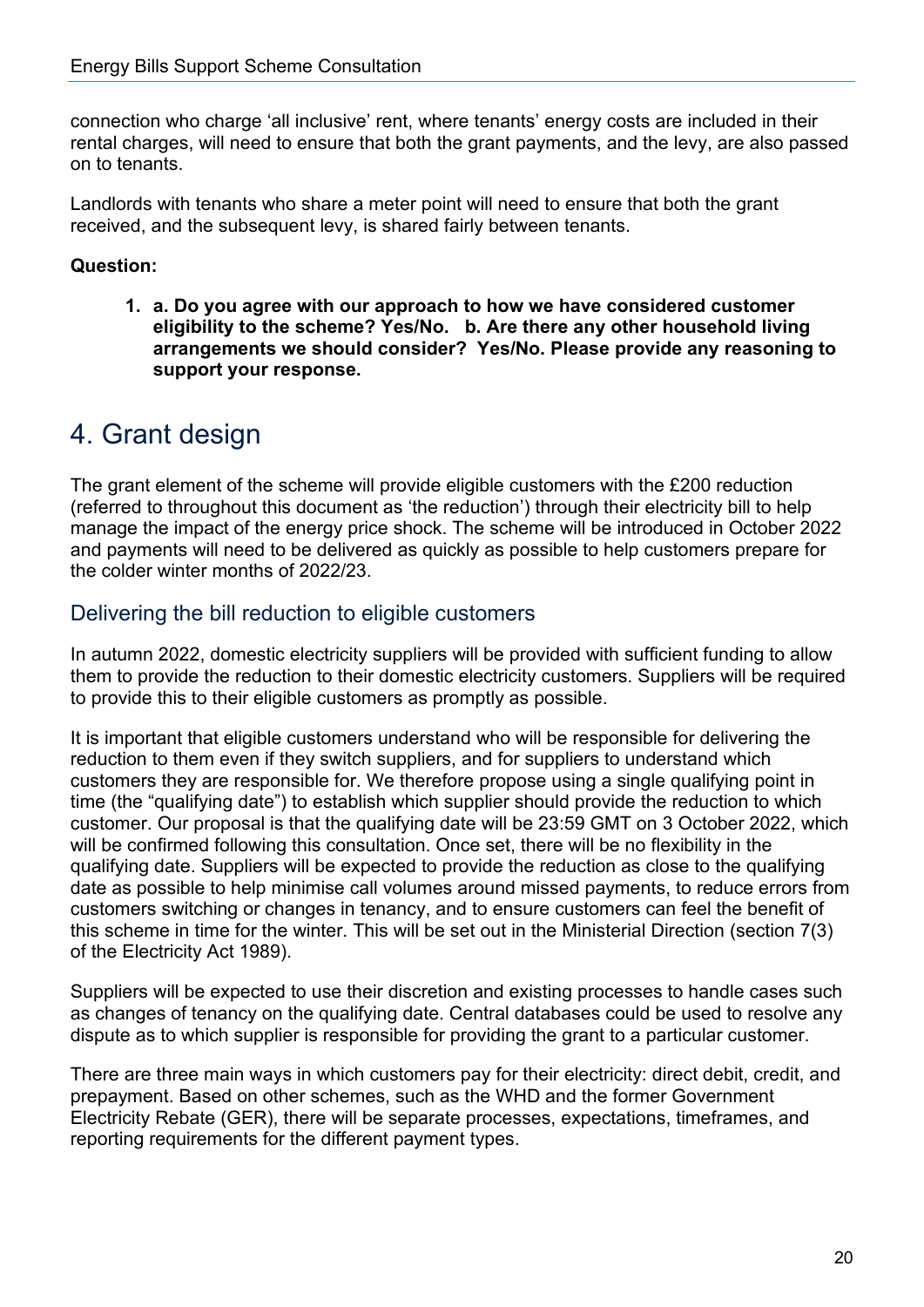**Direct debit**: Around 69% of the domestic GB electricity market pay their bills by direct debit<sup>17</sup>. Payments are taken from customer accounts on the same day of each month or on a quarterly basis. Direct debit payments are calculated based on the supplier's estimate of a customer's electricity usage for the year ahead. Direct debit accounts are typically in credit during the summer months and in debit over the winter months.

**Standard credit:** Also known as 'pay on receipt', around 17% of the domestic electricity market pay their bills in this way. Payment is in arrears and customers receive a bill from their supplier, usually on a quarterly basis, charging them for electricity used in the previous quarter. Customers can pay over the phone, online or by cash or cheque in their bank.

**Payment card**: Some standard credit customers pay by payment card. These are issued by energy suppliers and customers have the flexibility to pay in the way that most suits their needs. Customers pay their energy bills at Post Offices and shops with PayPoint machines, giving them control over payments, and a choice over when to pay and how much, provided they settle the remaining balance on their account on a quarterly basis.

**Smart prepayment:** Customers pay in advance for the electricity they use. These are similar to traditional prepayment meters but can be topped up via a mobile phone app or online account with the supplier as well. Around 7%<sup>18</sup> of the domestic electricity market pay their bills in this way.

**Traditional prepayment:** Customers pay in advance for the electricity they use and do not receive regular bills. However, they do receive an annual statement of account. Approximately 7%[19](#page-20-2) of the domestic electricity market pay their bills in this way. They have a top-up key or token which can be topped up at the Post Office or a shop with a PayPoint or Payzone machine.

In all cases, each supplier will be obliged to provide their eligible customers with the reduction as quickly as possible after the qualifying date, and no later than six weeks after that date, with exceptions only where delivery is not reasonably practicable, as set out in Section 6 of this document on compliance, enforcement and sanctions. Given the different arrangements by which customers can receive the reduction, suppliers will be required to notify their customers in writing that the reduction has been provided on the recipient's bill or by other means. In this context, "providing" refers to crediting the full amount to a customer's account, crediting a prepayment meter, or issuing vouchers to a traditional prepayment meter customer. Guidance on this will be issued in due course and communications should be aligned with other pricing communications where possible.

**Direct Debit customers**: For direct debit customers, suppliers are normally able to apply a credit to an account within 24 hours. We therefore propose that suppliers will be expected to provide the reduction to direct debit customers by crediting the full amount to customer accounts as soon as possible from the qualifying date. Direct debit levels are typically calculated based on a customer's balance and a forecast of their usage over a 12-month period. However, our intention is for this scheme to benefit customers over the winter months and so we are proposing that, where possible, suppliers should look to reprofile customers' direct debit levels over the six-month period to 31 March 2023 in line with the credited amount.

<span id="page-20-0"></span><sup>&</sup>lt;sup>17</sup> [Table 2.4.2 Regional variation of payment method for standard electricity, annually](https://assets.publishing.service.gov.uk/government/uploads/system/uploads/attachment_data/file/1043393/table_242.xlsx)

<span id="page-20-1"></span><sup>&</sup>lt;sup>18</sup> Derived from BEIS data on the number of smart meters operating in prepayment mode

<span id="page-20-2"></span><sup>&</sup>lt;sup>19</sup> Net of smart prepayment meter proportion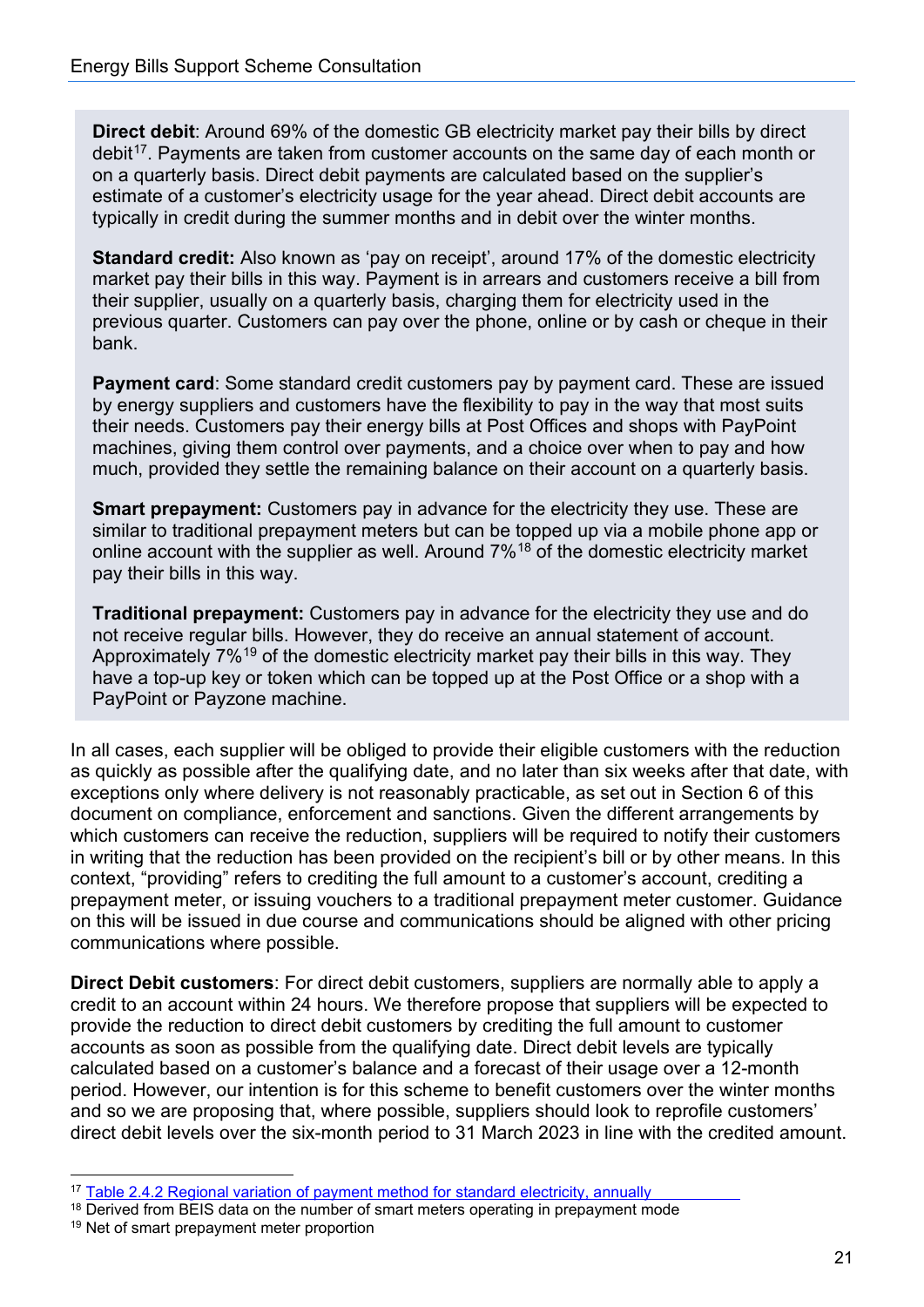We anticipate this will align with the timetable for other price changes, including the Default Tariff Cap.

**Standard credit customers (pay on receipt):** For standard credit customers, we are proposing that suppliers credit the full amount to customers' accounts as soon as possible after the qualifying date. Customers will feel the benefit of the reduction when they are billed, which will depend on the frequency of their bills. Suppliers may need to apply the reduction to more than one bill where the bill is less than the £200, particularly when they issue bills on a monthly basis.

**Payment Card:** Customers using payment cards must settle the amount outstanding on their account by the bill due date. Suppliers would be required to credit customers' accounts with £200 as soon as possible, and we anticipate this will appear on the first bill issued after the qualifying date. This may mean the settlement amount for some customers may be less, and some accounts may be put into credit.

**Smart prepayment customers:** To simplify delivery of the grant, suppliers will be expected to credit smart prepayment customers with the full amount of £200 as soon as possible after the qualifying date. If customers have dual fuel accounts, suppliers may split the grant across both the gas and electricity meters.

**Traditional prepayment customers:** For prepayment meters which cannot be credited remotely, suppliers will be required to provide the grant through other means such as vouchers or Special Action Messages (SAMs), which can be redeemed at their next top-up. In the case of vouchers, suppliers will be expected to provide customers with five separate vouchers of £40 each (due to a top-up cap of £49) as soon as possible after the qualifying date. Vouchers or SAMs will be sent to customers via text, email or post to the contact details registered to the account. They would be redeemable through the usual routes and will remain valid until 31 March 2023 to enable customers to redeem them throughout the winter.

Schemes such as the WHD and the (now-closed) GER, set out that suppliers must ensure that eligible prepayment customers receive the credit amount unless there are exceptional obstacles to delivery. In line with this approach, we are proposing that suppliers will be expected to take all measures reasonably practicable to provide the £200 to prepayment customers, either through secure vouchers or SAMs.

Suppliers will be required to provide assurance that the vouchers or SAMs have been delivered to customers within six weeks of the qualifying date unless there are mitigating circumstances.

For traditional prepayment meters, the scheme's delivery relies on customer action to ensure vouchers and SAMs are processed. There may be customers who are unable to routinely open post or emails, or who may not have access to a smart phone or computer. These customers are therefore at greater risk of missing out on the benefits of the scheme by not being able to access the voucher, compared to customers for whom the credit is applied automatically by the electricity supplier. We are exploring ways in which we can support customers to access vouchers through targeted campaigns and messaging.

Ahead of the qualifying date, suppliers will be expected to continue encouraging customers to consider moving to smart prepayment meters, which will increase the number of households who will be eligible to receive support remotely and automatically.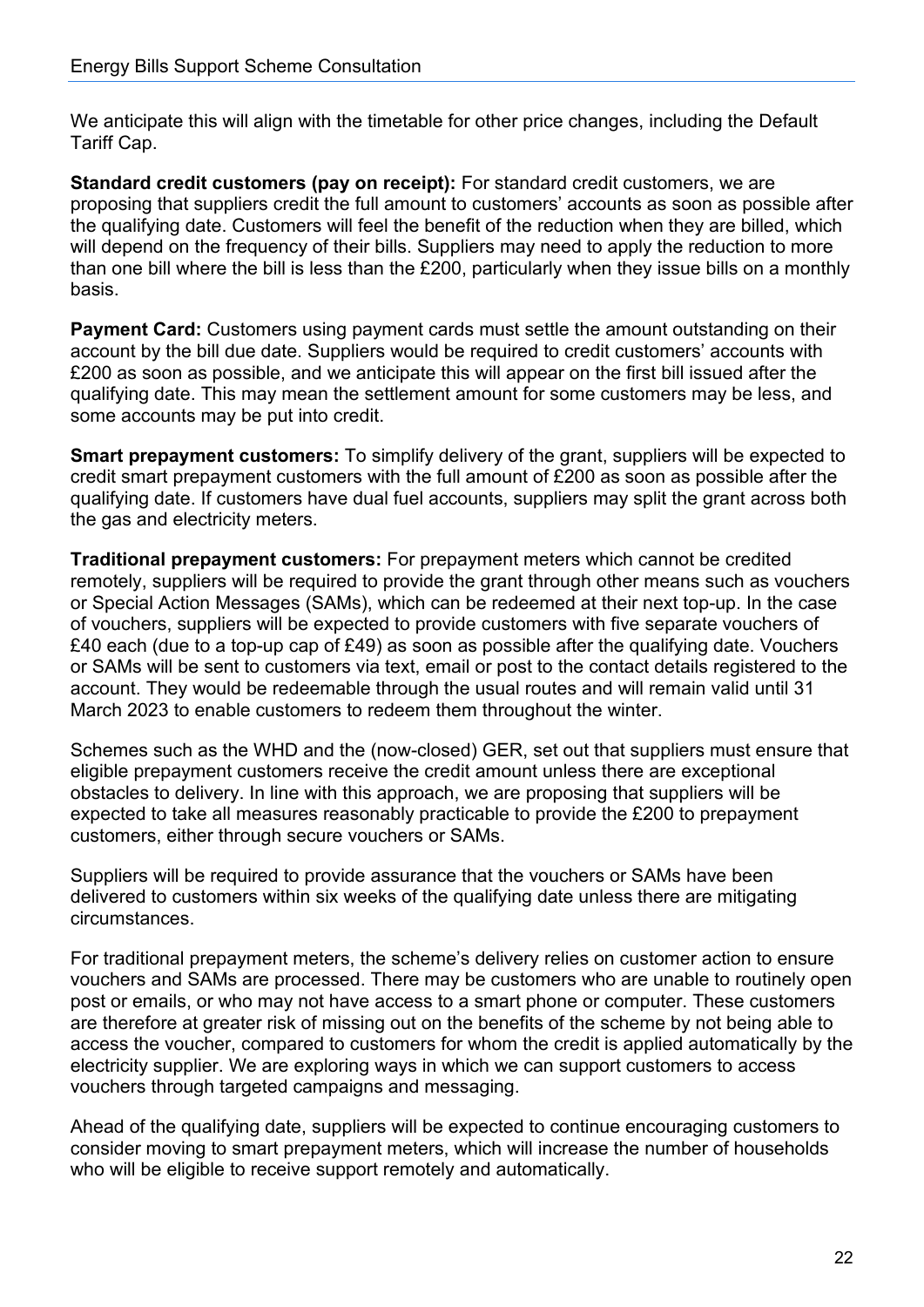For traditional prepayment customers, the total reimbursement of funds to suppliers will be based on the number of vouchers and SAMs redeemed. However, we are aware that to provide vouchers and SAMs, suppliers will need to pay for the provision of all vouchers or SAMs upfront, irrespective of the number finally claimed. Therefore, to limit the cash flow impact on suppliers, we intend to provide funds in advance to suppliers for the number of vouchers evidenced on the qualifying date, and subsequently reconcile this figure with those redeemed by the voucher expiration date of 31 March 2023.





**Questions**:

- **2. a. Do you agree with the proposed qualifying date, provisionally set at 23:59 GMT on 3 October 2022? Yes/No. b. Given this qualifying date, do you agree with the associated processes linked to it, as set out in the section titled 'Delivering the bill reduction to eligible customers'? Yes/No. Please provide any reasoning to support your response.**
- **3. Do you agree with proposals that suppliers should provide all eligible customers that they serve on the qualifying date with the reduction as quickly as possible and within six weeks, and by no later than 31 March 2023 for hardto-reach customers? Yes/No. Please provide any reasoning to support your response.**
- **4. Suppliers will need to notify their customers in writing once the Scheme reduction has been applied to their account. How could this process be made as effective as possible, while limiting administrative burdens? Please provide any reasoning to support your response.**
- **5. Under what circumstances do you think it would not be reasonably practicable for suppliers to provide the payment? Please provide any reasoning to support your response.**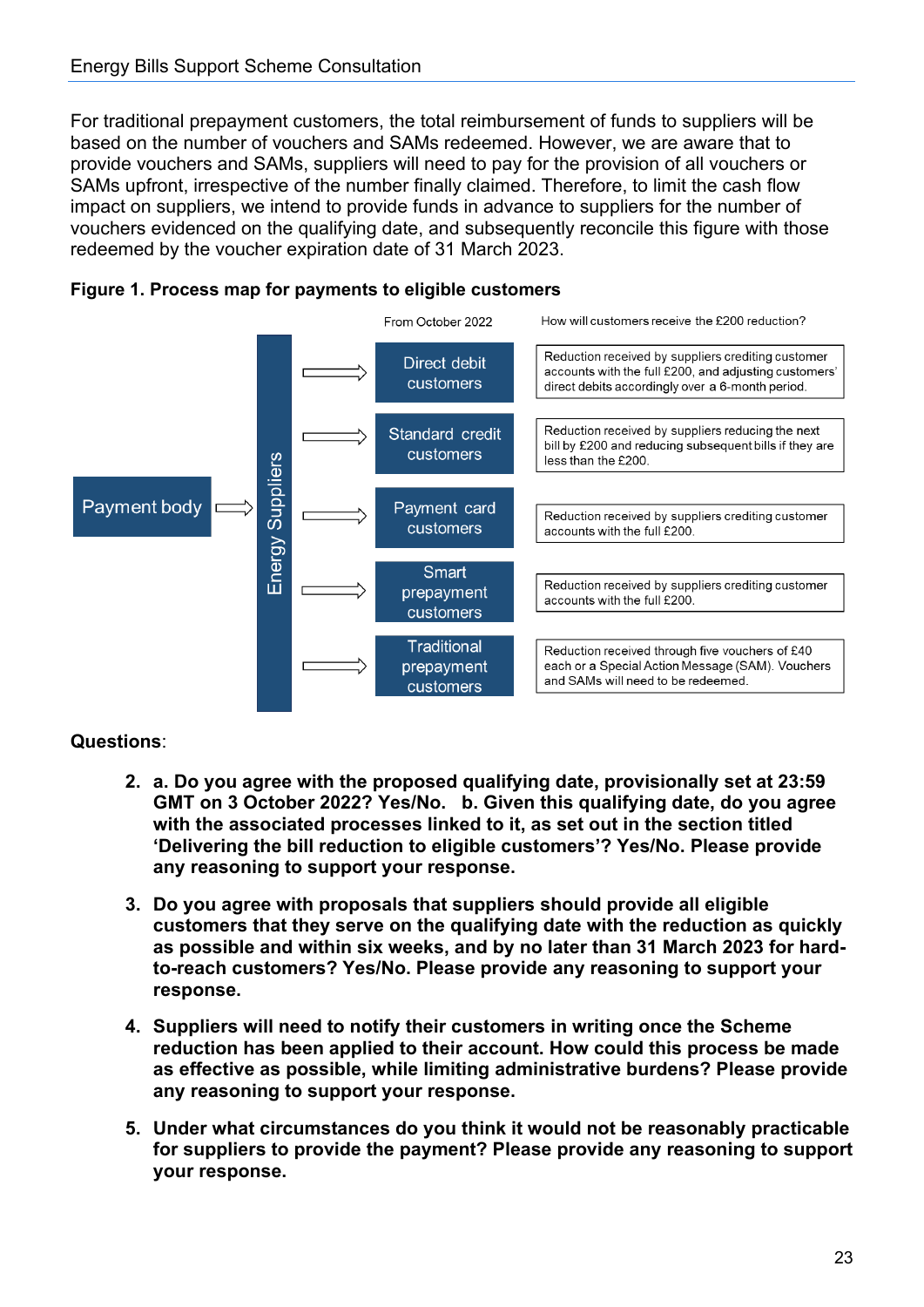- **6. Do you agree with the proposals to spread the benefit for Direct Debit customers over six months? Yes/No. Please provide any reasoning to support your response.**
- **7. Do you agree with the proposal for pay-on-receipt customers to feel the benefit of this Scheme in their next bill after the qualifying date? Yes/No. Please provide any reasoning to support your response.**
- **8. Do you agree with the proposal for payment card customers to receive the full amount on their next quarterly bill after the qualifying date? Yes/No. Please provide any reasoning to support your response.**
- **9. Are you aware of any reasons why payment card customers might need to receive the reduction across more than one bill? Yes/No. Please provide any reasoning to support your response.**
- **10.Do you agree with the proposal for customers with smart prepayment meters to have the full amount credited to their meters as soon as possible after the qualifying date, where feasible? Yes/No. Please provide any reasoning to support your response.**
- **11.Do you agree with the proposal for the £200 to be issued via vouchers and/or SAMs to traditional prepayment meter customers? Yes/No. Please provide any reasoning to support your response.**
- **12.For traditional prepayment meter customers, do you agree with the proposal that vouchers and/or SAMs should be valid until 31 March 2023, in line with the date for reconciling grants provided vs grants delivered? Yes/No. Please provide any reasoning to support your response.**
- **13.Do you agree with the proposal that vouchers and/or SAMs should be provided in five vouchers of £40 each? Yes/No. Please provide any reasoning to support your response.**
- **14.Do you agree that traditional prepayment customers should be able to use vouchers for both electricity and gas (dual fuel vouchers)? Yes/No. Please provide any reasoning to support your response.**
- **15.Do you agree with the proposal for how to cost-effectively encourage traditional prepayment customers to redeem the Scheme vouchers/SAMs? Yes/No. Please provide any reasoning to support your response.**
- **16.a. Are you aware of any consumer groups who will not be reached by applying the reduction to electricity accounts? Yes/No. b. Please provide details of which group(s), why they will not be reached and how you would suggest we reach them? Please provide any reasoning to support your response.**

#### <span id="page-23-0"></span>Considerations for the grant design

The Scheme is intended to help households with their energy bills. For customers with dual fuel accounts, suppliers will be given discretion as to whether they give customers the option of applying the reduction to their electricity or gas bill. For Direct Debit customers, we expect this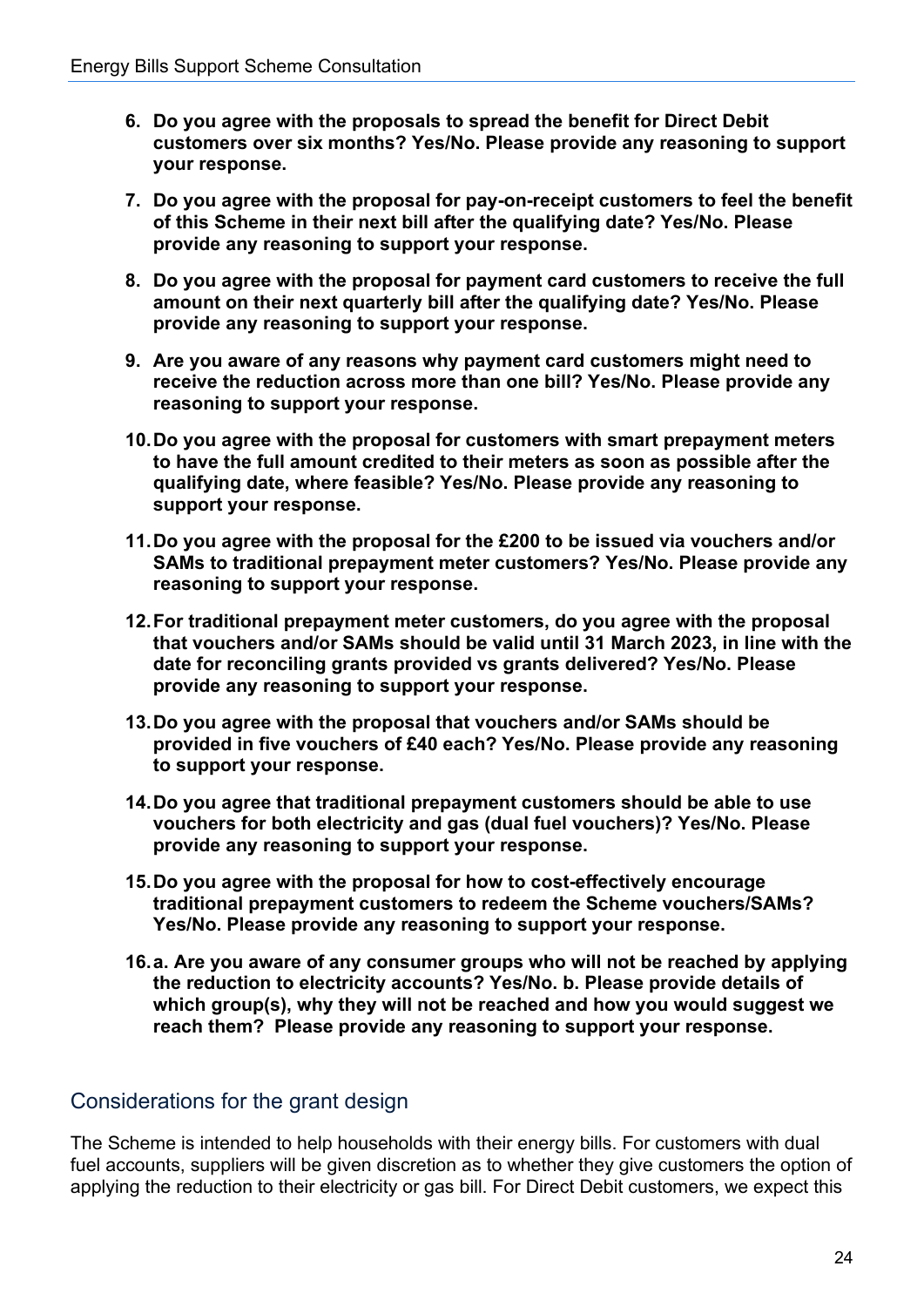to happen automatically, but for other payment types, suppliers may be able to follow similar methods used for the WHD.

However, we are aware that, even after being given the opportunity to spread the reduction across electricity and gas, some customers may still have a large credit balance in proportion to their bills, particularly for customers with very low usage. There is no precedent in other comparable schemes, such as the WHD and GER, for including permissions or prohibitions in relation to customers cashing out credit. Suppliers are also obliged through Supply Licence Conditions (SLCs) to pay customers their credit balance if they choose to switch suppliers. We do not intend for this scheme to provide perverse incentives for customers or to interfere with customer switching. We are therefore proposing that there will be no formal requirement to prevent customers from requesting to 'cash out' a positive credit balance.

We recognise that there may be customers in energy debt and we are exploring how the reduction will interact with customer debt. In line with previous schemes, such as the WHD, we are proposing that the reduction can be used to reduce some outstanding debt balances. For customers with an agreed repayment plan, where a set amount or percentage goes towards repaying a customer's debt, we propose that the reduction may also be used towards debt repayment in the previously agreed proportions. If an account is in arrears, we propose that the credit can reduce these arrears. This may mean that some customers will not see a reduction in their electricity bills as the full value of the reduction will go towards their debt.

Bad debt<sup>[20](#page-24-1)</sup> is defined as the unrecoverable debt that suppliers intend to write off.

The policy intention of this scheme is that the grant should not be used to pay off bad debt that would otherwise have been written-off by the supplier and should go towards ongoing energy usage where possible. However, we understand from our stakeholder engagement that this may not be feasible for suppliers to implement. We are therefore proposing that bad debt should be dealt with separately between the supplier, customer, and other relevant parties.

#### **Questions**

- **17.Do you agree with the proposed approach to providing the grant to customers with different forms of energy debt? Yes/No. Please provide any reasoning to support your response.**
- **18.Do you agree with this definition of bad debt? Yes/No. Please provide details of when customer debt would be classified as bad debt and how this is subsequently treated by their energy supplier.**
- **19. Please provide evidence of how many domestic electricity customers currently have bad debt and how this might change over the next year. Please provide quantification and methodology where possible.**

#### <span id="page-24-0"></span>Process for payment to supplier

A payment body will be responsible for transferring Exchequer funds to suppliers, enabling suppliers to fulfil their obligations under the scheme. In deciding on who the Payment Body will

<span id="page-24-1"></span><sup>&</sup>lt;sup>20</sup> Ofgem (2021) Decision on the potential impact of COVID-19 on the default tariff cap, Page 48. Available at: [https://www.ofgem.gov.uk/sites/default/files/docs/2021/02/decision\\_on\\_the\\_potential\\_impact\\_of\\_covid-](https://www.ofgem.gov.uk/sites/default/files/docs/2021/02/decision_on_the_potential_impact_of_covid-19_on_the_default_tariff_cap.pdf)19 on the default tariff cap.pdf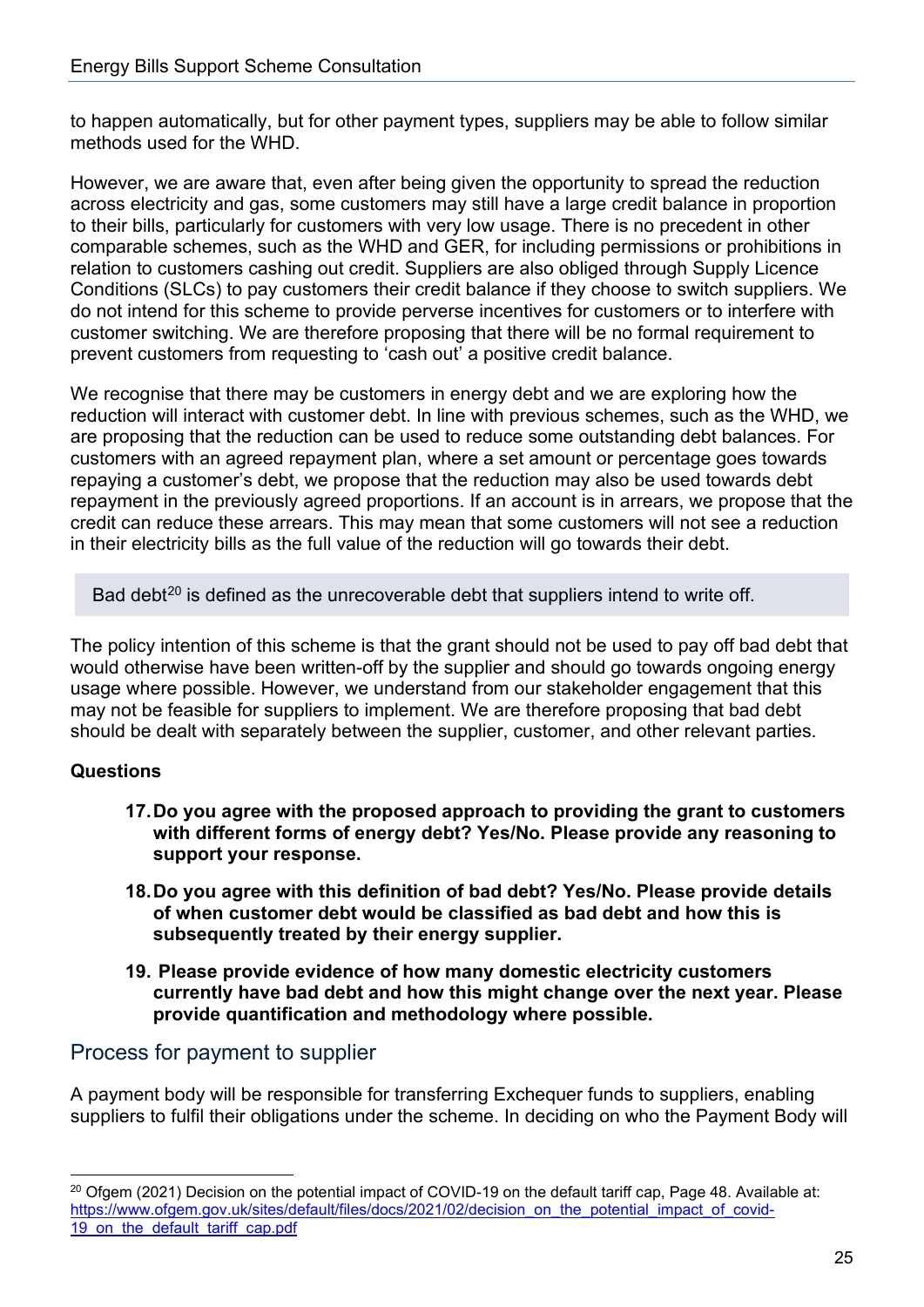be, government will consider the ability to best protect public money, ensure reasonable and proportionate protections from the risk of fraud, and minimise administrative costs.

To enable suppliers to provide the payment to their customers as soon as possible from the qualifying date, a snapshot of each supplier's portfolio will be provided to government with an estimate of the number of eligible customers in their portfolio. We are proposing to use existing reporting systems such as the Electricity Central Online Enquiry Service (ECOES) to attain this and will take the snapshot as close to the qualifying date as is feasible. This snapshot will be used to calculate the funds to be made available to each supplier for them to provide the grant to their customers.

On the qualifying date, all suppliers will then be required to record and provide to the government an exact breakdown of customer numbers by payment type. Suppliers should make arrangements to ensure that Scheme funds are segregated from other company funds. Sufficient funds will be made available to suppliers on the qualifying date to allow suppliers to provide the Scheme to their customers.

Suppliers will then be required to provide the grant to their eligible customers as quickly as is reasonably practicable, with a proposed time limit of six weeks to deliver the Scheme to customers, as set out in Section 6.

There will be a reconciliation and reporting process after the six-week period (set out in more detail in Section 6) whereby suppliers will be required to report on the funds they have received against grants delivered by payment type and advise government of any variances. Suppliers must either return any funds not delivered to HMG, or additional funds will be made available to cover any payments legitimately made in excess of the initial allocation provided by HMG. For very difficult to reach customers, suppliers will be given until 31 March 2023 to make further attempts to deliver the grant to eligible customers.

The proposed approach to supplier administration costs is set out in Section 7. We expect suppliers to deliver the full value of the grant to their eligible customers.

#### **Questions**

- **20.Do you agree with the way in which we are proposing to fund suppliers? Yes/No. Please provide any reasoning to support your response.**
- **21.Do you agree with the proposal that suppliers should be required to report on delivery of the funds after the six-week period and the associated reconciliation process? Yes/No. Please provide any reasoning to support your response.**

### <span id="page-25-0"></span>5. Recovering the grant costs through a new levy

In his speech on 3 February, the Chancellor was clear that the Energy Bills Support Scheme grant would be recovered at a future point in a manageable way. This is with the aim of maintaining fiscal responsibility while supporting households across the country during an unprecedented rise in energy prices.

To achieve this, the government intends to introduce a new levy ('the levy') to recover the full nominal amount paid out by government from all domestic electricity customers over a fiveyear period, from financial year 2023/24 to 2027/28.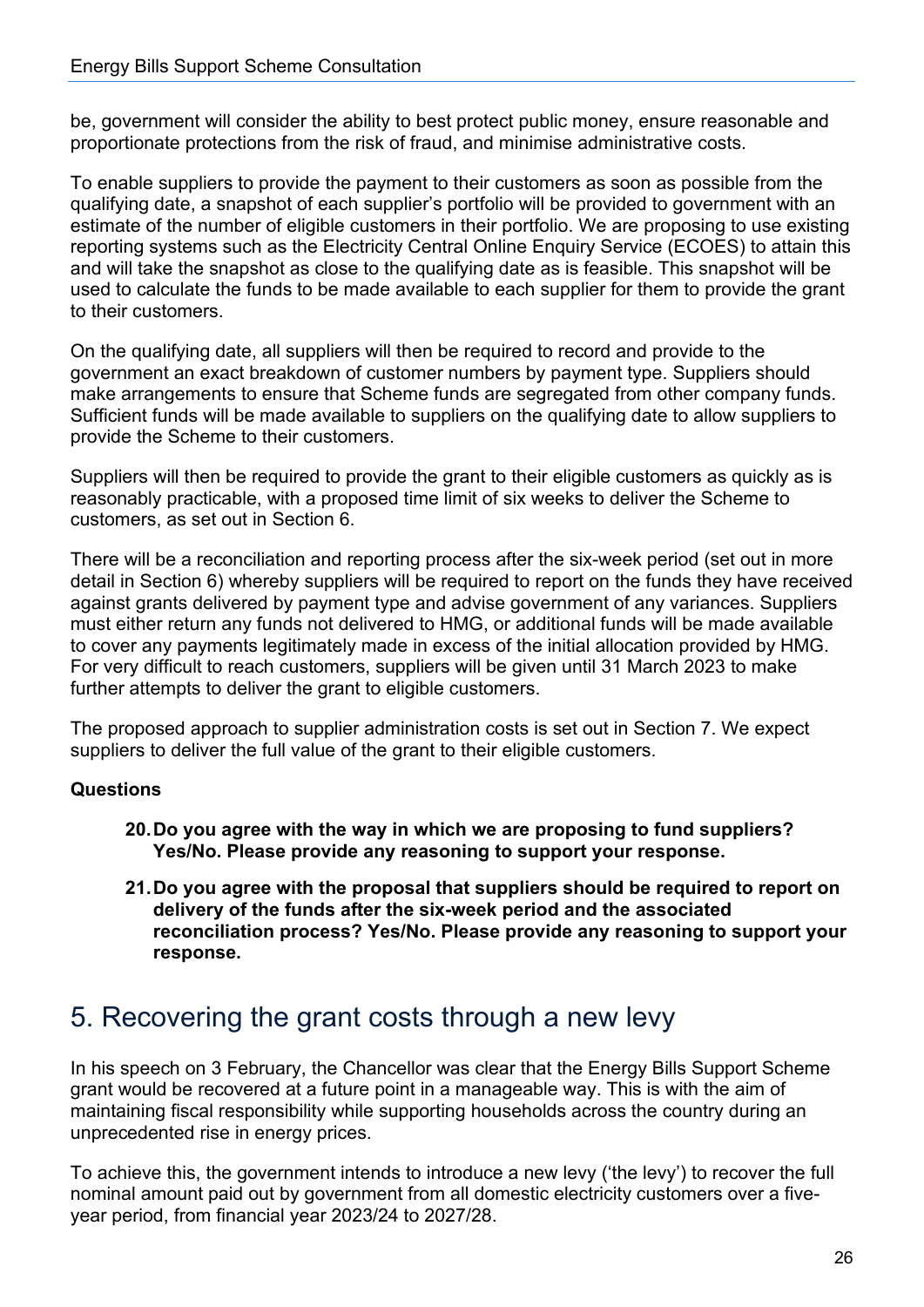The following paragraphs set out the proposed design of the levy, accompanied by supporting analysis and an explanation of alternative designs that have been considered.

#### <span id="page-26-0"></span>Objectives and design features

The overarching aim of the new levy is for the government to recover the nominal cost of the Scheme from domestic electricity customers at a rate averaging no more than £40 a year per eligible meter point covering the period of financial years (FY) 2023/24 to 2027/28. As we propose that the levy will be invoiced quarterly and retrospectively (see below), the final invoice will be issued to DNOs in Q1 of financial year 2028/29.

The government will design the levy to:

- Be clear to consumers and energy companies on what is being recovered and when.
- Make use of existing structures and arrangements where possible.
- Keep administration costs to a minimum.
- Effectively manage the risk of fraud.

These design objectives have guided the development of the proposed levy, consultation respondents are encouraged to refer to these in their responses.

#### <span id="page-26-1"></span>Scope

The government proposes to apply the levy on a meter point basis that mirrors the approach used for the reduction. We propose that the full nominal amount paid by government will be recovered from each served domestic electricity meter point.

We expect the significant majority of households will benefit from the reduction to electricity bills and will pay back the amount they received over the following five years. However, as noted in section 3, there may be situations where some households pay back a different amount to what they received due to changes to their individual circumstances. This could mean that some households will be required to pay all or part of the levy without having received the reduction, particularly where they take on responsibility for paying an electricity bill during the period of the Scheme. Conversely, some households may have received the reduction but not be required to pay the full amount of the levy. As we note above, the Energy Bills Support Scheme is designed to be a universal measure that is simple to deliver and keeps costs to a minimum. Designing a system that accounts for every household's individual circumstances would be very complex, create additional costs and would delay introduction of the scheme and its associated consumer benefits. We consider that recovering the levy from each served domestic meter point is likely to be the least administratively onerous and most efficient approach for the levy design.

In our engagements with stakeholders throughout the levy design process, some expressed concerns that a meter point-based levy could have consequential impacts on households in or near to fuel poverty, such as increasing the risks of self-disconnection due to increased bills.

Solutions put forward have included:

• Applying the levy on a volumetric basis such that the amount paid back is linked to the amount of energy consumed rather than a flat rate per meter.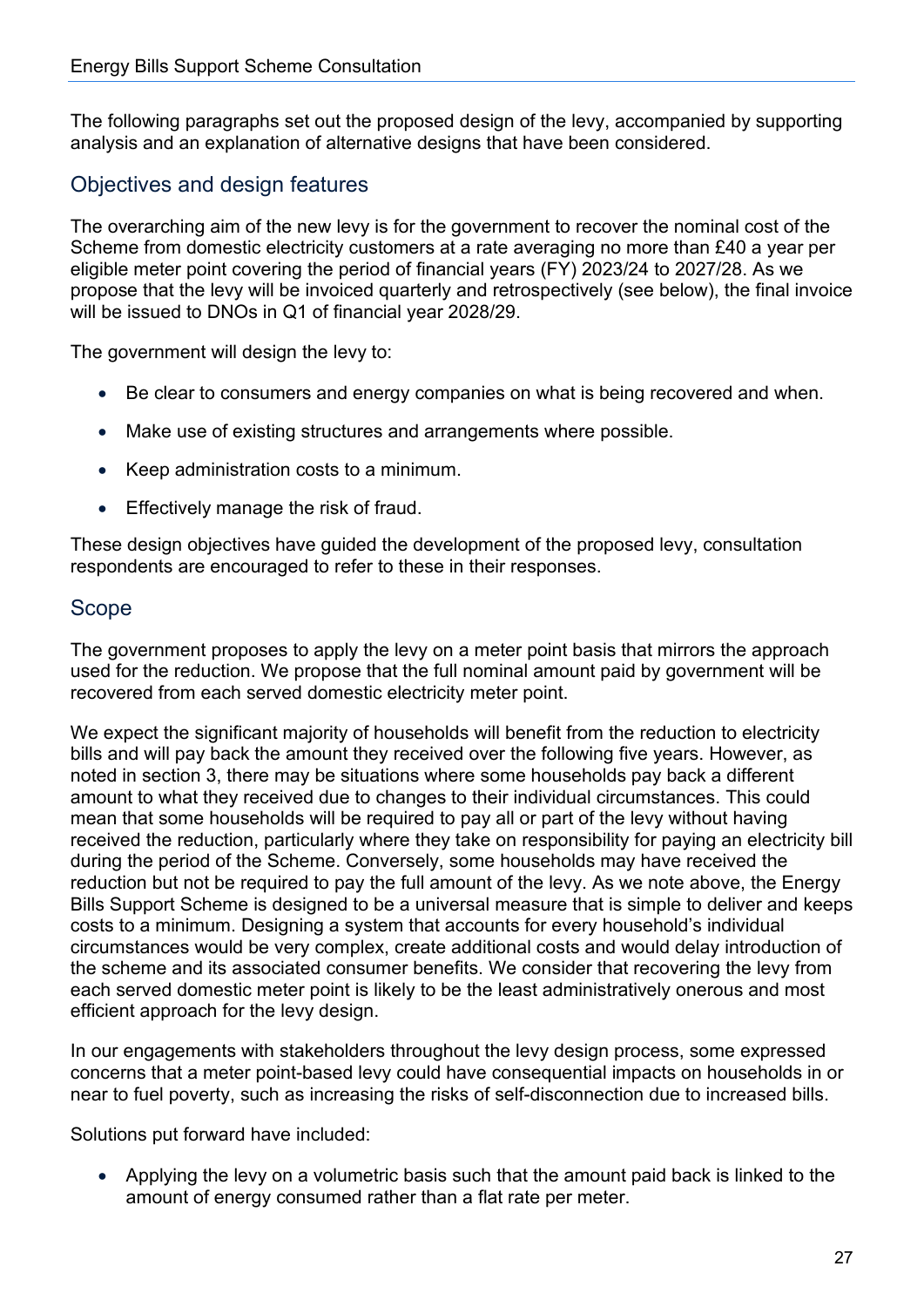- Varying the timescale of the levy for certain consumer groups (for example prepayment meter customers), enabling them to pay back the amount over a longer period.
- Delaying the start date for the levy.
- Excluding certain more vulnerable customer groups from the levy altogether.

We are grateful to stakeholders for raising these points with us. The government is clear that the Scheme needs to be as administratively simple as possible to ensure it can be delivered on time and to keep costs as low as possible. We are also clear that the intention is for the bill reduction and levy to apply to all domestic electricity customers.

We consider that introducing a range of exemptions to the levy could introduce significant complexity, resulting in higher administrative costs for the Scheme. We are also mindful that applying the levy on a volumetric rather than per meter basis may disadvantage some more vulnerable consumers with above average electricity consumption. We therefore consider that applying the levy on a per meter basis represents the most practical and lowest cost option, that is also most closely aligned with the policy intent.

As outlined in section 3 'Scheme Eligibility', the Scheme is part of a wider package of interventions which is progressive overall, and government is taking a range of other actions to support households with the cost of living, for example the expansion of the WHD. When responding to the consultation, respondents are encouraged to consider the levy's design in the context of the government's wider support to help households with rising costs of living.

#### **Question**

#### **22.Do you agree that applying the levy on a per meter basis would be the simplest approach to deliver and would impose the least administrative costs on the sector? Yes/No. Please provide any reasoning to support your response.**

#### <span id="page-27-0"></span>Routes for recouping the levy

The Electricity Act 1989 (section 7(3)) allows the Secretary of State to issue a direction to require licensees to "comply with any direction given by the Gas and Electricity Markets Authority or the Secretary of State as to such matters as are specified in the licence or are of a description so specified." The government intends to issue a direction, coupled with relevant licence modifications delivered by Ofgem, to recover the full nominal amount paid out. The government has considered whether this levy obligation should rest with energy suppliers or DNOs.

We have been keen to minimise the impact of the levy on industry by using the precedents and mechanisms of the existing regulatory system as much possible, and to ensure the efficient recovery of public money. We have determined the following high-level approaches, which we have discussed with stakeholders.

#### **An Energy Supplier Approach**

This approach would place an obligation on all suppliers providing electricity to domestic customers from financial year 2023/24 to pay a levy set by the government to cover the money provided by the Scheme. This would see around 27 suppliers, as well as new entrants to the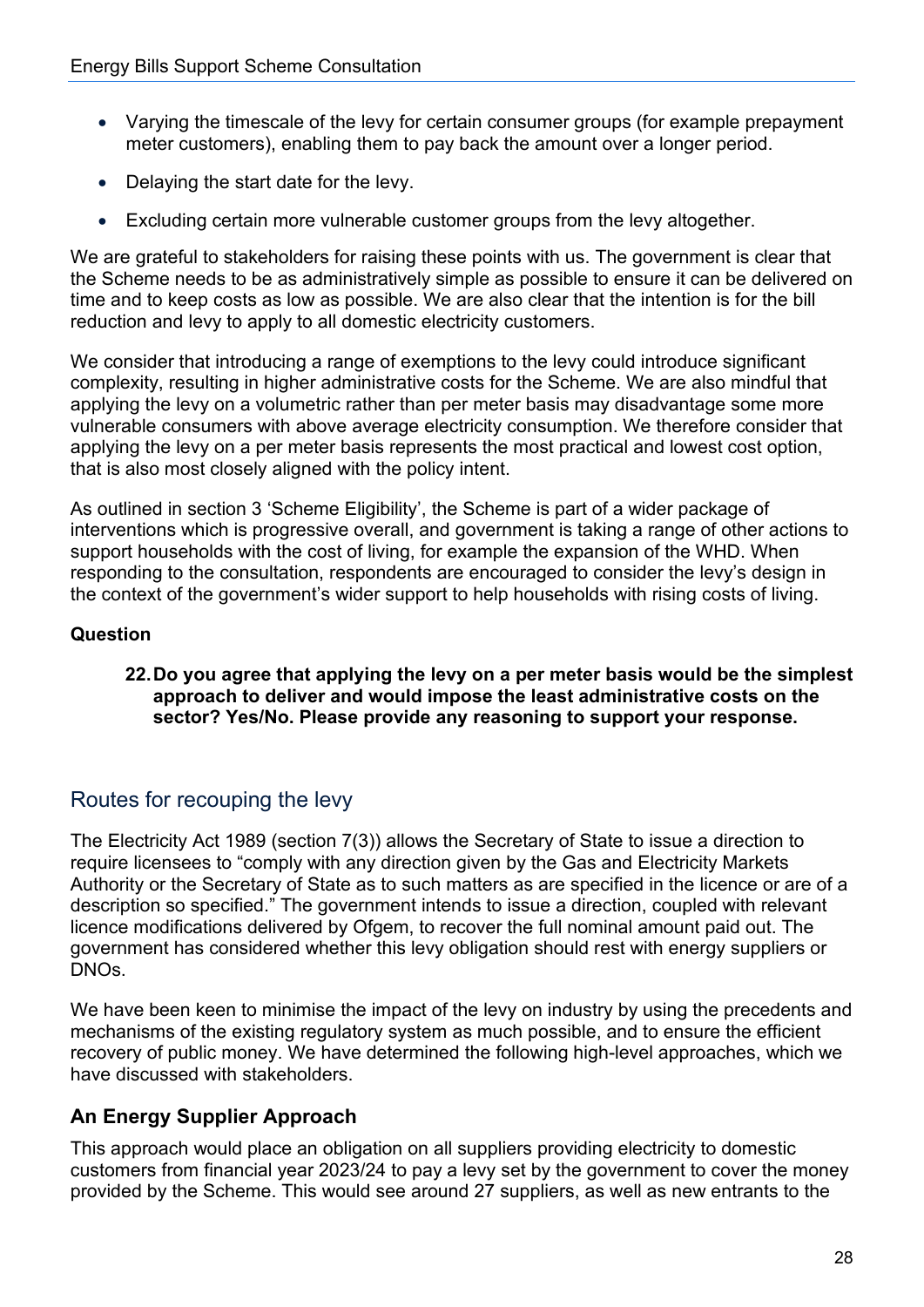market, return the funding distributed under the Scheme back to government, via a payment body, over a five-year period.

The levy rate in pence per meter per day would be set by government to cover the period 2023/24 to 2027/28 and will equate to no more than £40 per eligible meter point a year. It is expected the levy rate will cover the duration of the Scheme and be set by 31 December 2022. This approach will provide certainty to suppliers on the amounts that need to be collected, as well as give three months' notice for suppliers to begin collection from 1 April 2023.

The government would require suppliers to post a cash credit and/or Letter of Credit ahead of receiving an invoice from a payment body managing the collection of the levy and transfer of the levy to the government. This credit cover would be drawn down from if a supplier is unable to pay the levy. In applying this requirement, the government would give regard to the credit rating of suppliers, in line with industry practice.

In instances where a supplier exits the market, a mutualisation mechanism would be needed to spread the outstanding amount owed across existing suppliers. This mechanism would stand separately to the Supplier of Last Resort mechanism and cover all suppliers with domestic electricity customers (including the supplier taking on the exiting supplier's customers). This approach draws from the mechanism used for the Green Gas Levy.

A high-level map of the process for recovering the levy from suppliers is set out below.



#### **Figure 2: Process Map for recovering the levy through suppliers**

#### **A Network Charges Approach**

This approach would place an obligation on DNOs to pay a levy set by the government to recover the money provided by the Scheme. This would be delivered by DNOs who would increase the Distribution Use of System (DUoS) charges – which they pass through to suppliers for building and maintaining local electricity networks – to include the value of levy payments.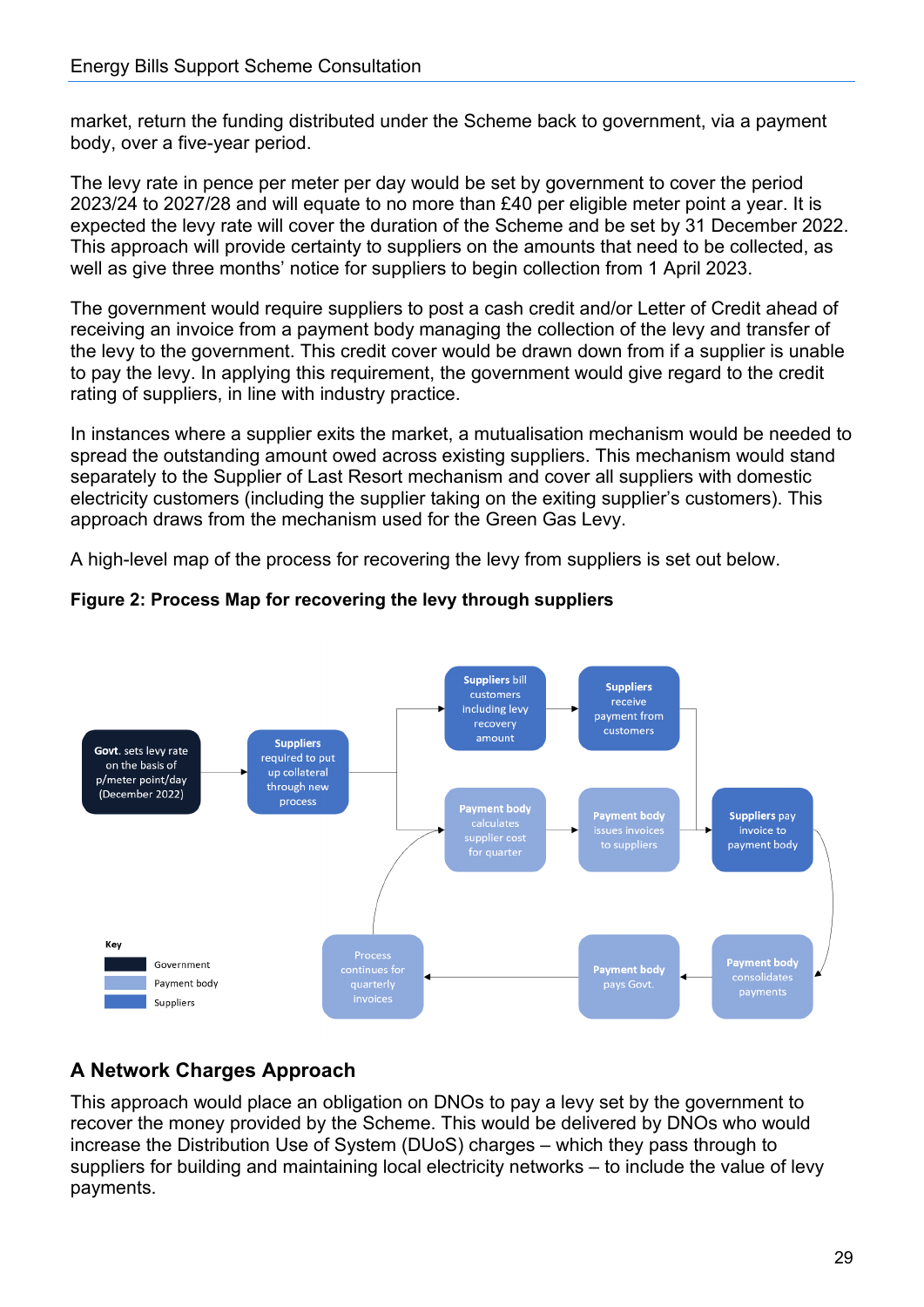For customers connected to an Independent Distribution Network Operator (IDNO) network, we expect that the IDNO will reflect the levy payments through an increase to their network charges on suppliers and pass this payment through to relevant DNOs. Again, the levy rate in pence per meter per day would be set by government for the levy period and be published by 31 December 2022. This increase would be added to network charges agreed between DNOs and the regulator Ofgem as part of the network price controls. Suppliers would be expected to pass this cost to their customers. The DNOs would then return funds to government via a Payment Body.

While this approach has the additional step of requiring DNOs to adjust network charges, it uses more of the existing regulatory infrastructure and processes and is likely to be simpler to deliver than the energy supplier approach.

A high-level map of the process for recovering the levy from DNOs is set out below.



#### **Figure 3: Process Map for recovering the levy through DNOs**

Both approaches have several benefits and challenges. The government is of the view that both could be enacted through a Direction under section 7(3) of the Electricity Act 1989.

Each approach would require specific mechanisms to be amended or created:

#### **Table 2**

| An Energy Supplier Approach                                                                                                                                                                                                                                                          | <b>A Network Charges Approach</b>                                                                                                                                                                                                                                                                                                                                                                                          |
|--------------------------------------------------------------------------------------------------------------------------------------------------------------------------------------------------------------------------------------------------------------------------------------|----------------------------------------------------------------------------------------------------------------------------------------------------------------------------------------------------------------------------------------------------------------------------------------------------------------------------------------------------------------------------------------------------------------------------|
| The Energy Supplier approach would<br>$\bullet$<br>need a bespoke cost mutualisation /<br>recovery mechanism in the event of<br>supplier failure (unlike the network<br>charges approach where the existing<br>credit coverage and supplier failure<br>mechanisms would be applied). | • The DNO approach may require a<br>modification to the Distribution<br><b>Connection and Use of System</b><br>Agreement to enable the additional<br>charges to be levied. This would<br>require an existing party of that<br>agreement to initiate the required<br>change and it being considered and<br>implemented in a timely fashion that<br>meets the government's intention to<br>collect the levy from FY 2023/24. |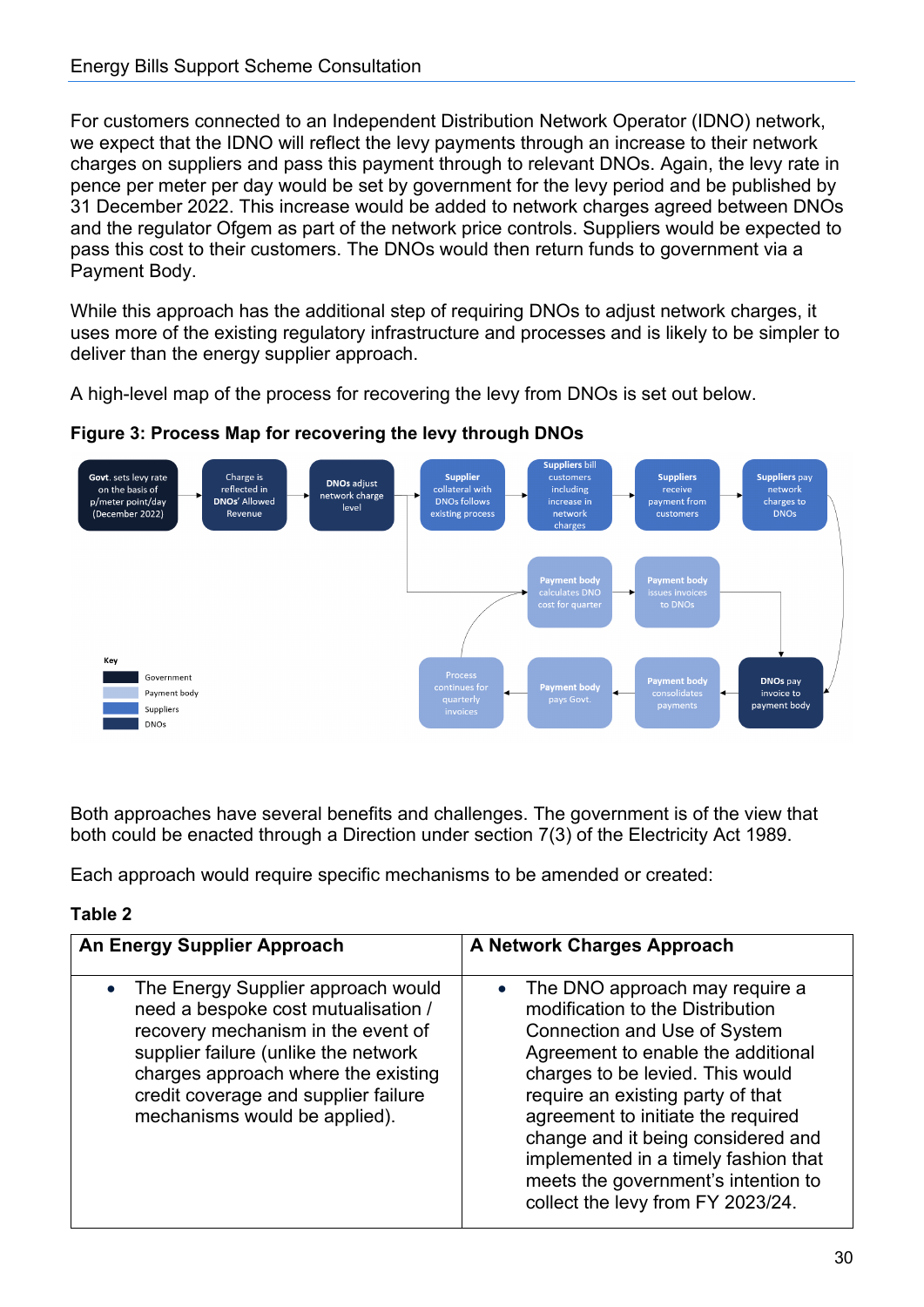|  | • A relaxation of the requirement for<br>DNOs to provide suppliers with 15<br>months' notice for changes to fixed<br>charges would also be needed $21$ . |
|--|----------------------------------------------------------------------------------------------------------------------------------------------------------|
|--|----------------------------------------------------------------------------------------------------------------------------------------------------------|

In line with our high-level principles for the design of this Scheme, the levy should be simple to implement, work within existing structures to minimise the burden on industry, and reduce any additional costs being borne by consumers. Following engagement with suppliers and DNOs (as well as a range of other stakeholders) we consider that obliging DNOs to recoup the levy through network charges represents the least burdensome approach for achieving this, as limited new processes will have to be created and managed. In the last few years, many energy suppliers have entered and exited the market, suggesting greater instability in the number of future suppliers. Obligating DNOs also provides a stable base for recovering taxpayer funding and better spreads risk across the electricity system.

The government proposes the levy should apply to all DNOs, without exemption, and is expected to be passed through to all suppliers' domestic electricity customers. The government intends to issue guidance on its expectations for the proposed levy in step with its expected implementation.

The relevant licence changes would need to be implemented (subject to the outcome of Ofgem's consultation), and a clear timeline including industry code changes would need to be mapped to ensure the levy is in place for 1 April 2023. We also understand that there may be a presentational risk in terms of the transparency of the charge for customers, as this is likely to appear as a significant increase to the network charge on customer bills. The government would need to communicate the origins of this additional cost clearly to customers and industry.

#### **Question**

**23.Do you agree with our proposal for applying the levy to all DNOs? Yes/No. Please provide any reasoning to support your response.** 

#### <span id="page-30-0"></span>Calculating and collecting the levy

To provide certainty to suppliers and households, the government will set the rate at which the levy will be collected over the life of the Scheme. The levy will be a flat rate applied consistently across all domestic electricity meter points. This will be set once and be accompanied by a final 'true up' invoice in the final year of the scheme.

Mirroring the £200 reduction, the levy rate will be based on the number of active domestic electricity meter points. The levy rate will be calculated as £40 (the amount to be collected from each meter point per year) divided by the number of days in the year to give a pence per meter per day rate. This rate can be used to calculate the amount the DNO or supplier is invoiced by the Payment Body by multiplying by the sum of the meter points served each day. These costs can then be passed through to customers as an increase to their electricity bill such that each meter point will be charged no more than £40 per year to recover the levy.

<span id="page-30-1"></span> $21$  We understand that IDNOs would also require a relaxation of their 14-month notice period.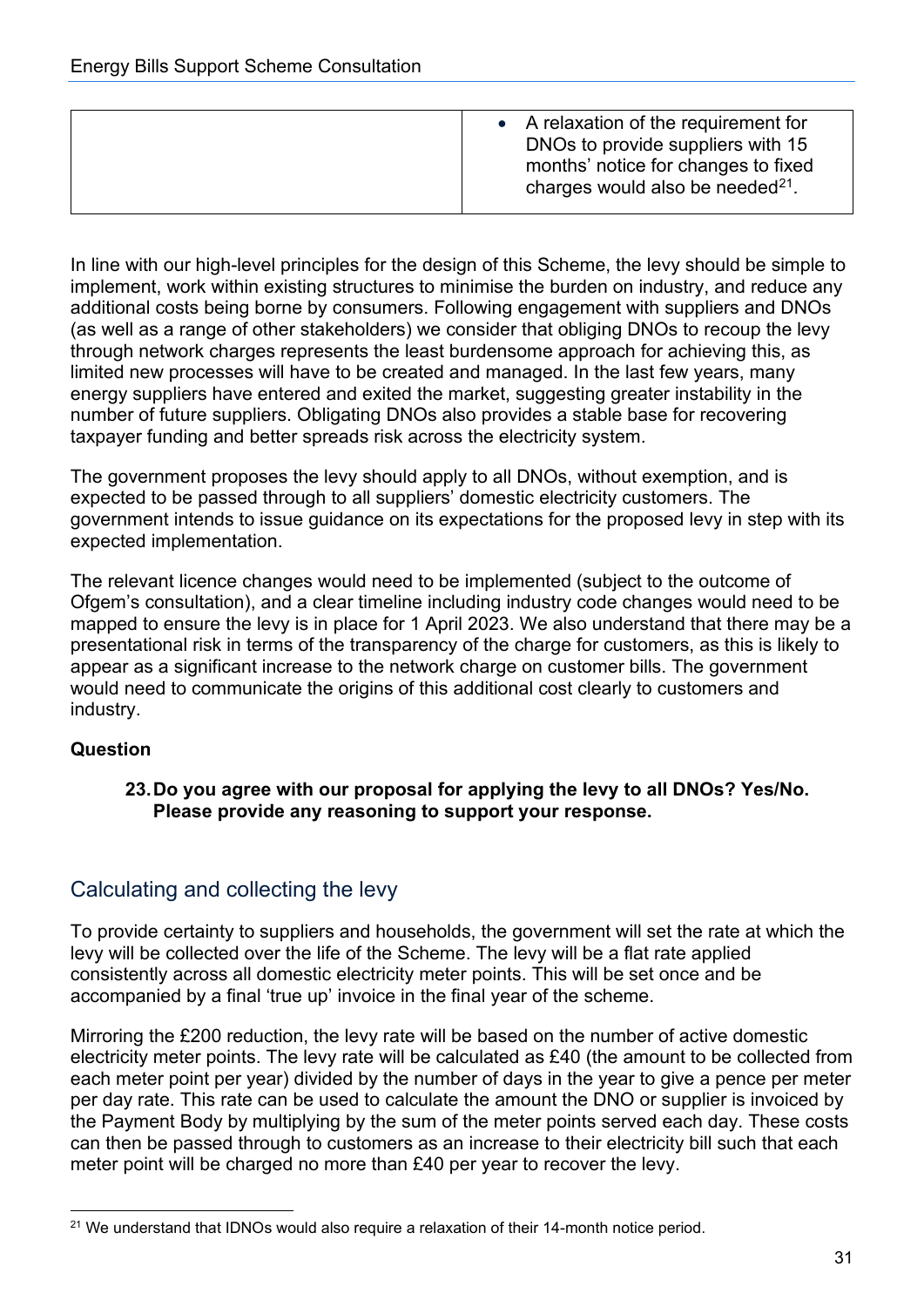Under the energy supplier approach, suppliers would be expected to recover the levy amount through customer bills in advance of being invoiced by the Payment Body.

Under the preferred DNO approach, DNOs would recover the levy by increasing the Distribution Use of System charges by the pence per domestic meter per day amount. This would be added to the charges agreed as part of the network price control. These will need to be adjusted to accommodate the Scheme. Energy suppliers would be expected to pass these costs through to their customers.

The government recognises that in both approaches suppliers will not always be able to fully recover the levy amount from their customers within the collection period. In these instances, it is our expectation that suppliers will follow existing practices of managing customer nonpayment and changing levels of commercial risk. In instances where this is restricted, such as by the Energy Price Cap for Standard Variable Tariffs, the government expects the energy industry to work with the independent regulator Ofgem to identify solutions within the existing parameters of Great Britain's energy regulations.

This allocation of costs per meter per day ensures the money recovered from suppliers is as accurate as possible and takes into account customers switching to a new supplier over the payment period. Using this approach, suppliers will only be liable to pay DNOs for the time their customers are with them.

The Payment Body would then invoice suppliers or DNOs retrospectively to recover the levy. There are several options for how frequently the levy should be collected. These include relying on a single payment each year or having a series of payments throughout the year. A more regular payment schedule carries a lower risk for the government, the Payment Body, and suppliers or DNOs of non-compliance. However, this needs to be considered against the increased administrative burden on all parties of more frequent levy collections.

We propose that the Payment Body will issue invoices on a quarterly basis, as this represents a reasonable balance between ensuring the levy process is not unduly burdensome for suppliers or DNOs and also does not require them to hold on to recovered funds for extended periods of time. This would amount to around 20 payments to the government covering the period 2023/24 to 2027/28.

The quarterly levy invoice would be derived from the number of domestic meter points served on each day of the quarter and be calculated by multiplying the number of meters served per day by the levy rate set by the government. DNOs will be responsible for providing the Payment Body with accurate daily meter point data for the previous quarter to facilitate this calculation.

For the final year of the Scheme, a mechanism may be needed to apportion the remaining amount of the levy to be recovered across relevant meter points. Such an approach would likely need to forecast the number of new meter points to be connected over 2027/28. We will engage further with stakeholders on the most appropriate and proportionate mechanism for doing this.

#### **Questions**

**24.Do you agree that the proposal outlined would keep the levy administration costs to a minimum for DNOs, whilst still providing the necessary assurance for the levy? Yes/No. Please provide any reasoning to support your response.**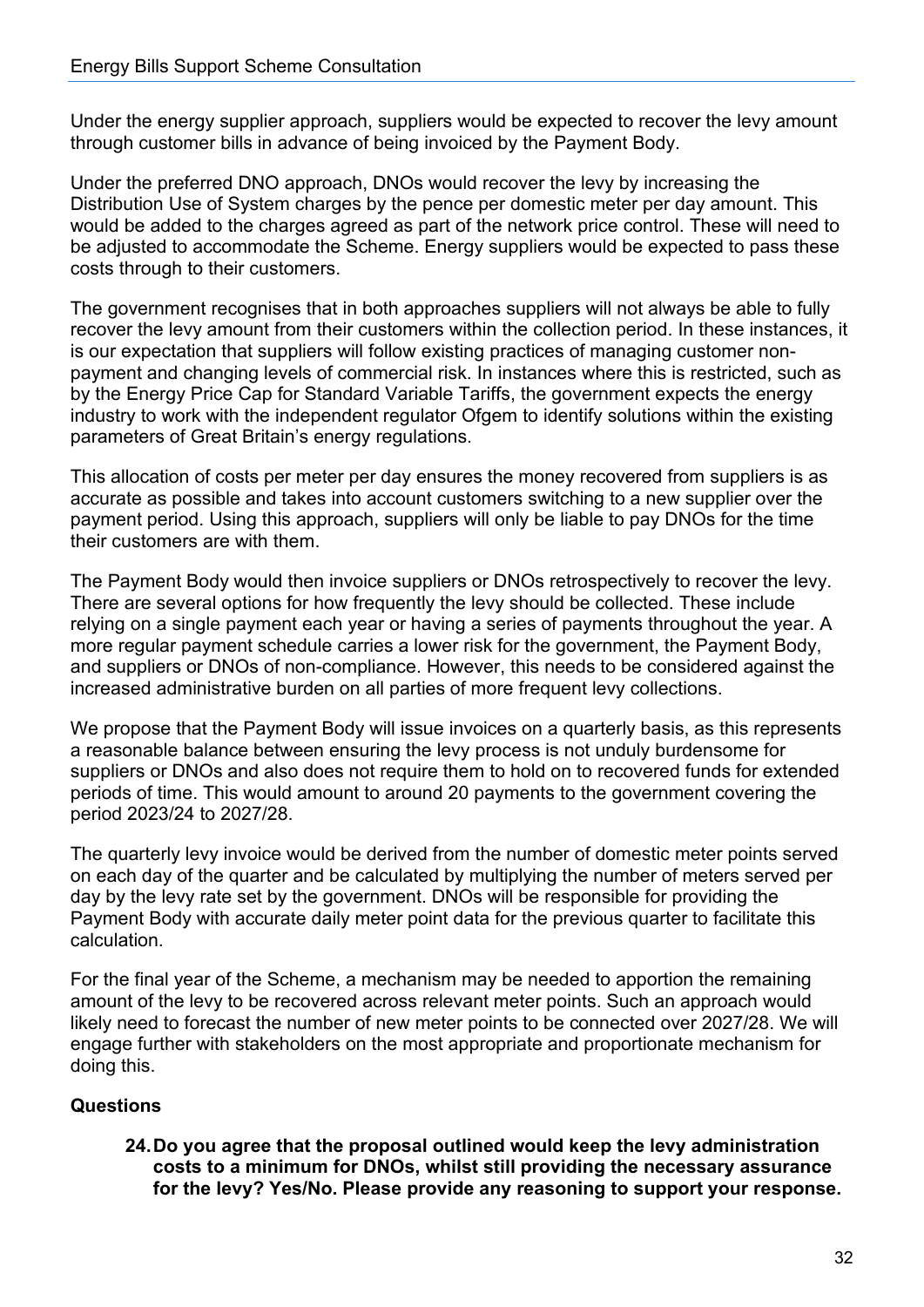- **25.Do you agree with our proposal that the levy will be charged on a per meter per day basis, according to electricity meter points served in each DNO's network? Yes/No. Please provide any reasoning to support your response.**
- **26.Do you agree that increasing standing charges is, in comparison to other routes, a preferable way to recoup the levy from domestic customers? Yes/No. Please provide any reasoning to support your response.**
- **27.Do you agree that the steps outlined above to provide notice to DNOs ahead of the first levy collection, and the notice period for subsequent years, are sufficient? Yes/No. Please provide any reasoning to support your response.**
- **28.Do you agree with our proposed methodology for calculating the pence per meter per day levy rate? Yes/No. Please provide any reasoning to support your response.**
- **29.What are your views on how any instances of under or over-collection should be managed? Please provide any reasoning to support your response.**
- **30.Do you agree with our rationale for proposing that levy payments should be made to the Payment Body quarterly? Yes/No. Please provide any reasoning to support your response.**
- **31.Do you agree with our proposal that DNOs should provide quarterly meter point data to the Payment Body to inform quarterly levy payment calculations? Yes/No. Please provide information about the availability of meter point data and the formats that it could be provided in.**

#### <span id="page-32-0"></span>Credit requirements

The government recognises that high energy prices have posed a challenge to Great Britain's electricity markets, causing companies with poor financial positions to exit the market. To date, Great Britain has not experienced a DNO market exit and does not intend to require DNOs to post credit collateral as a feature of the levy.

To avoid creating new credit mechanisms, at cost to the industry and consumers, the government's preferred position is to make use of the existing credit collateral mechanisms in place between DNOs and suppliers as set out in the Distribution Connection and Use of System Agreement (DCUSA). It is our understanding that this approach will see the collateral required for the levy be added to the existing collateral requirements posted by suppliers which vary depending on a variety of factors, including a supplier's credit rating.

The government has considered the alternative options of creating a bespoke credit mechanism, similar to the model used for the Green Gas Levy and removing a credit requirement. However, we understand both approaches could come at a greater cost to the energy industry and consumers through either a larger administrative charge to create and manage a bespoke scheme or through exposing DNOs and suppliers to an increased level of financial risk following a supplier's exit from the market.

We propose that more detail will be provided in guidance should the levy be introduced as described in this consultation.

#### **Question**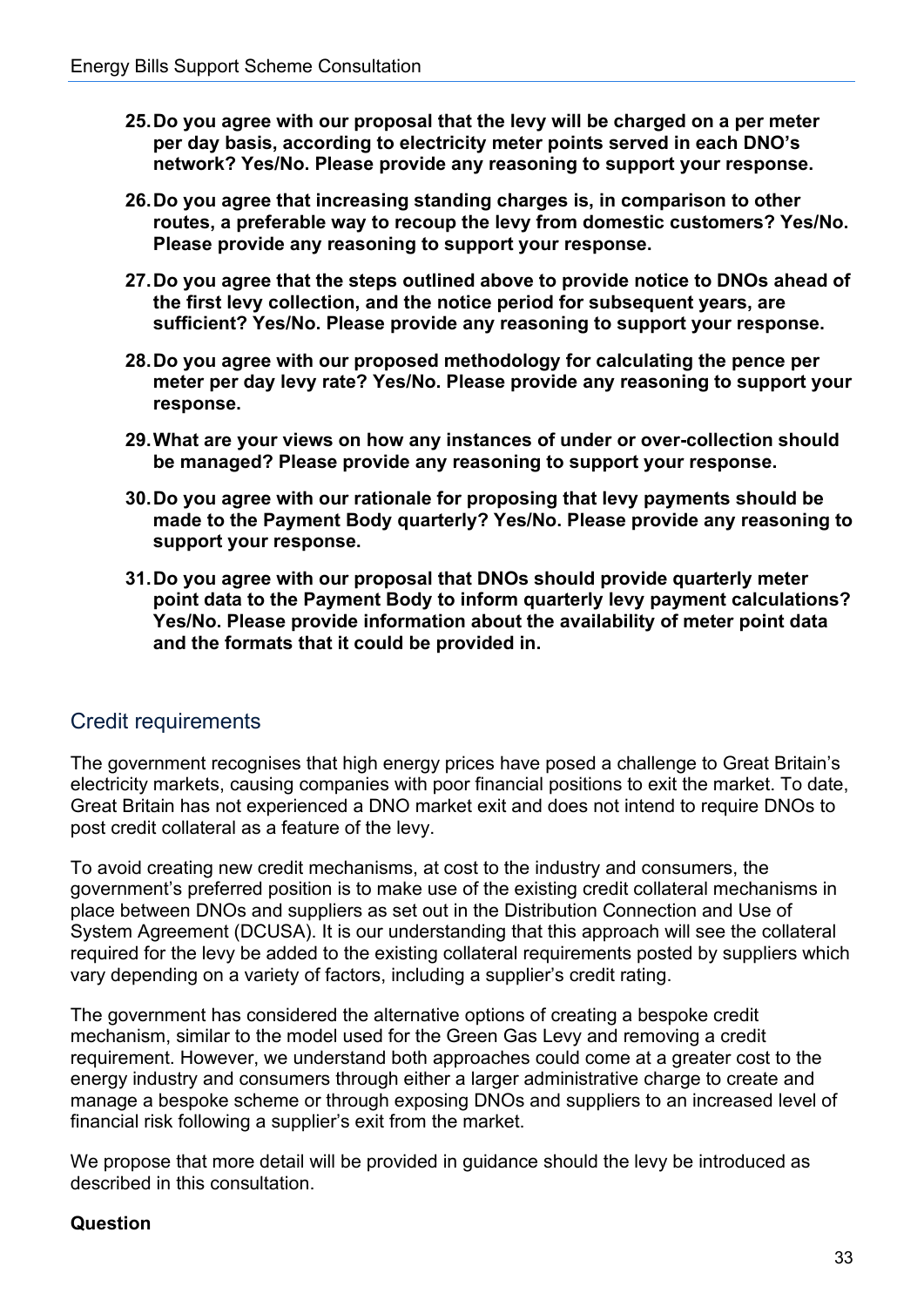#### **32.Do you agree with the proposal of using the existing collateral mechanism set out in schedule 1 of the Distribution Connection and Use of System Agreement? Yes/No. Please provide any reasoning to support your response.**

#### <span id="page-33-0"></span>Reporting requirements – Payment Body

To maintain consumer trust in the retail market and provide the required accountability for public money, it is important a transparency mechanism is in place to report outstanding levy payments and other key information regarding non-compliance. Reporting is also important to deter non-compliance through the reputational impact of being reported for non-payment. We propose the Payment Body is equipped to report non-compliance to the regulator Ofgem, who may take enforcement action if necessary. Reporting is intended to be on an ad hoc basis, and it is intended that this information is made available to the public.

#### **Question**

#### **33.Do you agree with the proposal that the Payment Body may report and publish information on non-compliance and enforcement action? Yes/No. Please provide any reasoning to support your response.**

#### <span id="page-33-1"></span>Interest on late payment

The government is keen to ensure that the levy payments to the Payment Body are timely and in full. We are considering what mechanisms would be appropriate to introduce to manage risks of delayed payments. One option for this may be to mirror the design of the Green Gas Levy which included a penalty in the form of interest on outstanding payment amounts. Charging interest would not be intended to enable the government to over-recover the amount provided in the grant, but to ensure there is no advantage for DNOs making late or incomplete payments. Any interest could be used to reduce the overall size of the amount being recouped through the levy, reducing the total amount being sourced from DNOs and their customers.

As per the Green Gas Levy approach, interest would apply from the payment due date and this interest will continue to accrue until the outstanding payment has been made. The annualised interest rate is in the range of 5% to 8% above the Bank of England Base Rate, in line with other government energy levy schemes and network code charges.

#### **Question**

#### **34.a. Do you agree that there should a mechanism to address late payments by DNOs to the Payment Body? Yes/No. b. If not, what alternative mechanism would you propose? Please provide any reasoning to support your response.**

#### <span id="page-33-2"></span>Payment Body

The Payment Body will be responsible for invoicing DNOs, collecting the levy, auditing payments back to HMG and taking subsequent action where necessary. In deciding on who the Payment Body will be, government will consider the ability to best protect public money, ensure reasonable and proportionate protections from the risk of fraud, and minimise administrative costs.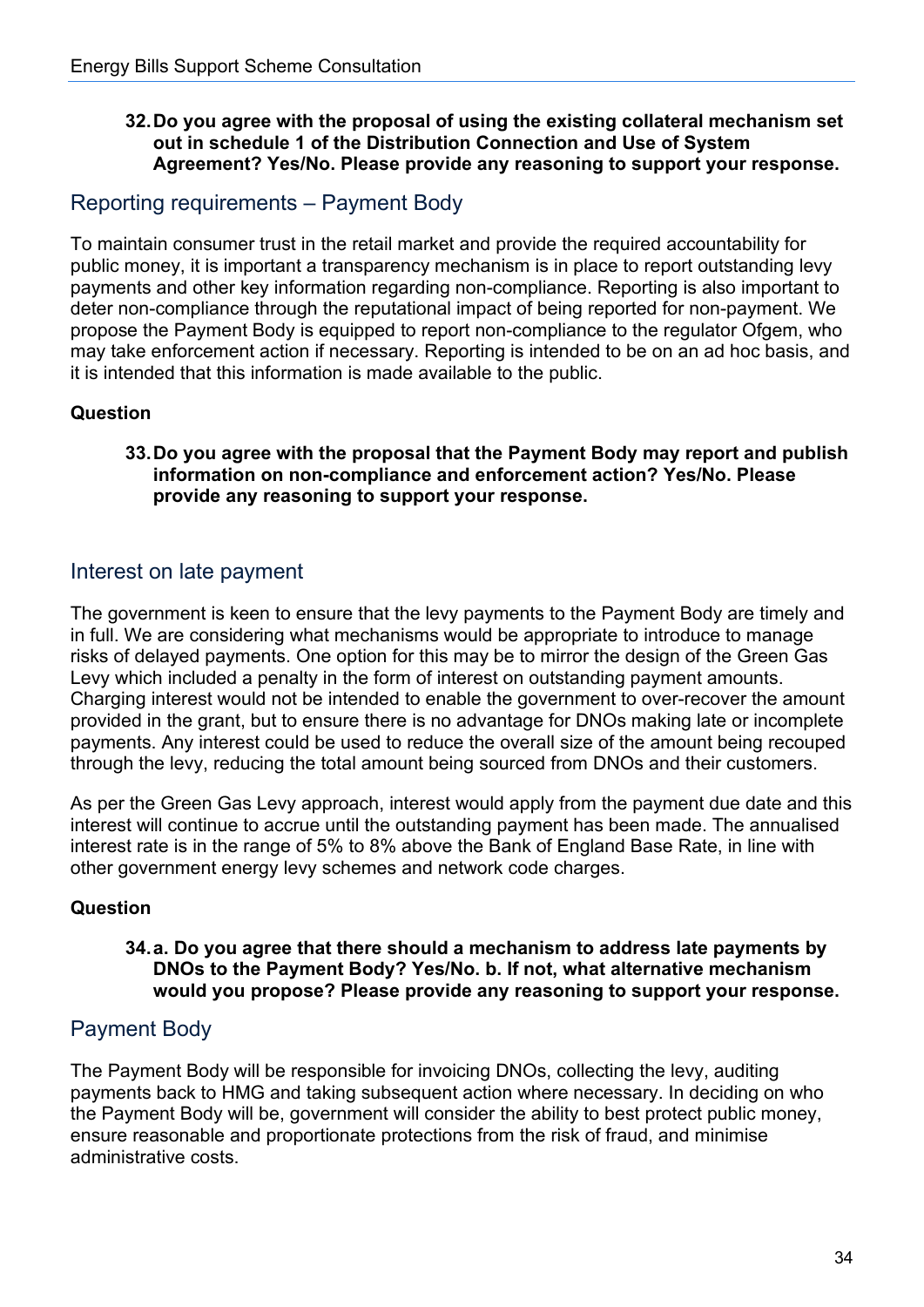### <span id="page-34-0"></span>6. Compliance, enforcement, and sanctions

It is important that the money reaches those who are eligible, that the risk of fraud or error in the Scheme is minimised in order to protect public money and that we are able to carry out robust monitoring and evaluation of the Scheme. It is our intention that suppliers will provide information before the grant is passed to them to distribute, and subject to a further consultation by Ofgem on the necessary licence condition changes.

We propose that DNOs will also provide information on a regular basis when the levy starts to be collected from customers in 2023. This reporting will ensure that compliance can be monitored, errors reduced, and proportionate enforcement action can be instigated for noncompliance, where necessary.

Ofgem may issue a licence condition modification requiring licence holders to comply with a Secretary of State direction<sup>22</sup>. The direction will require suppliers to pay the full value of the Scheme (£200) to each of their eligible domestic electricity customers and, for DNOs to collect and return the money to government at a rate of no more than £40 a year over five years per domestic electricity meter point. The £200 reduction and levy will be managed by an intermediary Payment Body.

#### <span id="page-34-1"></span>Transfer of the grant to suppliers

On the qualifying date in October, it is proposed that suppliers will be required to report on the number of meter points broken down by specific payment types:

- Number of those on prepayment meters
- Number of those who are considered vulnerable
- Number of those who pay by Direct Debit
- Number of those who are credit customers

At the end of the agreed payment period, dependent on the final time scale in the Scheme design after consultation views are collected, suppliers will need to provide information on:

- The number of their eligible meter points that received the reduction.
- The number of eligible meter points (by payment type) that did not receive the reduction.
- The number of eligible meter points (by payment type) to whom the supplier has not been able to provide the reduction.
- The reasons for non-delivery in all cases.
- What steps they have taken, or intend to take, to reach their eligible meter points that have not yet received the reduction.
- The monetary total of the undistributed reduction.
- The spend on new energy usage vs settling customer debt.

<span id="page-34-2"></span><sup>22</sup> Refer to Key Definitions.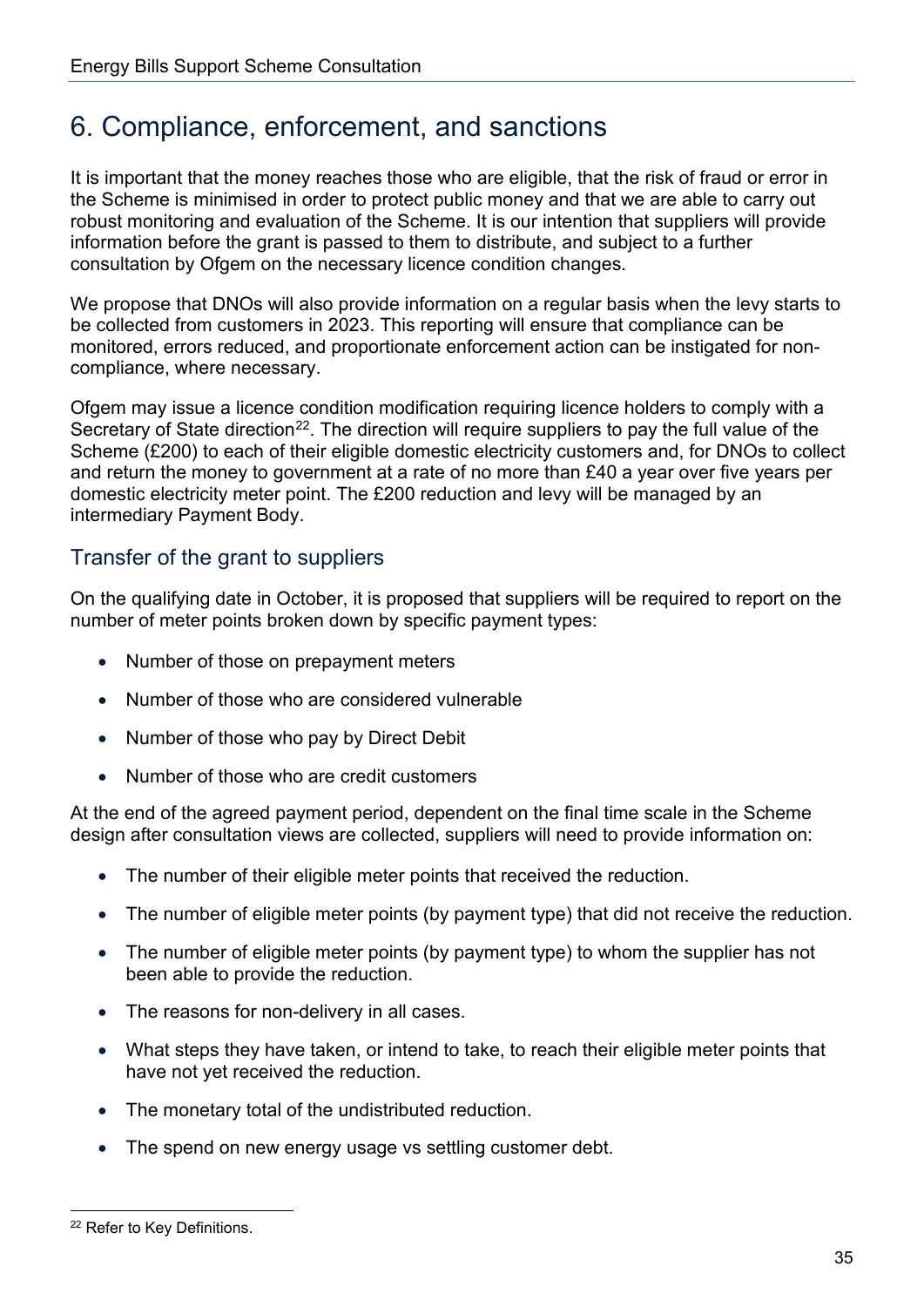We expect the licence conditions will require suppliers to provide two forms of information:

- Required reporting these reports will be mandatory, and the required detail will be set out in the Secretary of State direction. Primarily, they will serve to provide assurance to BEIS that suppliers have fulfilled their obligations under the direction in delivering the Scheme to eligible meter points. Where possible, we will match the reporting in both content and format, to that required by Ofgem in order to minimise additional administrative burdens.
- Requested reporting alongside the mandatory reporting above, BEIS will be seeking regular management information from suppliers on a more informal basis to assist in Scheme delivery. This will allow us to respond to any problems within the Scheme in a quick and effective way.

Suppliers will be required to submit the following reports to BEIS:

- A report, focussing on the total number of eligible meter points by payment type a supplier had on the qualifying date. This will be used by BEIS to set the total of the grant to be paid to the supplier.
- A report to notify BEIS of the number of outstanding meter points a supplier did not provide the grant to, and the steps proposed for delivering grants before or on the cutoff date of the agreed payment period. The contents of this report will allow BEIS to provide further clarifications on eligible exceptions and will be used to inform decisions around whether additional actions are required.

Guidance will be produced for suppliers on any reporting requirements that are introduced to assist them in complying.

#### **Question**

- **35.For the transfer of grants to suppliers, do you agree that the proposed reporting requirements strike the right balance between having the ability to effectively monitor delivery of the Scheme whilst imposing the least reporting burden on suppliers? Yes/No. Please provide any reasoning to support your response.**
- **36.Do you agree that these reporting requirements should be set out in the Ministerial direction? Yes/No. Please provide any reasoning to support your response.**

#### <span id="page-35-0"></span>Levy recovery

It is proposed that, for every quarter the responsibility will be on DNOs to comply with the obligations to collect and pay the levy. An important obligation is to pay their levy payments by a specific due date. It is not proposed that DNOs will be obliged to lodge credit cover as part of their requirement to pay their levy payments, though DNOs will need to provide accurate information, such as data for determining levy contributions.

DNO non-compliance could take several forms including where they fail in their obligations to make their levy payments, or make submissions of information that are late, inaccurate or need to be revised.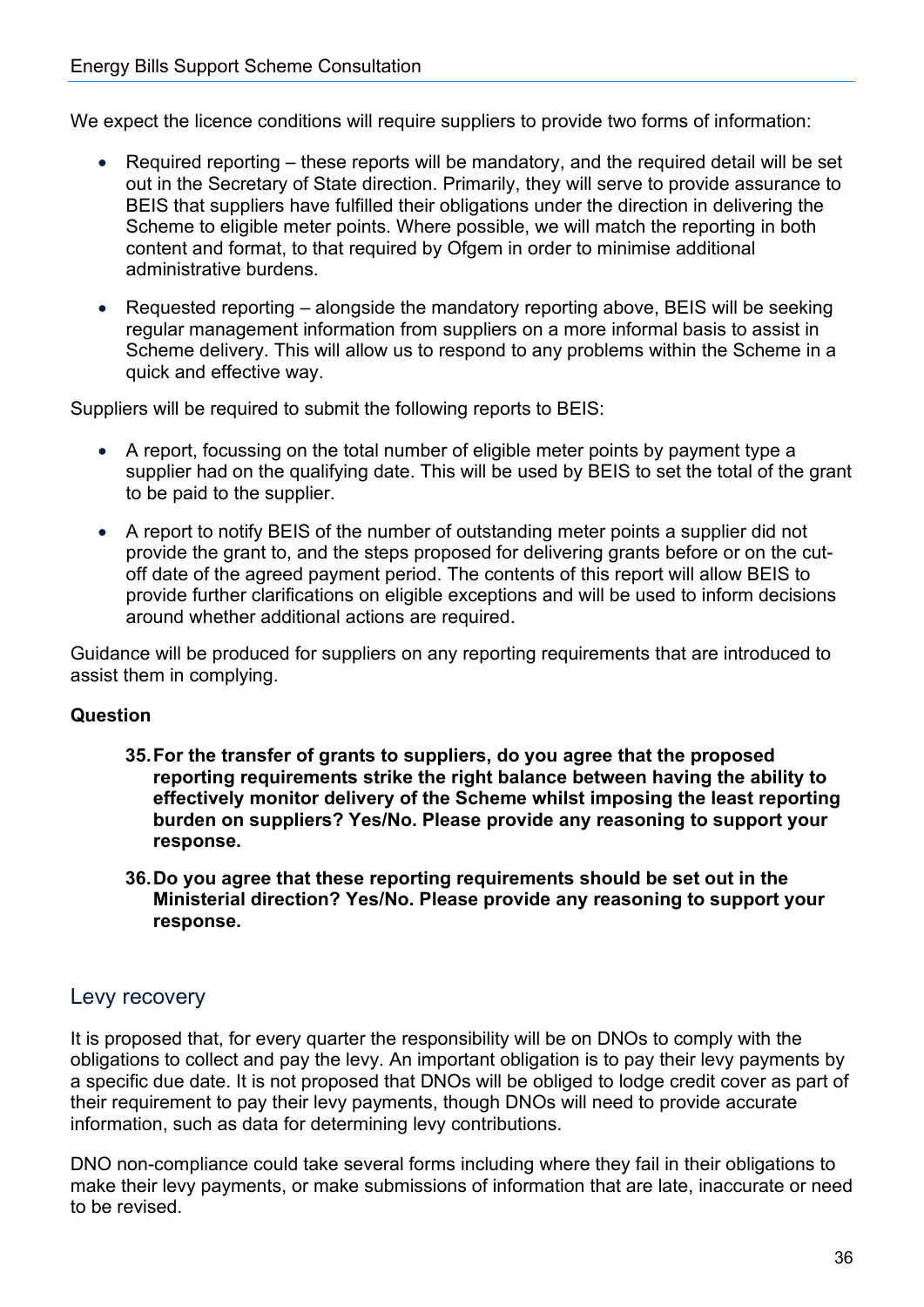Ofgem will have the flexibility to take proportionate action against the relevant DNO based on the circumstances of the non-compliance on a case-by-case basis. Ofgem and BEIS will produce a clear and transparent compliance and enforcement framework, consulting with stakeholders in its development.

We intend for Ofgem to have the relevant powers in place, including:

- Requesting relevant information required by Ofgem to carry out its functions.
- Carrying out mutualisation if sufficient levy payments are not made by the required due date.
- Reporting relevant information, which may be made publicly available where DNOs are non-compliant, which includes the non-provision of sufficient credit cover, if required, along with details of any enforcement action taken.

The Payment Body may have the ability to apply interest to the late return of levy payments, subject to the feedback on the proposal in the "Interest on Late Payment" section of this consultation.

Guidance will be produced for DNOs on any reporting requirements that are introduced to assist them in complying.

#### **Question**:

#### **37. Do you agree that the proposed reporting requirements for the levy strike the right balance between having the ability to effectively ensure money is recovered and imposing the least reporting burden on DNOs? Yes/No. Please provide any reasoning to support your response.**

#### <span id="page-36-0"></span>**Sanctions**

The Scheme will be delivered through a Secretary of State direction to provide legally binding instructions to suppliers and DNOs to comply with the obligations within it. The licence conditions modifications independently consulted on by Ofgem are intended to support and facilitate enforcement of the obligations.

It is proposed that enforcement of any breaches of the supply licence conditions, or DNO licence conditions, will be enforced according to Ofgem's Enforcement Policy which can be found here: <https://www.ofgem.gov.uk/publications/enforcement-guidelines>

Ofgem are already able to impose financial penalties of up to 10% of a licensee's turnover, make consumer redress orders and issue provisional/final orders, where appropriate, for breaches of relevant conditions and requirements under the Gas Act 1986 and the Electricity Act 1989.

The government does not intend to ask Ofgem to create any new enforcement or sanctions regime for the Scheme, as we believe the current approach is already proportionate and effective.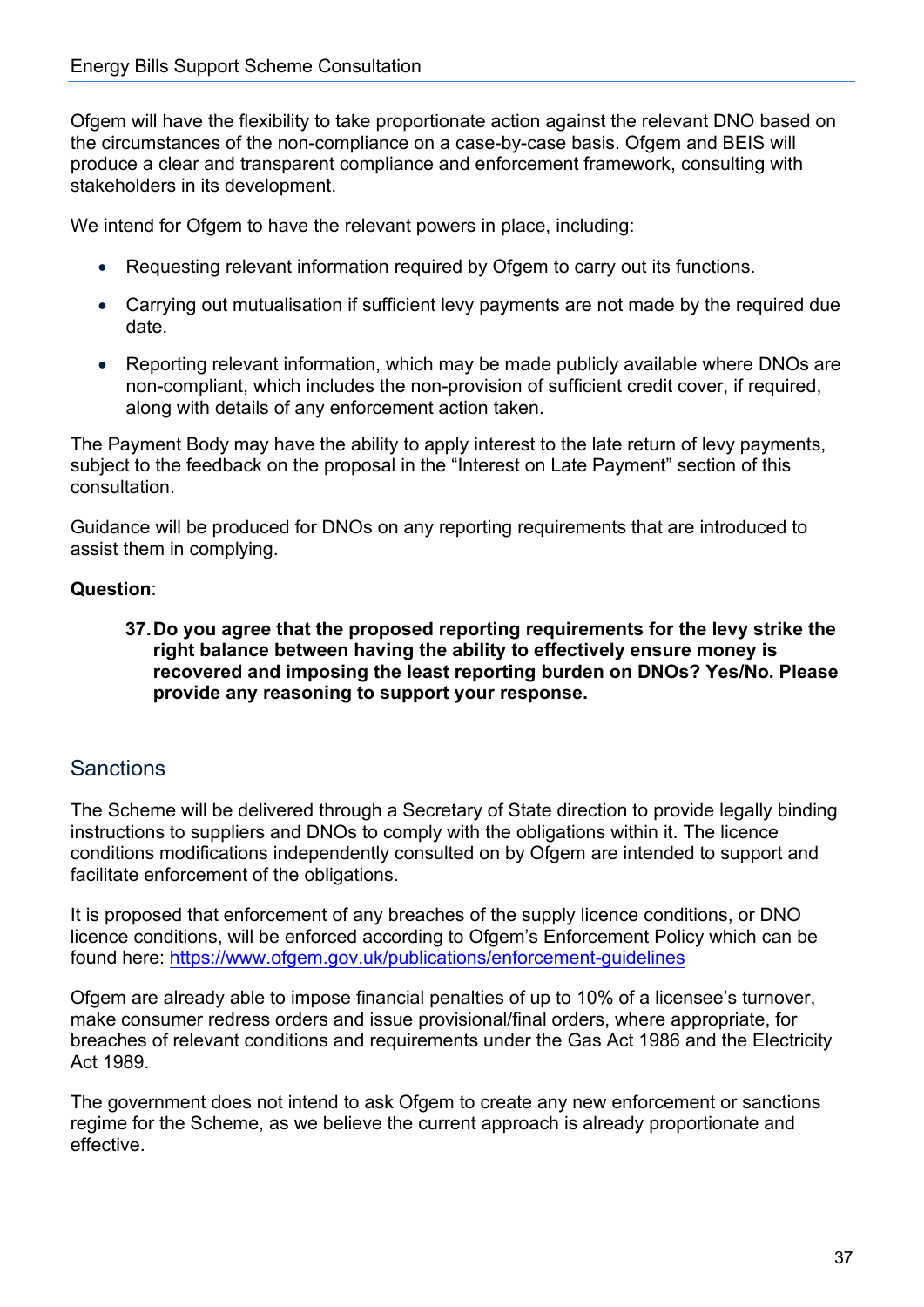#### **Question:**

**38.Do you agree that Ofgem's current powers, and approach to enforcement of licence conditions, should be mirrored for this Scheme? Yes/No. Please provide any reasoning to support your response.**

### <span id="page-37-0"></span>7. Dealing with the costs of implementing the scheme

We are aware that there will be administrative costs incurred by government and industry to deliver the scheme and are working to understand the way in which the systems and process of suppliers and DNOs operate. To keep the scheme as simple as possible, we have aimed to design the Scheme in a way in which fits with current processes and is aligned with industry's "business as usual" processes. High implementation costs may undermine the value of the payment if suppliers choose to recoup costs through increasing prices.

To understand the costs of delivering the Scheme we are continuing to engage with suppliers, network organisations and other stakeholders through focus groups and bilateral engagements. As part of these discussions, we are also working to better understand the costs and delivery constraints that industry is likely to face in delivering the scheme.

We are keen to understand the processes and associated costs which would be required to deliver all elements of the Scheme. Based on the Scheme design set out in this consultation and initial conversations with industry stakeholders, we have set out in table below the areas where additional industry activity would need to be undertaken to deliver the Scheme.

| <b>Process</b>    | <b>Potential additional costs</b>                                                                                          |
|-------------------|----------------------------------------------------------------------------------------------------------------------------|
| £200<br>reduction | Undertaking initial fund allocation process between government and<br>energy suppliers and processing the receipt of funds |
|                   | Suppliers delivering payments to customers by:                                                                             |
|                   | Bulk uploading of credits onto customers' accounts.                                                                        |
|                   | Enabling billing systems to notify customers of the credit                                                                 |
|                   | Manual processing in dealing with exceptions from electronic<br>processes.                                                 |
|                   | Special actions required, for example printing and postage of<br>vouchers                                                  |
|                   | Undertaking assurance on payments out to customers and reporting<br>this to the Payment Body.                              |
| Levy              | Adjusting future consumer bills to incorporate the levy, enabling<br>billing systems to apply the levy.                    |
|                   | Collecting and processing payments from customers                                                                          |

#### **Table 3**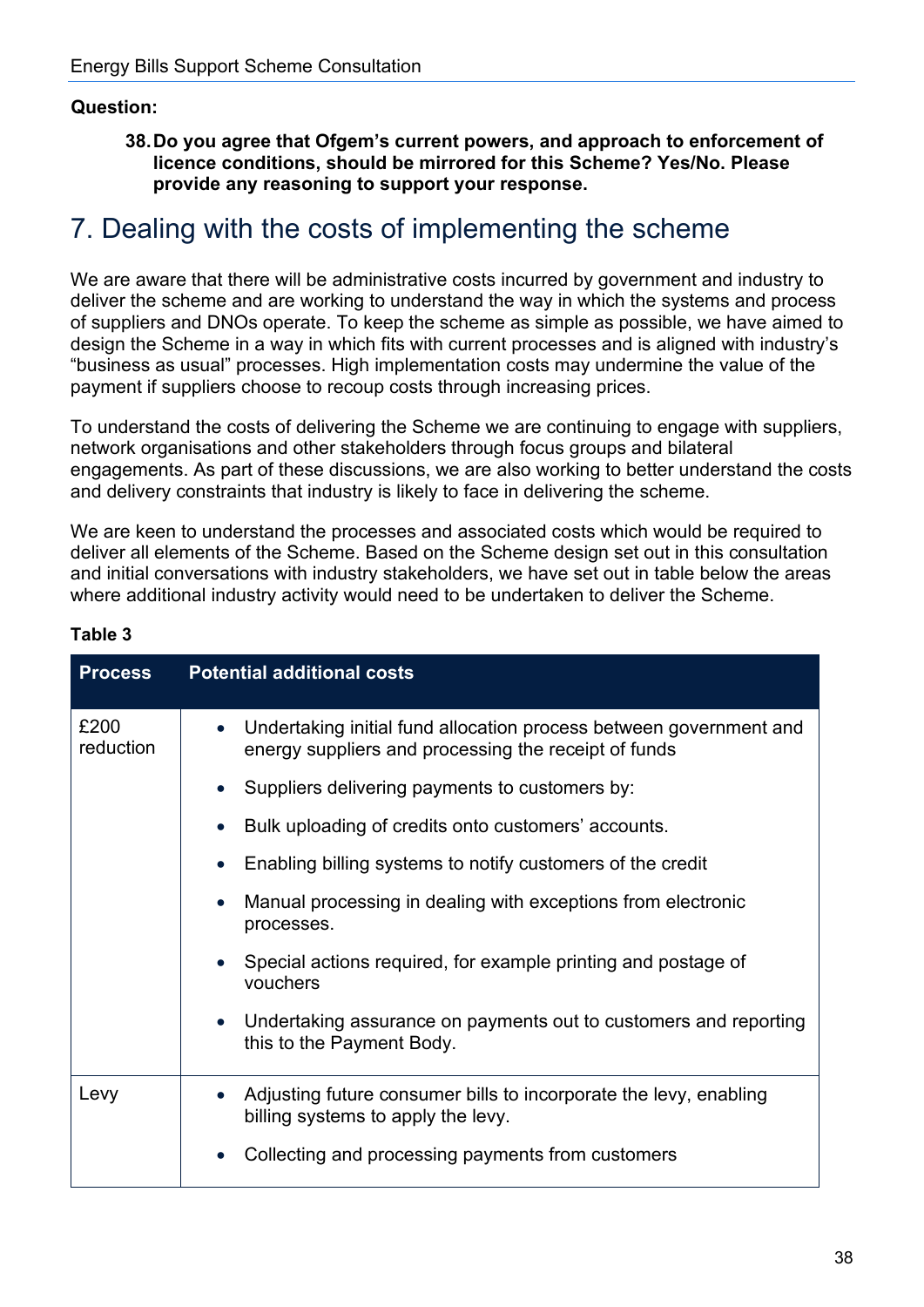|       | Accounting and due diligence on payments received from standard<br>$\bullet$<br>credit and direct debit accounts |
|-------|------------------------------------------------------------------------------------------------------------------|
|       | Accounting and due diligence on money collected and making<br>repayments to the designated body/organisation     |
| Other | • Initial familiarisation with the Scheme                                                                        |
|       | Introduction of procedures and associated training                                                               |
|       | Additional customer contact (e.g., telephony and associated staffing<br>costs)                                   |
|       | External specialist support<br>$\bullet$                                                                         |

#### <span id="page-38-0"></span>**Grant**

We expect that undertaking the initial fund allocation process between the energy supplier and the Payment Body will be associated with some additional administrative costs to ascertain the required amount of funding. However, subject to the final scheme design, this could only be required once per energy supplier at the start of the Scheme and will cover all domestic electricity customers with the supplier.

Given domestic electricity customers who have a direct relationship with a licensed electricity supplier will be automatically eligible for this scheme, energy suppliers are not expected to incur any additional administrative costs ascertaining the eligibility. The delivery of the reduction to customers is expected to be a relatively simple, desk-based process for the majority of customers. However, there are expected to be additional costs associated with delivering the reduction to some customer groups such as traditional prepayment meters as discussed in Section 4.

We consider the 2014 Government Electricity Rebate (GER) and payments to the core group (automatically eligible) within the WHD to be a close proxy to the anticipated costs incurred by industry. The GER cost to industry was estimated at  $£18 - £28$  million and the WHD at £7.2 million to deliver support to around 2 million consumers $^{23}$ .

#### <span id="page-38-1"></span>Levy

The recovery of funds over the subsequent five years is expected to be passed onto future domestic electricity tariffs to account for these additional costs. Given regular billing and the recovery of costs is standard practise in the GB energy market, the additional costs associated with this element are not expected to be significant.

There are expected to be additional responsibilities for collecting the levy from customers and processing these payments to the designated Payment Body on a quarterly basis. While collecting costs from energy bills is standard practice, it is expected to require the introduction of standardised reporting and the appropriate level of due diligence will need to be carried out.

<span id="page-38-2"></span><sup>&</sup>lt;sup>23</sup> [Government Electricity](https://assets.publishing.service.gov.uk/government/uploads/system/uploads/attachment_data/file/360461/ger_ia.pdf) Rebate IA 2014 and [WHD final IA 2018](https://assets.publishing.service.gov.uk/government/uploads/system/uploads/attachment_data/file/716463/Warm_Home_Discount_FS_IA_Signed.pdf) . Note: Costs have been adjusted to current prices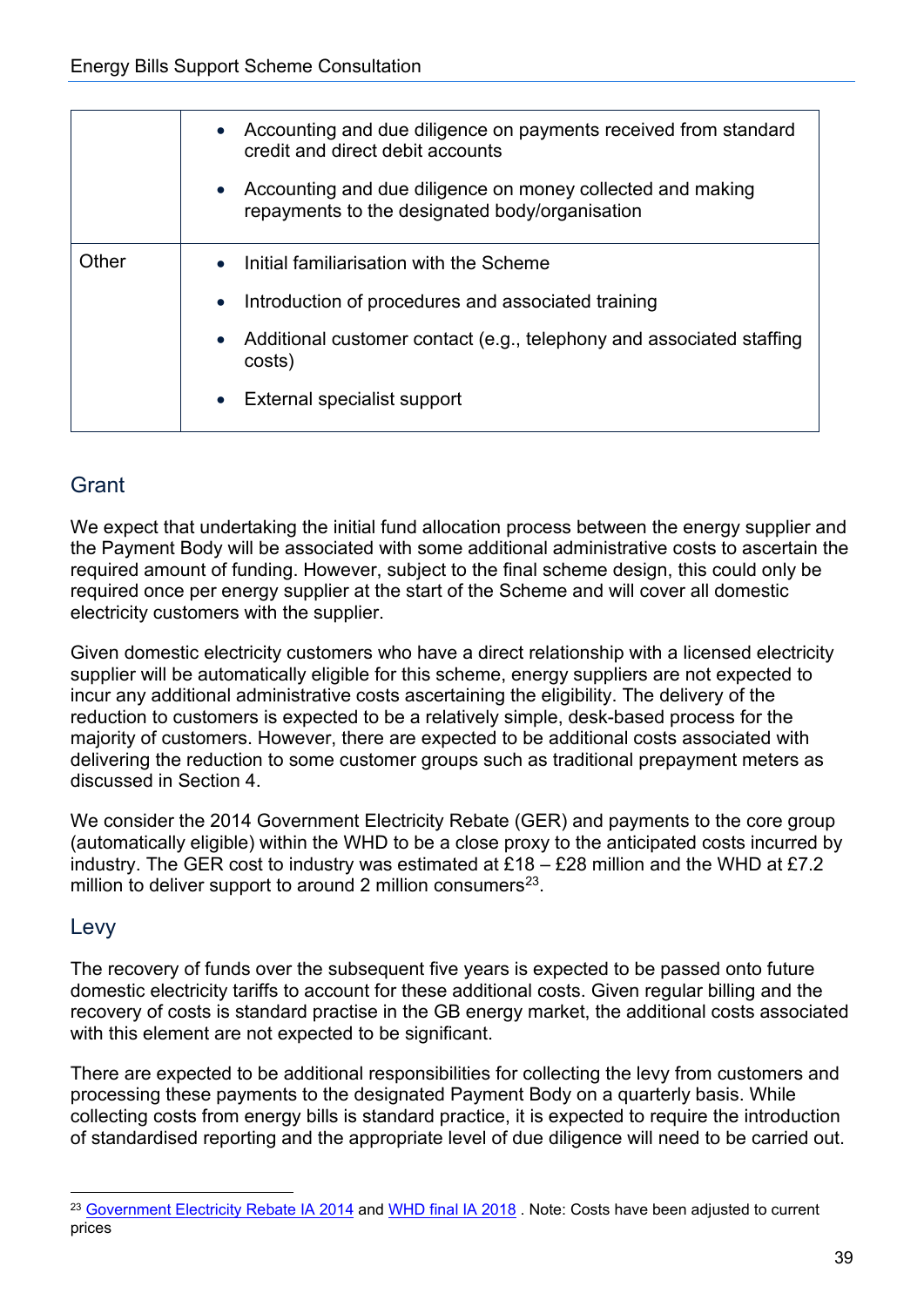We consider the levy elements of policies such as the Green Gas Levy<sup>[24](#page-39-2)</sup>, would be a close proxy to the type of processes which would need to be set up in order to deliver this element of the Scheme. The estimated Green Gas Levy cost to the gas industry for familiarisation, reporting and making payments on a metered point bases was  $£0.6 - 2.3$  million in the first year and £0.2 – 0.4 million in follow-on years<sup>[25](#page-39-3)</sup>.

#### <span id="page-39-0"></span>**Other**

There are several additional activities and associated costs which may be required to deliver the Scheme. These include, for example, the time required for organisations to familiarise themselves with the Scheme and its requirements, set-up and introduce the required processes, undertake staff training, deal with additional customer contacts, or bring in external expertise to deliver specific tasks.

The administrative costs of this are expected to vary depending on the size and expertise of the organisations and their approach to delivering the Scheme. Therefore, we would be keen to gather views of where these additional costs may occur and a quantified scale of these costs.

We have also been considering ways in which the costs to industry could be minimised through scheme design and more practical arrangements. For example, on delivering the grant to prepayment customers, it has been suggested that suppliers could enter joint agreements with prepayment meter service providers to drive down costs of procuring vouchers. We would welcome views on approaches which could be taken to drive down the administrative costs of delivering the scheme, to the benefit of government, industry and ultimately consumers.

#### <span id="page-39-1"></span>Considering how supplier costs should be treated

We are proposing that suppliers will be required to pass on the full value of the October reduction to their customers.

When considering the administrative cost incurred by industry delivering the Scheme, we have looked at existing industry practice and how best to minimise the cost of the scheme. In entering a regulated competitive energy market, suppliers accept that their costs will include delivering and complying with regulatory requirements. It is assumed that suppliers will look to deliver these requirements as competitively as possible by seeking the lowest cost of delivery. If government were to compensate suppliers for their costs, there would be no incentive to keep them to the minimum. Requirements would need to be put in place to ensure suppliers sought efficiencies where possible. This would also entail a more in-depth and burdensome audit process to establish whether the costs incurred by suppliers were reasonable in the circumstances.

We recognise that suppliers could face different costs in delivering the Scheme, we do not propose to undertake an alternative recovery process. The responses to this consultation will help inform BEIS's view of the estimated cost burden the Scheme is expected to place on the industry. However, experience of other schemes, such as the GER, WHD and the Green Gas Levy, would suggest that administrative costs can be low relative to the size of the scheme.

We expect reasonable costs will be incorporated into any future default tariff cap levels set by Ofgem, to ensure these costs do not impact the competitiveness of the energy market. We will

<span id="page-39-2"></span><sup>24</sup> <https://www.ofgem.gov.uk/environmental-and-social-schemes/green-gas-support-scheme-and-green-gas-levy>

<span id="page-39-3"></span><sup>&</sup>lt;sup>25</sup> [Green Gas Support Scheme/Green Gas Levy Final IA 2021](https://assets.publishing.service.gov.uk/government/uploads/system/uploads/attachment_data/file/1018133/green-gas-impact-assessment.pdf). Note: Costs have been adjusted to current prices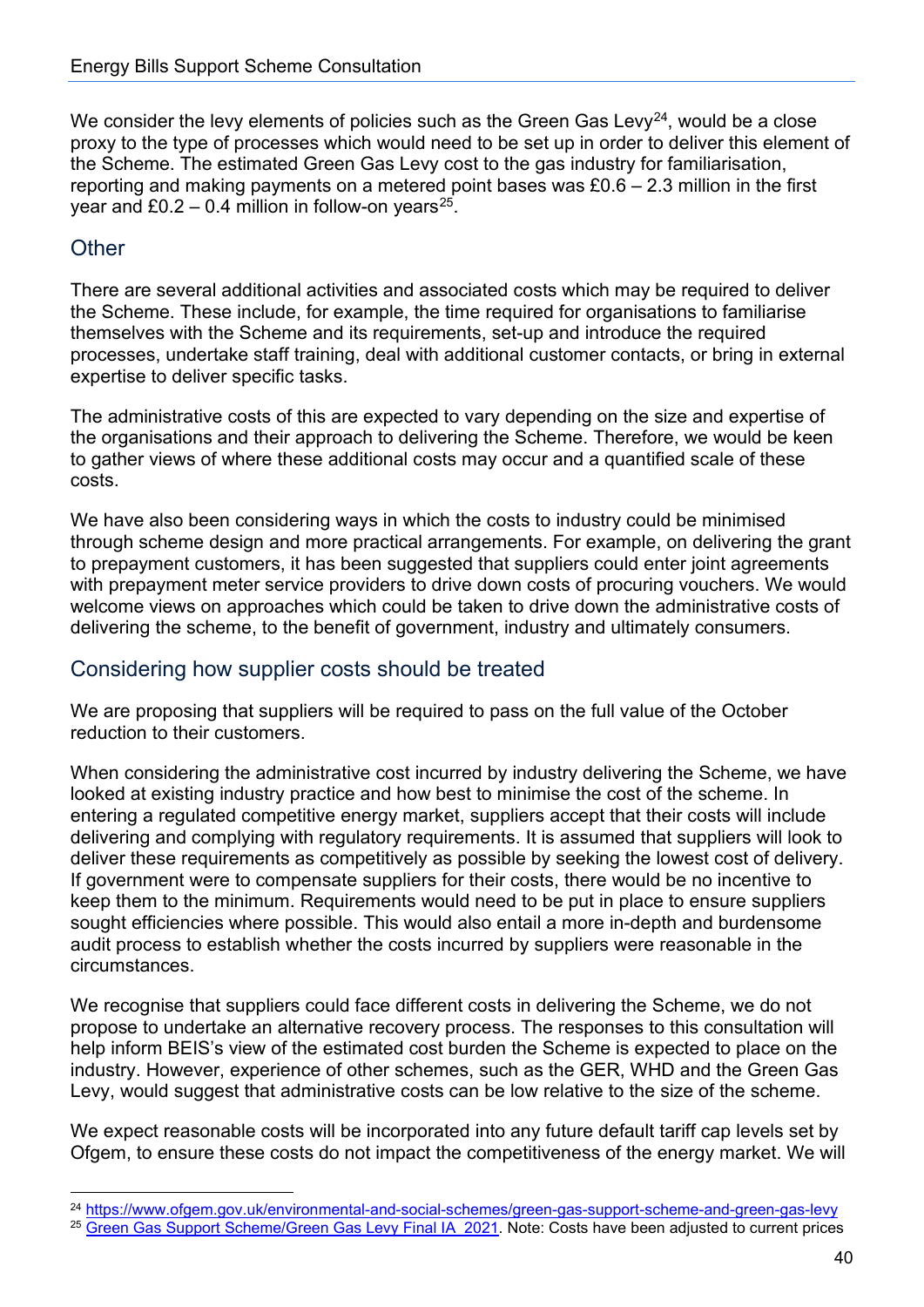continue to work with Ofgem to ascertain the most appropriate way to incorporate these costs. However, we would welcome any views or considerations we should account for in this process.

#### **Proposal**

In view of the above reasoning, we propose that suppliers should be required by the direction to pass on the full value of the scheme to their customers.

#### <span id="page-40-0"></span>Dealing with VAT

Value Added Tax ("VAT") is payable on the cost of electricity. The Scheme does not reduce the price of electricity but is a payment from government to domestic electricity customers, unrelated to the cost of electricity that they buy. Therefore, the element of the bill that is subject to VAT will remain unchanged. The VAT treatment of the initial payment will mean HMG does not gain any additional VAT revenue, and customers receive the full £200 benefit.

The subsequent recovery of the grant however will be included in future energy bills and will be treated in the same way as all other costs placed on electricity bills. Therefore, it is expected that VAT will be charged on the recovery payment. To account for this, the levy amount will be adjusted down to allow for the VAT on top. This will help ensure that the total levy rate is not more than £40 a year per eligible meter point.

#### **Questions**:

- **39.a. Do you agree with the additional costs set out in table 3? Yes/No. b. Are there any other costs of administrating the Scheme we should consider? Yes/No. Please provide any reasoning to support your response.**
- **40.a. Which element of the additional costs would you consider to be the largest or most burdensome? b. How could these costs be reduced? Please provide any reasoning to support your response.**
- **41.a. Do you agree that the administrative processes required to implement the Scheme are similar to elements of other policies such as the GER, WHD and the Green Gas Levy? Yes/No. b. If not, why do you think the Scheme will differ? Please provide any reasoning to support your response.**
- **42.Do you expect the administrative burden and cost to consumers to differ between a scenario where the levy is collected via energy suppliers vs by network companies? Yes/No. Please provide any reasoning to support your response.**
- **43.a. Can you provide a quantification of all, or any, of the elements outlined in table 3 and other costs you anticipate? Yes/No. Please provide any reasoning to support your response. b. Can you provide any further reasoning about the costs involved in delivering payments to customers? Yes/No. Please provide any reasoning to support your response.**
- **44.Do you agree with the way in which we are planning to treat supplier costs? Yes/No. Please provide any reasoning to support your response.**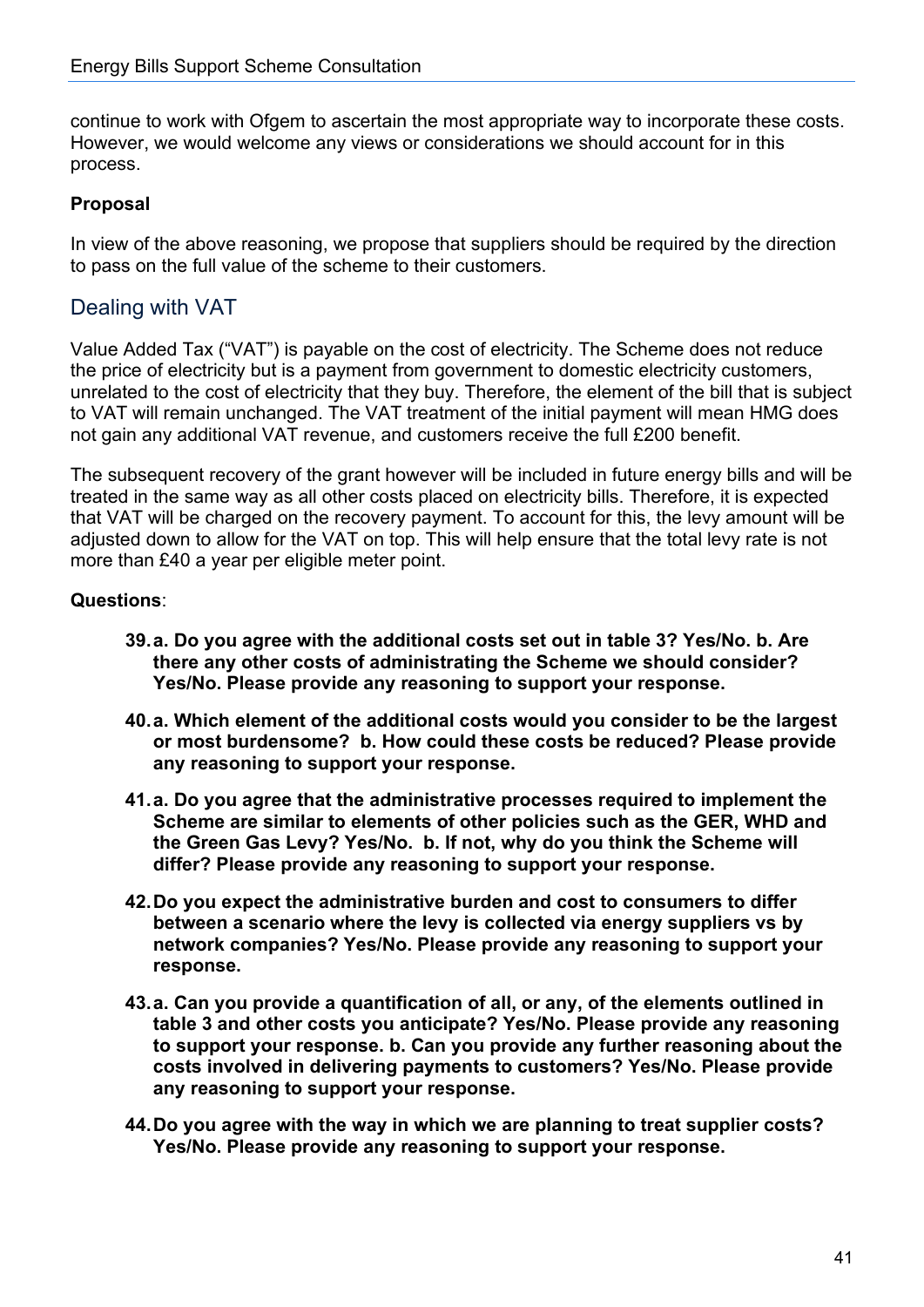- **45.Do you agree with our assessment on how energy suppliers and network operators would expect to recover any additional administrative costs due to the Scheme? Yes/No. Please provide any reasoning to support your response.**
- **46.Do you have any other concerns regarding the costs of implementing the Scheme that have not been addressed in this consultation? Yes/No. Please provide any reasoning to support your response.**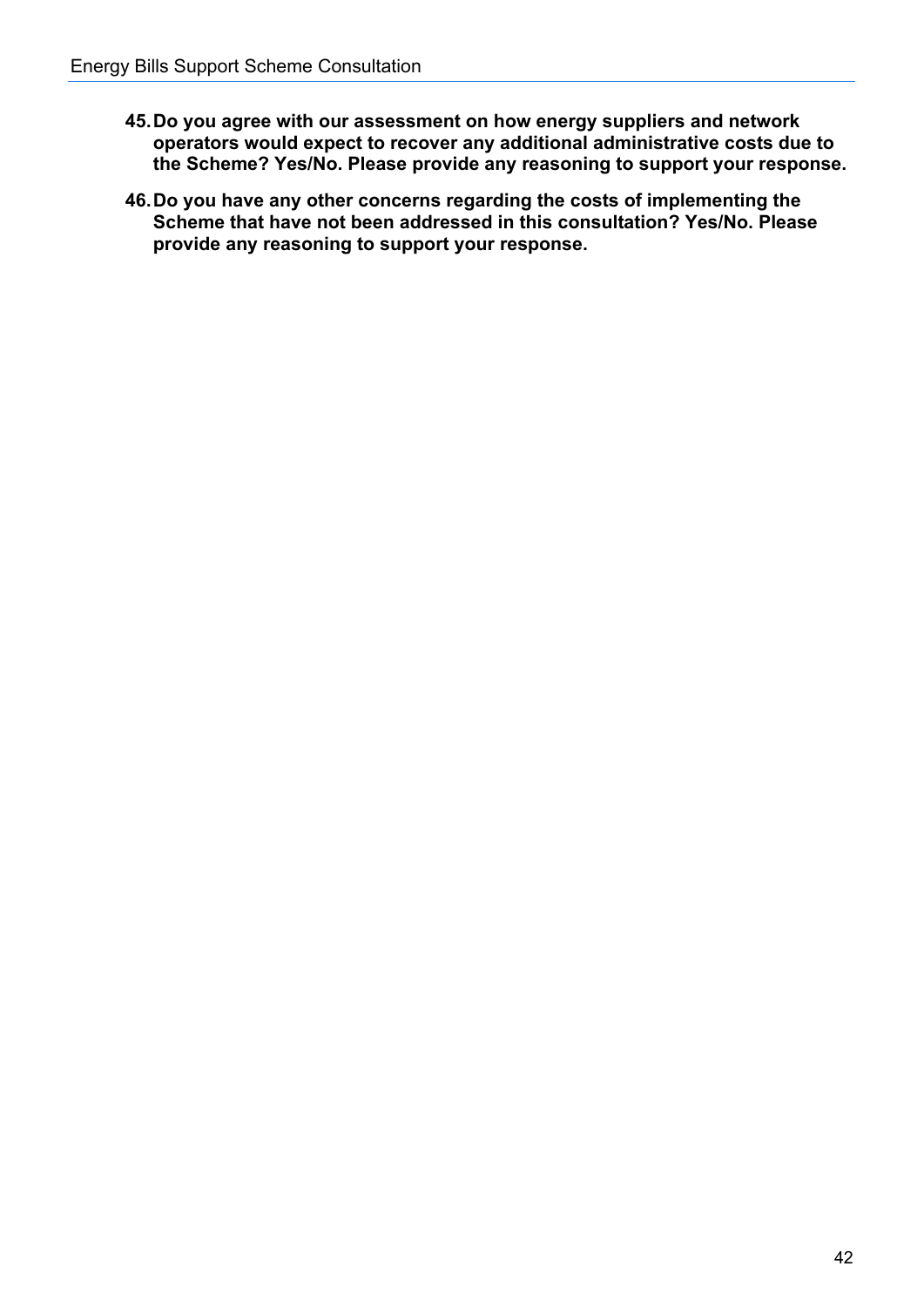### <span id="page-42-0"></span>Summary of the consultation questions

This section summarises the consultation questions asked earlier, for easy reference.

#### <span id="page-42-1"></span>**Eligibility**

**1. a. Do you agree with our approach to how we have considered customer eligibility to the scheme? Yes/No. b. Are there any other household living arrangements we should consider? Yes/No. Please provide any reasoning to support your response.**

#### <span id="page-42-2"></span>Grant Design

- **2. a. Do you agree with the proposed qualifying date, provisionally set at 23:59 GMT on 3 October 2022? Yes/No. b. Given this qualifying date, do you agree with the associated processes linked to it, as set out in the section titled 'Delivering the bill reduction to eligible customers'? Yes/No. Please provide any reasoning to support your response.**
- **3. Do you agree with proposals that suppliers should provide all eligible customers that they serve on the qualifying date with the reduction as quickly as possible and within six weeks, and by no later than 31 March 2023 for hardto-reach customers? Yes/No. Please provide any reasoning to support your response.**
- **4. Suppliers will need to notify their customers in writing once the Scheme reduction has been applied to their account. How could this process be made as effective as possible, while limiting administrative burdens? Please provide any reasoning to support your response.**
- **5. Under what circumstances do you think it would not be reasonably practicable for suppliers to provide the payment? Please provide any reasoning to support your response.**
- **6. Do you agree with the proposals to spread the benefit for Direct Debit customers over six months? Yes/No. Please provide any reasoning to support your response.**
- **7. Do you agree with the proposal for pay-on-receipt customers to feel the benefit of this Scheme in their next bill after the qualifying date? Yes/No. Please provide any reasoning to support your response.**
- **8. Do you agree with the proposal for payment card customers to receive the full amount on their next quarterly bill after the qualifying date? Yes/No. Please provide any reasoning to support your response.**
- **9. Are you aware of any reasons why payment card customers might need to receive the reduction across more than one bill? Yes/No. Please provide any reasoning to support your response.**
- **10.Do you agree with the proposal for customers with smart prepayment meters to have the full amount credited to their meters as soon as possible after the qualifying date, where feasible? Yes/No. Please provide any reasoning to support your response.**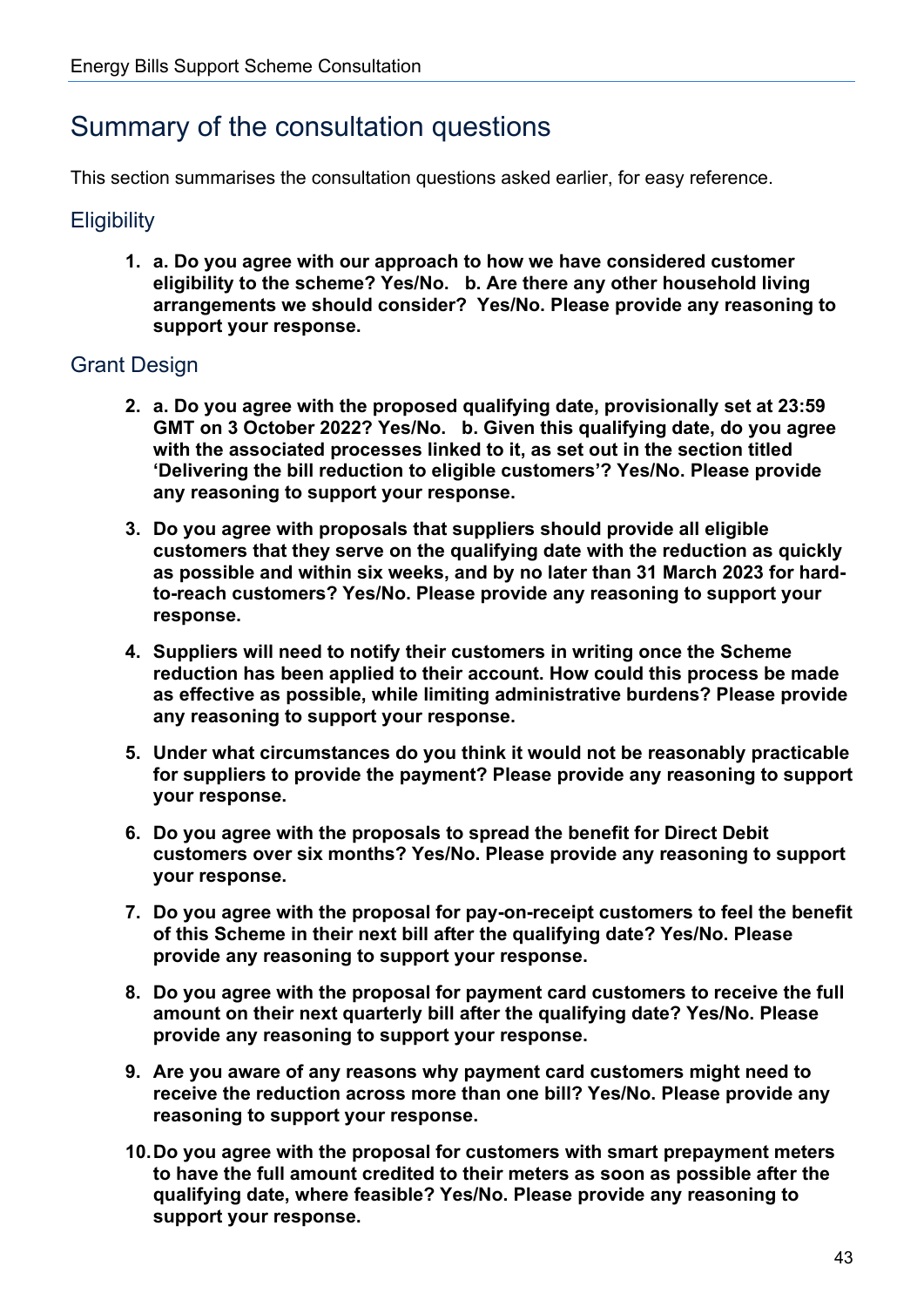- **11.Do you agree with the proposal for the £200 to be issued via vouchers and/or SAMs to traditional prepayment meter customers? Yes/No. Please provide any reasoning to support your response.**
- **12.For traditional prepayment meter customers, do you agree with the proposal that vouchers and/or SAMs should be valid until 31 March 2023, in line with the date for reconciling grants provided vs grants delivered? Yes/No. Please provide any reasoning to support your response.**
- **13.Do you agree with the proposal that vouchers and/or SAMs should be provided in five vouchers of £40 each? Yes/No. Please provide any reasoning to support your response.**
- **14.Do you agree that traditional prepayment customers should be able to use vouchers for both electricity and gas (dual fuel vouchers)? Yes/No. Please provide any reasoning to support your response.**
- **15.Do you agree with the proposal for how to cost-effectively encourage traditional prepayment customers to redeem the Scheme vouchers/SAMs? Yes/No. Please provide any reasoning to support your response.**
- **16.a. Are you aware of any consumer groups who will not be reached by applying the reduction to electricity accounts? Yes/No. b. Please provide details of which group(s), why they will not be reached and how you would suggest we reach them? Please provide any reasoning to support your response.**
- **17.Do you agree with the proposed approach to providing the grant to customers with different forms of energy debt? Yes/No. Please provide any reasoning to support your response.**
- **18.Do you agree with this definition of bad debt? Yes/No. Please provide details of when customer debt would be classified as bad debt and how this is subsequently treated by their energy supplier.**
- **19. Please provide evidence of how many domestic electricity customers currently have bad debt and how this might change over the next year. Please provide quantification and methodology where possible.**
- **20.Do you agree with the way in which we are proposing to fund suppliers? Yes/No. Please provide any reasoning to support your response.**
- **21.Do you agree with the proposal that suppliers should be required to report on delivery of the funds after the six-week period and the associated reconciliation process? Yes/No. Please provide any reasoning to support your response.**

#### <span id="page-43-0"></span>Recovering the grant through a new levy

- **22.Do you agree that applying the levy on a per meter basis would be the simplest approach to deliver and would impose the least administrative costs on the sector? Yes/No. Please provide any reasoning to support your response.**
- **23.Do you agree with our proposal for applying the levy to all DNOs? Yes/No. Please provide any reasoning to support your response.**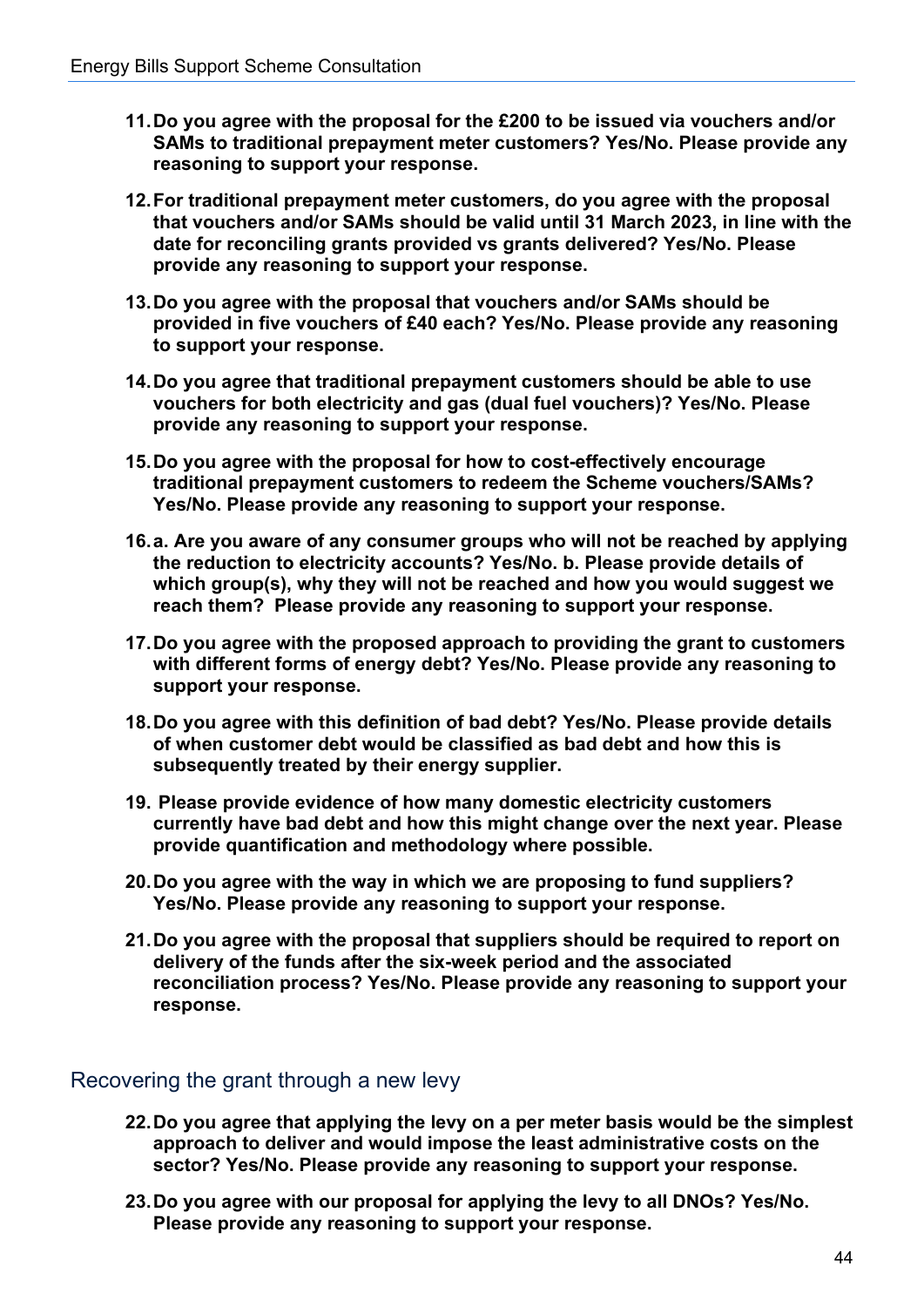- **24.Do you agree that the proposal outlined would keep the levy administration costs to a minimum for DNOs, whilst still providing the necessary assurance for the levy? Yes/No. Please provide any reasoning to support your response.**
- **25.Do you agree with our proposal that the levy will be charged on a per meter per day basis, according to electricity meter points served in each DNO's network? Yes/No. Please provide any reasoning to support your response.**
- **26.Do you agree that increasing standing charges is, in comparison to other routes, a preferable way to recoup the levy from domestic customers? Yes/No. Please provide any reasoning to support your response.**
- **27.Do you agree that the steps outlined above to provide notice to DNOs ahead of the first levy collection, and the notice period for subsequent years, are sufficient? Yes/No. Please provide any reasoning to support your response.**
- **28.Do you agree with our proposed methodology for calculating the pence per meter per day levy rate? Yes/No. Please provide any reasoning to support your response.**
- **29.What are your views on how any instances of under or over-collection should be managed? Please provide any reasoning to support your response.**
- **30.Do you agree with our rationale for proposing that levy payments should be made to the Payment Body quarterly? Yes/No. Please provide any reasoning to support your response.**
- **31.Do you agree with our proposal that DNOs should provide quarterly meter point data to the Payment Body to inform quarterly levy payment calculations? Yes/No. Please provide information about the availability of meter point data and the formats that it could be provided in.**
- **32.Do you agree with the proposal of using the existing collateral mechanism set out in schedule 1 of the Distribution Connection and Use of System Agreement? Yes/No. Please provide any reasoning to support your response.**
- **33.Do you agree with the proposal that the Payment Body may report and publish information on non-compliance and enforcement action? Yes/No. Please provide any reasoning to support your response.**
- **34.a. Do you agree that there should a mechanism to address late payments by DNOs to the Payment Body? Yes/No. b. If not, what alternative mechanism would you propose? Please provide any reasoning to support your response.**

#### <span id="page-44-0"></span>Compliance, enforcement and Sanctions

**35.For the transfer of grants to suppliers, do you agree that the proposed reporting requirements strike the right balance between having the ability to effectively monitor delivery of the Scheme whilst imposing the least reporting burden on suppliers? Yes/No. Please provide any reasoning to support your response.**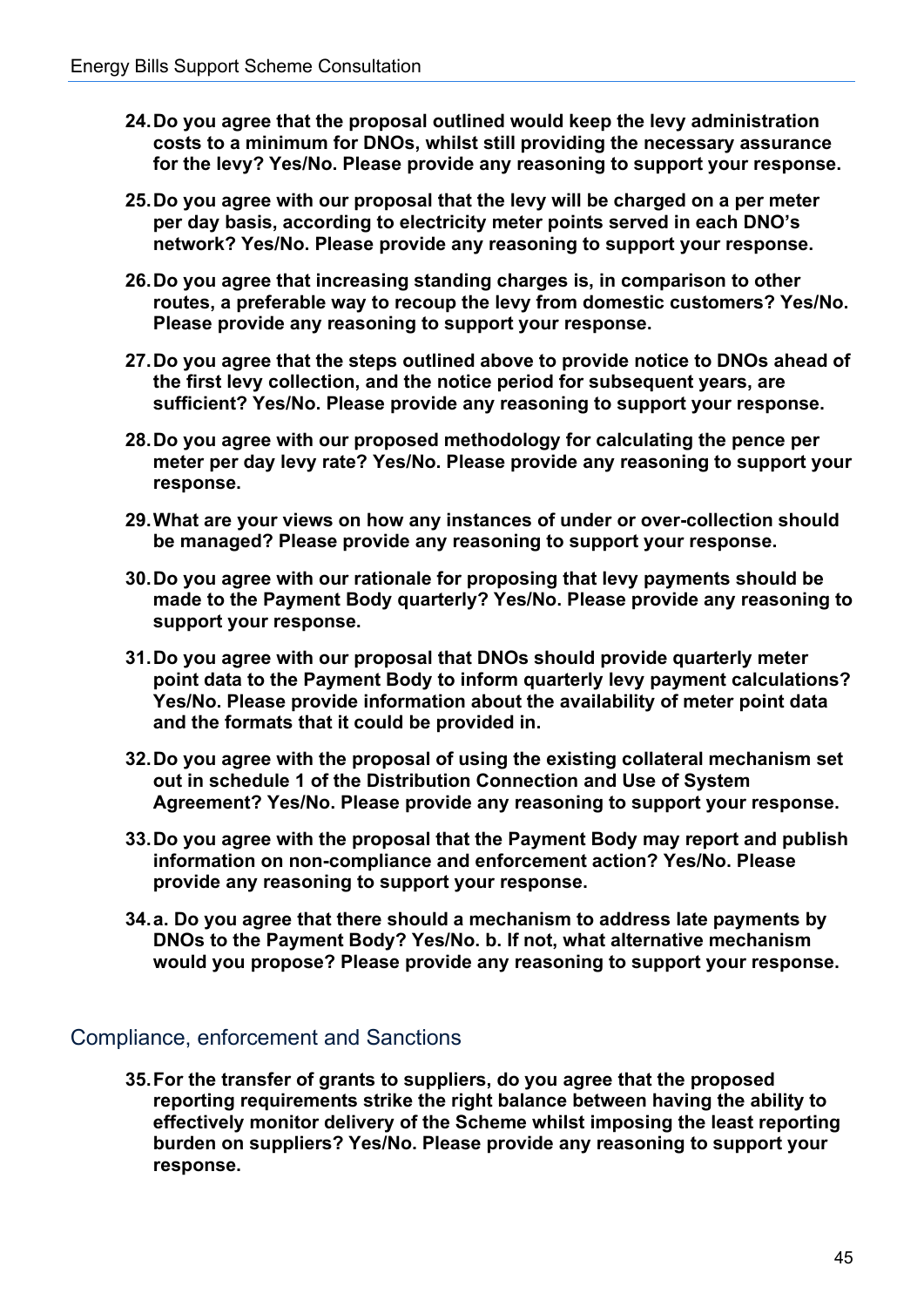- **36. Do you agree that these reporting requirements should be set out in the Ministerial direction? Yes/No. Please provide any reasoning to support your response.**
- **37. Do you agree that the proposed reporting requirements for the levy strike the right balance between having the ability to effectively ensure money is recovered and imposing the least reporting burden on DNOs? Yes/No. Please provide any reasoning to support your response.**
- **38. Do you agree that Ofgem's current powers, and approach to enforcement of licence conditions, should be mirrored for this Scheme? Yes/No. Please provide any reasoning to support your response.**

#### <span id="page-45-0"></span>Dealing with the costs of implementing the scheme

- **39.a. Do you agree with the additional costs set out in table 3? Yes/No. b. Are there any other costs of administrating the Scheme we should consider? Yes/No. Please provide any reasoning to support your response.**
- **40.a. Which element of the additional costs would you consider to be the largest or most burdensome? b. How could these costs be reduced? Please provide any reasoning to support your response.**
- **41.a. Do you agree that the administrative processes required to implement the Scheme are similar to elements of other policies such as the GER, WHD and the Green Gas Levy? Yes/No. b. If not, why do you think the Scheme will differ? Please provide any reasoning to support your response.**
- **42.Do you expect the administrative burden and cost to consumers to differ between a scenario where the levy is collected via energy suppliers vs by network companies? Yes/No. Please provide any reasoning to support your response.**
- **43.a. Can you provide a quantification of all, or any, of the elements outlined in table 3 and other costs you anticipate? Yes/No. Please provide any reasoning to support your response. b. Can you provide any further reasoning about the costs involved in delivering payments to customers? Yes/No. Please provide any reasoning to support your response.**
- **44.Do you agree with the way in which we are planning to treat supplier costs? Yes/No. Please provide any reasoning to support your response.**
- **45.Do you agree with our assessment on how energy suppliers and network operators would expect to recover any additional administrative costs due to the Scheme? Yes/No. Please provide any reasoning to support your response.**
- **46.Do you have any other concerns regarding the costs of implementing the Scheme that have not been addressed in this consultation? Yes/No. Please provide any reasoning to support your response.**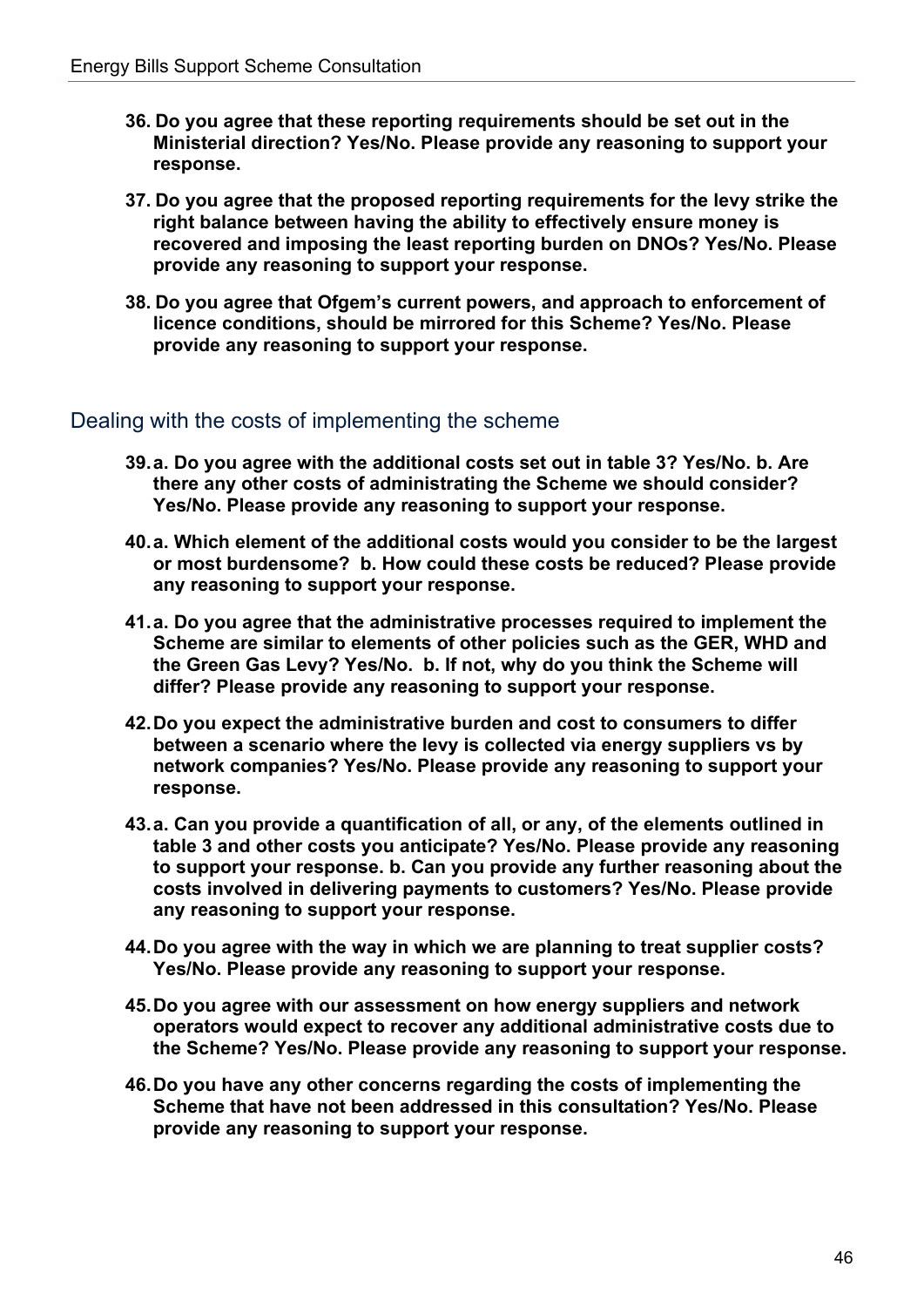## <span id="page-46-0"></span>Next steps

The information gained from this consultation will help to shape the design of the Energy Bills Support Scheme.

The government will publish a formal response to this consultation in summer 2022.

Alongside this, we will also publish a summary of all the responses received. The summary will include a list of names or organisations that responded, but not people's personal names, addresses or other contact details.

Both the government response and summary of responses will be published on [GOV.UK.](https://www.gov.uk/government/publications?keywords=&publication_filter_option=closed-consultations&topics%5B%5D=all&departments%5B%5D=department-for-business-energy-and-industrial-strategy&official_document_status=all&world_locations%5B%5D=all&from_date=&to_date=)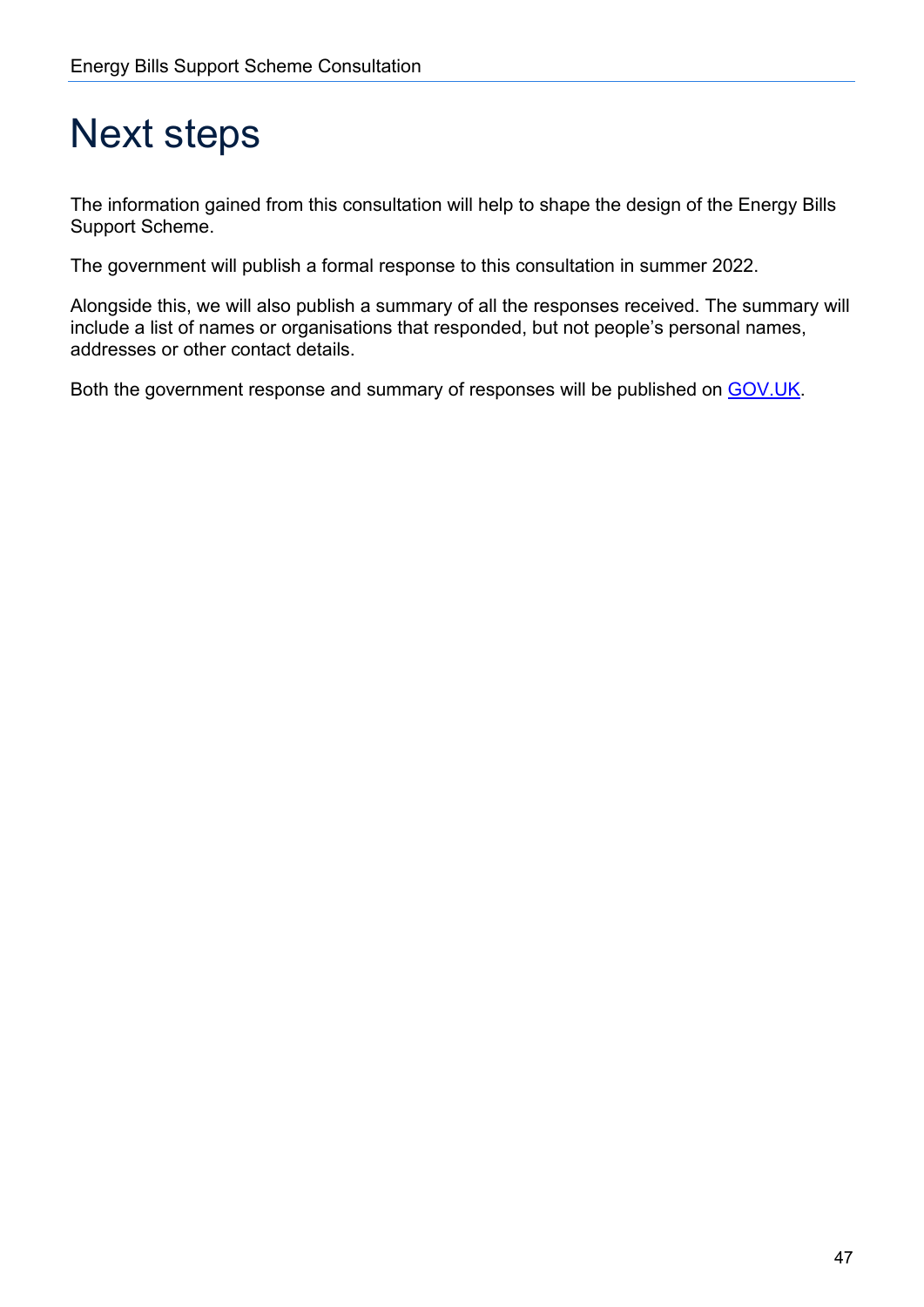## <span id="page-47-0"></span>Annex

## <span id="page-47-1"></span>Supporting analysis

This annex provides an overview of the analysis undertaken to support this consultation, setting out the evidence base and the methodology used. This analysis aims to provide stakeholders reading the consultation with a better sense of the impact of the proposed policy options. Given the stage of policy development, all analysis should be viewed as provisional. The responses to this consultation and future stakeholder engagement will be used to further refine our analysis in the future. BEIS would welcome views on the analysis presented in this annex and any further analysis we should consider undertaking.

In line with current scheme design, analysis has been undertaken to estimate both the size of the grant recipient base and the implied value of the scheme. The results are presented in table 4 and the key inputs are discussed below.

|                                                                             |        | <b>Units</b>       |
|-----------------------------------------------------------------------------|--------|--------------------|
| Domestic electricity meters<br>2021 Q4 <sup>26</sup>                        | 29,082 | Meters (Thousands) |
| Annual growth in electricity<br>meter points <sup>27</sup>                  | 0.74%  | $\frac{0}{0}$      |
| <b>Estimated Total domestic</b><br>electricity meters 2022 Q3 <sup>28</sup> | 29,244 | Meters (Thousands) |
| Grant per meter point                                                       | £200   | £                  |
| Total grant value across the<br>GB                                          | £5,849 | £m                 |
| Implied annual cost to<br>recover                                           | £1,170 | £m                 |

| Table 4 – Estimated GB customer numbers and aggregated grant value |  |  |  |
|--------------------------------------------------------------------|--|--|--|
|--------------------------------------------------------------------|--|--|--|

The total number of recipients has been informed by the number on domestic electricity meter points in Great Britain. To inform this, data on the number of meters points has been used totalling 29 million in December 2021. To account for the change in meters points, analysis has

<span id="page-47-2"></span><sup>26</sup>Latest available at time of analysis – December 2021. [https://www.gov.uk/government/statistical-data](https://www.gov.uk/government/statistical-data-sets/quarterly-domestic-energy-switching-statistics)[sets/quarterly-domestic-energy-switching-statistics](https://www.gov.uk/government/statistical-data-sets/quarterly-domestic-energy-switching-statistics)

<span id="page-47-3"></span> $27$  5-year average of historical domestic electricity growth between 2017 - 2021 based on annual December meter point statistics.

<span id="page-47-4"></span> $28$  Estimated meter points in October 2022, calculated by applying one annual growth rate up until the end of Q3.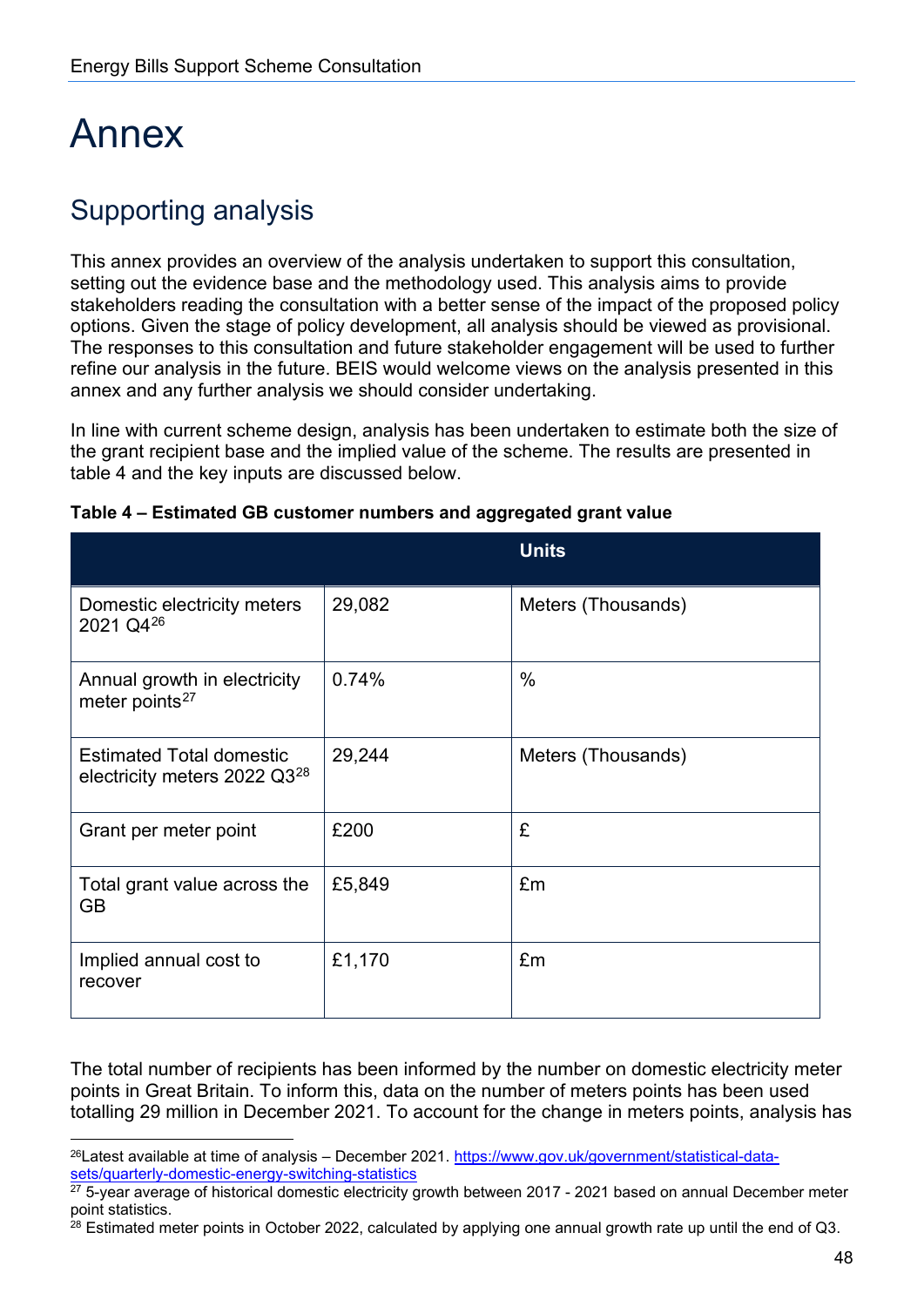been undertaken on historic meter point installations over the last five years to derive an annual average growth rate of 0.74%. This brings the total number of recipients from October 2022 to 29.2 million with an estimated total scheme transfer value of around £5.8 billion. The future growth in domestic meter points provides an indication of the number of customers from which the levy will be collected. A profile of estimated domestic electricity meter points covering the lifetime of the scheme is show in table 5.

|                                    | 2022/23 |        |        | 2023/24 2024/25 2025/26 2026/27 |        | 2027/28 |
|------------------------------------|---------|--------|--------|---------------------------------|--------|---------|
| <b>Total meters</b><br>(thousands) | 29,244  | 29.462 | 29,682 | 29,903                          | 30,125 | 30,350  |

#### **Table 5 – Profile of domestic electricity meters 2022/23 – 2027/28**

The total value of the payment is assumed to be recovered over the subsequent 5 years from 2023/4 – 2027/8, the average annual amount recovered is calculated by dividing the total amount over the five years, resulting in an average annual collection of £1.2 billion. This is expected to be recovered over the whole domestic electricity customer base each year until 2027/28. However, this is subject to final scheme design which will be informed by the responses to this consultation.

#### <span id="page-48-0"></span>Impact of the Scheme on consumption

The Scheme aims to smooth these unavoidable cost increases over a longer period, limiting the peak at which energy costs reach, and mitigating significant cashflow problems for many households that could result in harmful underconsumption of both energy and other goods.

Energy is generally regarded an essential good/service which implies consumer demand for energy will be relatively inelastic to changes in price and / or income. In the absence of the scheme, some consumers would likely have to allocate a larger portion of their budget to consume the same level of energy, reduce their energy consumption or a combination of both. For a household to increase their expenditure on energy, it implies that they must derive some benefit from doing so, such as through heating the home to a more comfortable temperature.

The extent of the impact on consumption will vary by household and bill payers' characteristics and preferences, but all will face budget allocation decisions. Evidence from analysis of the UK Winter Fuel Payment programme suggests that between 15 – 66% of the payment was used to purchase energy, with a central value of 41%[29](#page-48-1). However, increased energy consumption is associated with externalities in the form of greenhouse gas emissions and other pollutants which contribute to poor air quality, imposing costs on wider society.

All domestic electricity customers will receive the £200 payment; however the benefit of the initial grant will be felt differently depending on household income. Low-income households are expected to gain a greater benefit as share of total expenditure relative to those with higher incomes. To illustrate this, we have undertaken analysis on the impact of a £200 credit to

<span id="page-48-1"></span><sup>&</sup>lt;sup>29</sup> Evidence on Labelling from the UK Winter Fuel Payment, IFS Working Paper 11/10, available at: [http://www.ifs.org.uk/wps/wp1110.pdf](https://eur02.safelinks.protection.outlook.com/?url=http%3A%2F%2Fwww.ifs.org.uk%2Fwps%2Fwp1110.pdf&data=04%7C01%7CJames.Darke%40beis.gov.uk%7C32feca83fbfd44ca790908da0052f648%7Ccbac700502c143ebb497e6492d1b2dd8%7C0%7C0%7C637822654612989860%7CUnknown%7CTWFpbGZsb3d8eyJWIjoiMC4wLjAwMDAiLCJQIjoiV2luMzIiLCJBTiI6Ik1haWwiLCJXVCI6Mn0%3D%7C3000&sdata=JRjmkdUI4NG0umqiqtplr032DdmL2RfJ25ftpTE0CqI%3D&reserved=0)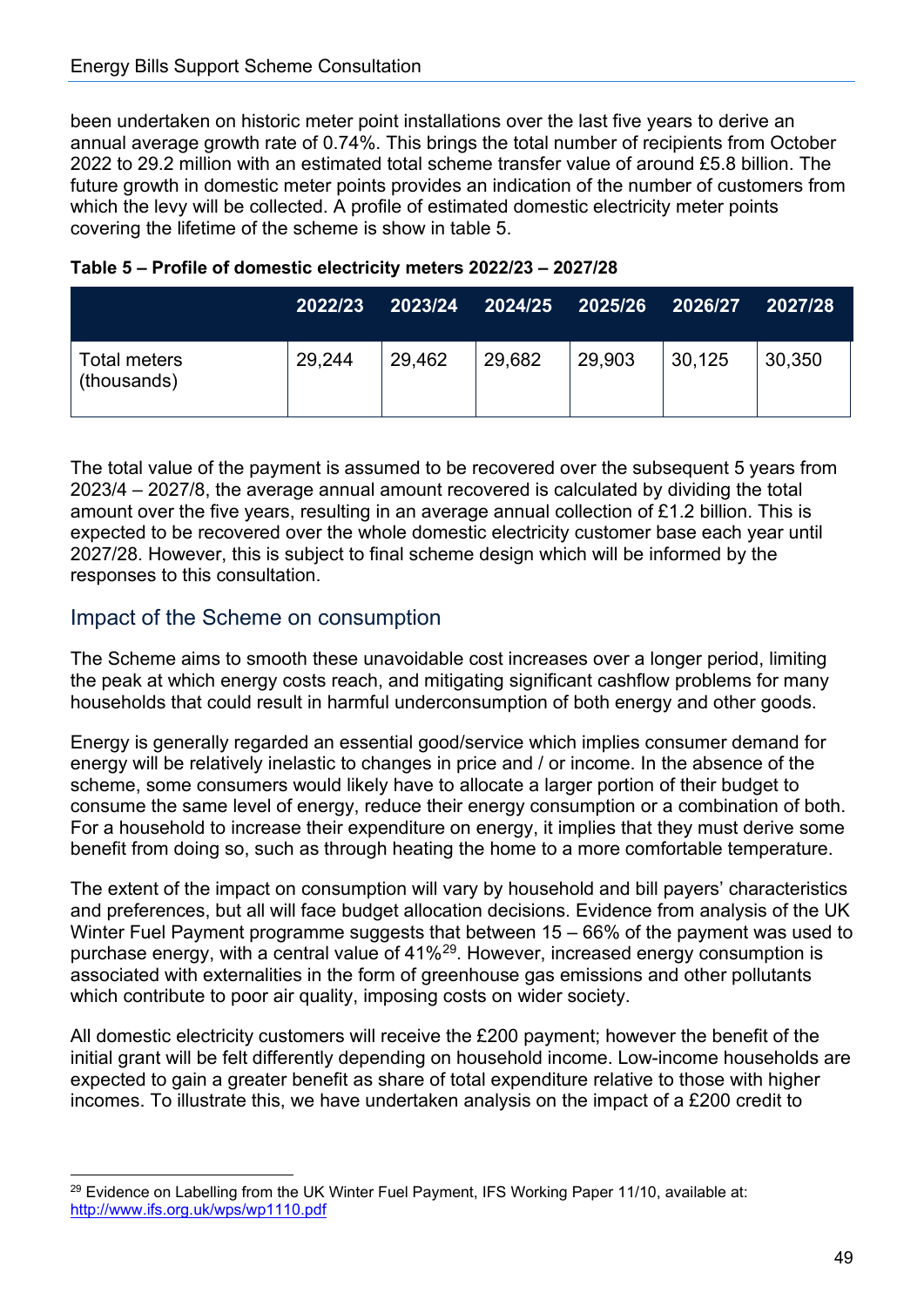#### Energy Bills Support Scheme Consultation

annual energy bills as a portion of household expenditure across disposable income deciles<sup>[30](#page-49-1)</sup>. The results, as shown in Figure 4, indicate that the £200 payment would represent around a 1.5% decrease in total household expenditure after household costs, relative to around 0.4% in the highest decile.





The recovery of the grant in the subsequent five years will result in increasing the cost of energy for consumers in those years. However, given this is spread over 5 years, the scale of this impact is expected to be smaller. Future energy prices and household expenditure are currently highly uncertain and therefore a quantified impact of the up to £40 annual levy as share of total expenditure has not been included.

#### <span id="page-49-0"></span>Impact on debt and fuel poverty

The Scheme affects bills in two ways: 1) The initial £200 payment will act to reduce domestic electricity bills, and 2) the subsequent levy will increase domestic electricity bills up to £40 per year for five years. As a result, the scheme has both positive and negative impacts on domestic electricity bills over time, but by smoothing out the peak of energy costs, it is considered to benefit domestic electricity customers overall by mitigating short-term cashflow problems for many households that could result in harmful underconsumption of energy and other goods.

There are currently reported to be around 3 million domestic gas and electricity accounts which are either in debt or arrears, based on data from energy suppliers reported by Ofgem<sup>31</sup>. As discussed above, the recent increases in the costs of living, and specifically energy prices, will put increased pressure on household budgets and could lead to an increased number of households falling into debt or arrears.

<span id="page-49-2"></span><span id="page-49-1"></span><sup>&</sup>lt;sup>30</sup> For simplicity energy bills are based on 2022 April – September price cap levels, represented as a proportion of after housing cost expenditure across equivalised disposable income deciles. Family spend [workbook ons](https://www.ons.gov.uk/peoplepopulationandcommunity/personalandhouseholdfinances/expenditure/datasets/familyspendingworkbook1detailedexpenditureandtrends) 31 [https://www.ofgem.gov.uk/energy-data-and-research/data-portal/all-available](https://www.ofgem.gov.uk/energy-data-and-research/data-portal/all-available-charts?keyword=debt&sort=relevance)[charts?keyword=debt&sort=relevance](https://www.ofgem.gov.uk/energy-data-and-research/data-portal/all-available-charts?keyword=debt&sort=relevance) Accessed: 14/03/22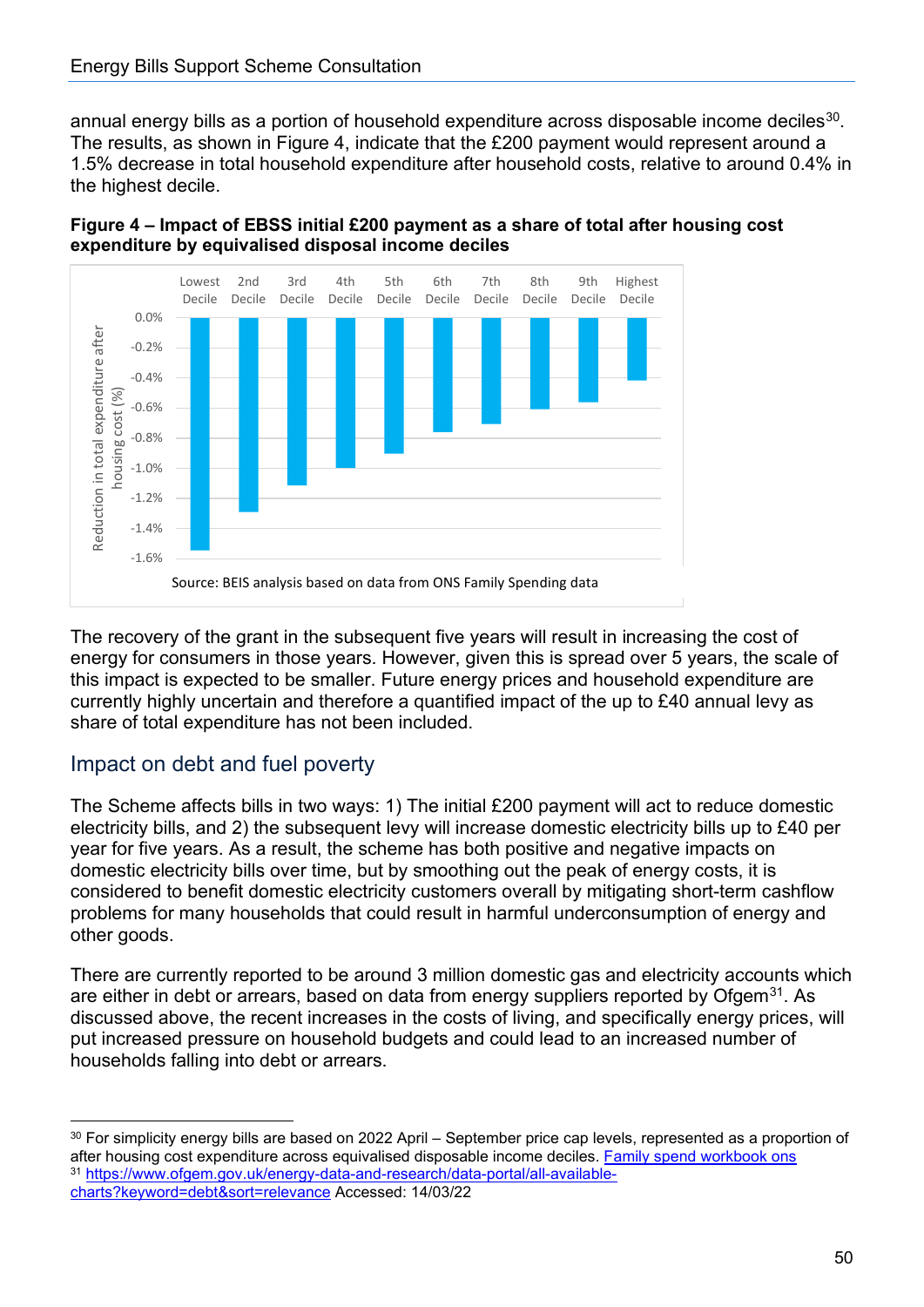The Scheme is anticipated to help improve the ability of consumers to manage their energy bills over this period of high energy prices, which is expected to reduce the risk of nonpayment. Therefore, the initial grant of £200 will help reduce levels of consumer debt relative to a scenario where no grant is provided. The future levy is expected to add up to £40 per household to annual energy bills. The impact will be dependent on future energy prices which are highly uncertain, however spreading costs over 5 years should help consumers manage any debt and limit any negative impacts on debt levels.

Analysis has also been carried out to look at the impact of the Scheme on Fuel Poverty<sup>[32](#page-50-0)</sup> [33.](#page-50-1) The results of this analysis suggest that the initial £200 payment is estimated to reduce the level of Fuel Poverty in England in 2022 by around 2% compared to a "do nothing" scenario. The future impact of the up to £40 levy will be sensitive to future incomes and prevailing future energy prices, which are currently highly uncertain given recent volatility, therefore have not been quantified at this stage. However, adding the levy of £40 onto bills from 2023 is expected to increase the annual number of fuel poor households in future, but to a lesser extent than the number of households kept out of fuel poverty through the rebate given in 2022.

<span id="page-50-0"></span> $32$ Fuel poverty defined using Low Income Low Energy Efficiency (LILEE), finds a household to be fuel poor if it has a residual income below the poverty line (after accounting for required energy costs) and lives in a home that has an energy efficiency rating below Band C. [https://www.gov.uk/government/publications/sustainable-warmth](https://www.gov.uk/government/publications/sustainable-warmth-protecting-vulnerable-households-in-england)[protecting-vulnerable-households-in-england](https://www.gov.uk/government/publications/sustainable-warmth-protecting-vulnerable-households-in-england)

<span id="page-50-1"></span><sup>&</sup>lt;sup>33</sup> Full details on BEIS approach to modelling fuel poverty impact can be found here: <https://www.gov.uk/government/publications/fuel-poverty-statistics-methodology-handbook>